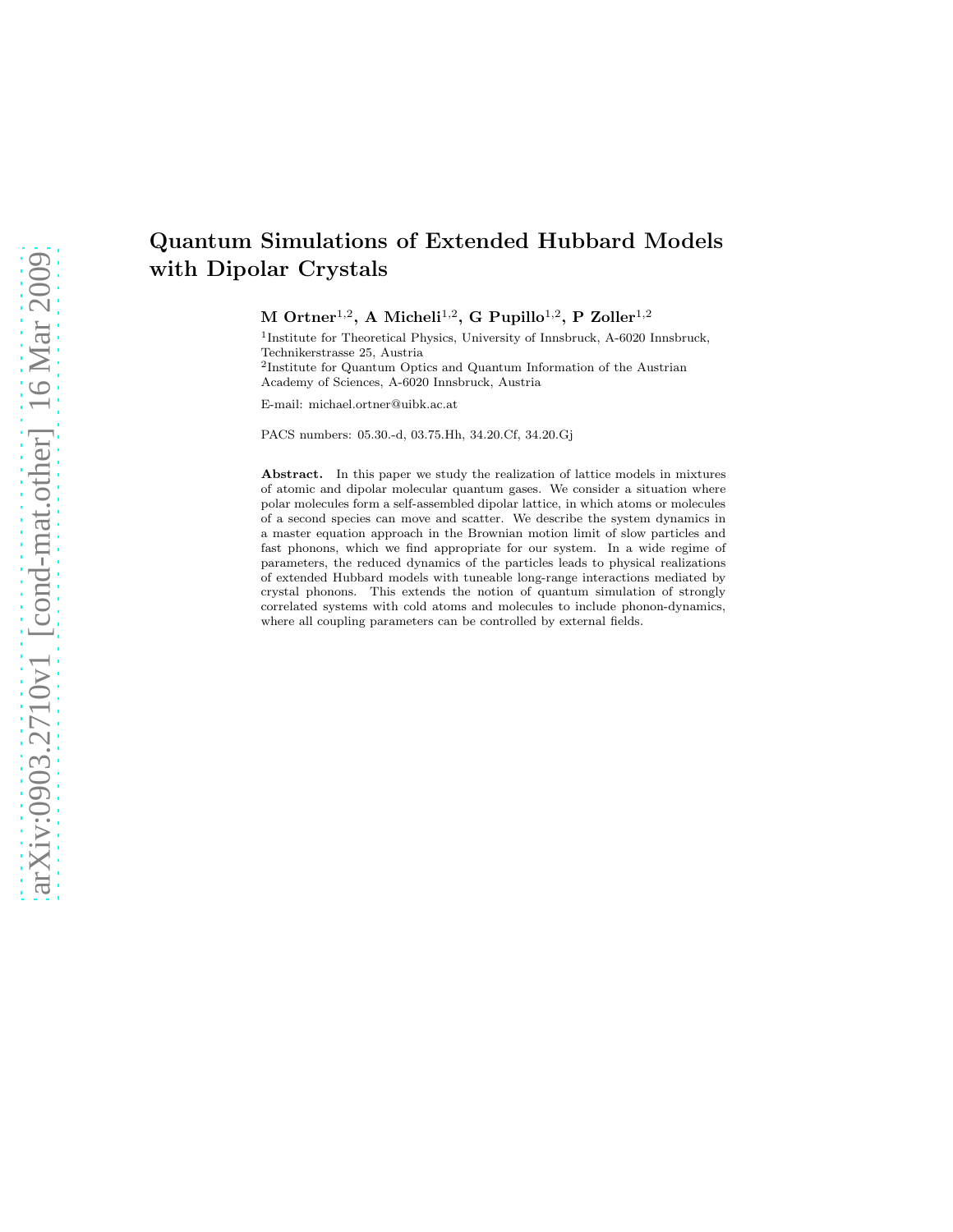#### 1. Introduction

The recent preparation of cold ensembles of homonuclear and heteronuclear molecules in the electronic and vibrational ground state  $[1; 2; 3; 4; 5; 6; 7; 8; 9; 10; 11; 12;$  $[1; 2; 3; 4; 5; 6; 7; 8; 9; 10; 11; 12;$  $[1; 2; 3; 4; 5; 6; 7; 8; 9; 10; 11; 12;$  $[1; 2; 3; 4; 5; 6; 7; 8; 9; 10; 11; 12;$  $[1; 2; 3; 4; 5; 6; 7; 8; 9; 10; 11; 12;$  $[1; 2; 3; 4; 5; 6; 7; 8; 9; 10; 11; 12;$  $[1; 2; 3; 4; 5; 6; 7; 8; 9; 10; 11; 12;$  $[1; 2; 3; 4; 5; 6; 7; 8; 9; 10; 11; 12;$  $[1; 2; 3; 4; 5; 6; 7; 8; 9; 10; 11; 12;$  $[1; 2; 3; 4; 5; 6; 7; 8; 9; 10; 11; 12;$  $[1; 2; 3; 4; 5; 6; 7; 8; 9; 10; 11; 12;$  $[1; 2; 3; 4; 5; 6; 7; 8; 9; 10; 11; 12;$  $[1; 2; 3; 4; 5; 6; 7; 8; 9; 10; 11; 12;$  $[1; 2; 3; 4; 5; 6; 7; 8; 9; 10; 11; 12;$  $[1; 2; 3; 4; 5; 6; 7; 8; 9; 10; 11; 12;$  $[1; 2; 3; 4; 5; 6; 7; 8; 9; 10; 11; 12;$  $[1; 2; 3; 4; 5; 6; 7; 8; 9; 10; 11; 12;$  $[1; 2; 3; 4; 5; 6; 7; 8; 9; 10; 11; 12;$ [13;](#page-41-12) [14;](#page-41-13) [15;](#page-41-14) [16;](#page-41-15) [17](#page-41-16); [18](#page-41-17); [19](#page-41-18); [20;](#page-41-19) [21;](#page-41-20) [22;](#page-41-21) [23;](#page-42-0) [24;](#page-42-1) [25](#page-42-2); [26](#page-42-3); [27;](#page-42-4) [28;](#page-42-5) [29;](#page-42-6) [30\]](#page-42-7) has opened the door to a new chapter in the theoretical and experimental study of trapped quantum degenerate gases [\[31;](#page-42-8) [32;](#page-42-9) [33;](#page-42-10) [34;](#page-42-11) [35;](#page-42-12) [36;](#page-42-13) [37;](#page-42-14) [38;](#page-42-15) [39;](#page-42-16) [40;](#page-42-17) [41;](#page-42-18) [42;](#page-42-19) [43;](#page-42-20) [44;](#page-42-21) [45;](#page-42-22) [46;](#page-42-23) [47;](#page-42-24) [48;](#page-42-25) [49;](#page-42-26) [50;](#page-43-0) [51](#page-43-1); [52;](#page-43-2) [53](#page-43-3)]. Heteronuclear molecules, in particular, have large electric dipole moments associated with rotational excitations, and the new aspect in quantum gases of cold polar molecules is thus the large, anisotropic dipole-dipole interactions between the molecules which can be manipulated via external DC and AC fields in the microwave regime [\[31](#page-42-8); [32](#page-42-9); [33](#page-42-10); [34;](#page-42-11) [52;](#page-43-2) [53;](#page-43-3) [54\]](#page-43-4). In combination with reduced trapping geometries, this promises the realization of novel quantum phases and quantum phase transitions, for example in the case of bosons the transition from a dipolar superfluid to a crystalline regime [\[52\]](#page-43-2). The theory of dipolar quantum gases, and various aspects of strongly correlated systems of polar molecules has been recently reviewed by Baranov [\[55](#page-43-5)] and by Pupillo et al. [\[56](#page-43-6)]

Below we will extend these theoretical studies to *mixtures of atomic and dipolar molecular quantum gases*. More specifically, we will be interested in a situation where polar molecules form a self-assembled dipolar lattice, in which atoms can move and scatter. This scenario leads to a new physical realization of a Hubbard model where atoms see the periodic structure provided by the crystal formed by the polar molecules. In contrast to the familiar case of the realization of Hubbard models with cold atoms in optical lattices, where standing laser light waves produce a *fixed* periodic external lattice potential, self-assembled dipolar lattices have their own lattice dynamics represented by phonons. Thus atoms moving in dipolar crystals give rise to Hubbard models which include both (i) atom-phonon couplings, and (ii) atom-atom interactions. This extends the notion of quantum simulation of strongly correlated systems with cold atoms to include phonon-dynamics, where both the atomic and phonon coupling parameters can be controlled by external fields. We note that atom molecule mixtures arise naturally in photoassociation experiments, where a two-species atomic quantum degenerate gas is *partially* transferred to ground state molecules via formation of highlying Feshbach molecules, followed by a Raman transfer to the ground state. Similar Hubbard models result also in mixtures of two unbalanced species of polar molecules, where the first molecular species forms a crystal while the second species provides the extra particles hopping in the self-assembled dipolar lattice.

In a recent work [\[57\]](#page-43-7), we have shown that the dynamics of atoms and molecules embedded in dipolar crystals is conveniently described by a *polaronic* picture where the particles are dressed by the crystal phonons. Standard treatments of polaron dynamics show a competition between coherent and incoherent hopping of a particle in the lattice. The former corresponds to tunneling of a particle from one site to to the next, while carrying the lattice distortion, without changing the phonon occupation. The latter corresponds to *thermally activated* particle hopping, related to incoherent hopping events where the number of phonons changes in the hop. That is, the polaron loses its phase coherence via the emission or absorption of phonons [\[58\]](#page-43-8). The physics of polarons has a long history, dating back to the seminal work of Landau [\[59](#page-43-9)]. Excellent reviews on the subject can be found e.g. in  $[60; 61; 62; 63; 64; 65; 66; 67]$  $[60; 61; 62; 63; 64; 65; 66; 67]$  $[60; 61; 62; 63; 64; 65; 66; 67]$  $[60; 61; 62; 63; 64; 65; 66; 67]$  $[60; 61; 62; 63; 64; 65; 66; 67]$  $[60; 61; 62; 63; 64; 65; 66; 67]$  $[60; 61; 62; 63; 64; 65; 66; 67]$  $[60; 61; 62; 63; 64; 65; 66; 67]$  $[60; 61; 62; 63; 64; 65; 66; 67]$  $[60; 61; 62; 63; 64; 65; 66; 67]$ . Here we take the simple approach of placing these coherent and incoherent processes in the natural framework of a master equation treatment of the system dynamics,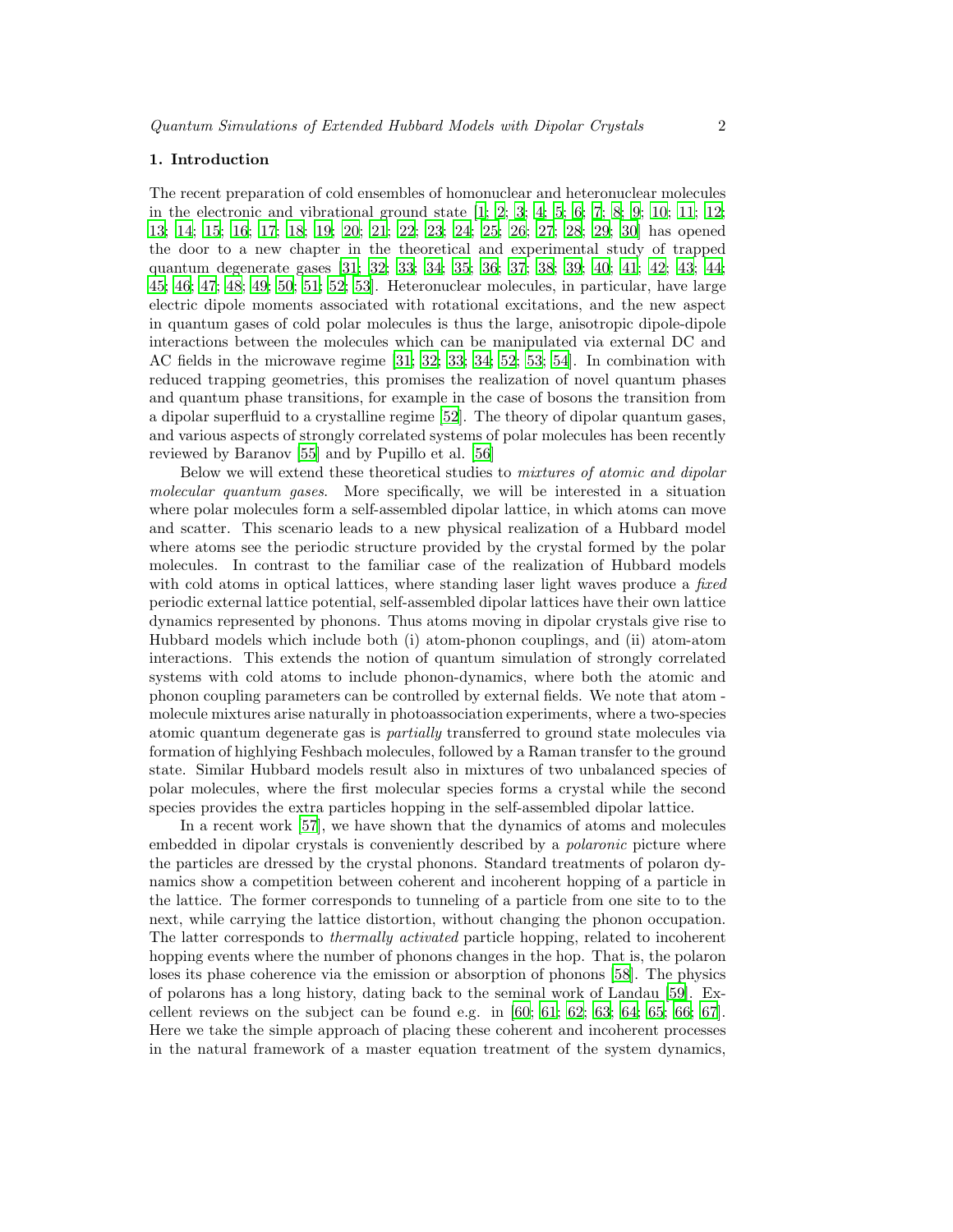

<span id="page-2-1"></span>Figure 1. A dipolar crystal of polar molecules in 2D (a) and 1D (b,c) provides a periodic lattice  $V_{\rm cp}$  for extra atoms or molecules giving rise to a lattice model with hopping  $\tilde{J}$  and long-range interactions  $\tilde{V}_{i,j}$  (see text). (a) In 2D a triangular lattice is formed by polar molecules with dipole moment  $d_c$  perpendicular to the plane. A second molecular species with dipole moment  $d_p \ll d_c$  moves in the honeycomb lattice  $V_{\rm cp}$  (darker shading corresponds to deeper potentials). (b) A 1D setup with atoms scattering form a dipolar crystal with lattice spacing a. (c) A 1D dipolar crystal provides a periodic potential for a second molecular species moving in a parallel tube at distance b.

where the phonons are treated as a thermal heat bath. We extend our work [\[57\]](#page-43-7) by re-deriving the results of [\[58](#page-43-8)] in the master equation context, and calculating additional corrections to the coherent and incoherent time evolution for our atomic and molecular mixtures. Since we find that in the latter the polaron dynamics is typically slow compared to the characteristic time evolution of the bath, we specialize to the Brownian motion limit of the master equation [\[68;](#page-43-18) [69\]](#page-43-19). We show that for the models of interest and low-enough temperatures, corrections to the coherent time evolution of the polaron system are small, and thus the dynamics of the dressed particles is well described by an effective extended Hubbard model in a wide range of realistic parameters.

The paper is organized as follows. In Section [2](#page-2-0) below we derive the Brownian motion master equation for our system, providing explicit expressions for the coherent and incoherent polaron dynamics (details of the derivation can be found in [Appendix C\)](#page-33-0). In Section [3](#page-10-0) we review the realization of dipolar crystals in two and one dimensions. In Section [4](#page-12-0) we provide details of the implementation of polaronic extended Hubbard models for two one-dimensional configurations with atoms and molecules.

# <span id="page-2-0"></span>2. Dynamics of particles trapped in a crystal of polar molecules

We show below in Section [4](#page-12-0) and [Appendix A](#page-27-0) that in a wide range of system parameters the dynamics of atoms or molecules which move in a self-assembled lattice of dipoles is well described by the following Hamiltonian

$$
H = -J\sum_{\langle i,j\rangle} c_i^{\dagger} c_j + \frac{1}{2}\sum_{i,j} V_{i,j} c_i^{\dagger} c_j^{\dagger} c_j c_i
$$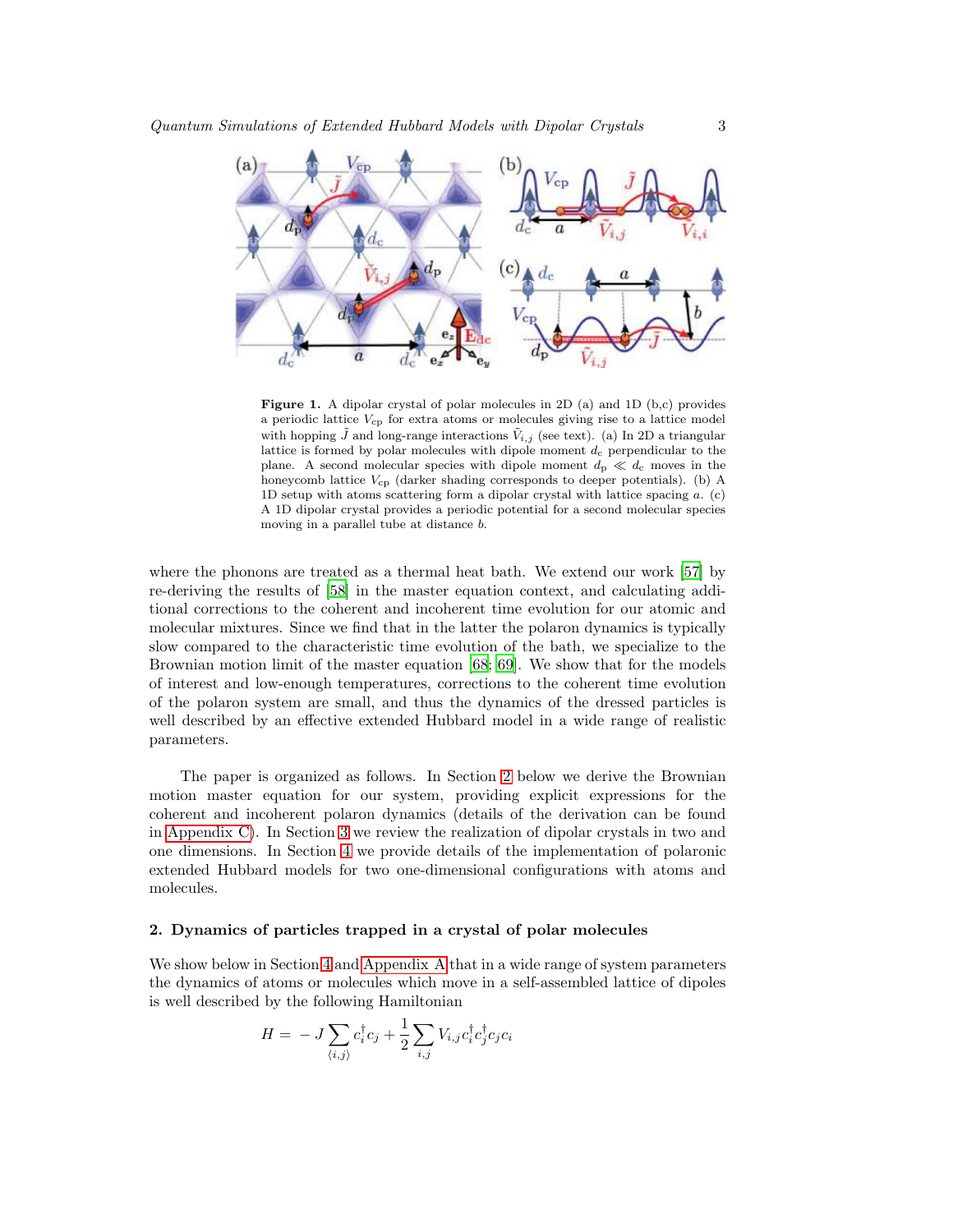*Quantum Simulations of Extended Hubbard Models with Dipolar Crystals* 4

$$
+\sum_{\mathbf{q},\lambda} \hbar \omega_{\mathbf{q},\lambda} a_{\mathbf{q},\lambda}^{\dagger} a_{\mathbf{q},\lambda} + \sum_{\mathbf{q},\lambda,j} M_{\mathbf{q},\lambda} e^{i\mathbf{q}\mathbf{r}_{j}^{0}} c_{j}^{\dagger} c_{j} (a_{\mathbf{q},\lambda} + a_{-\mathbf{q},\lambda}^{\dagger}), \tag{1}
$$

where the brackets  $\langle \rangle$  indicate sums over nearest neighbors. The latter is a singleband Hubbard model for the particles coupled to the acoustic phonons of the lattice. The first two terms on the r.h.s. of [\(1\)](#page-9-0) describe the hopping of particles between neighboring sites of the lattice with a tunneling rate  $J$ , and the density-density interactions with strength  $V_{i,j}$  for particles at site i and j, respectively. Here,  $c_i^{\dagger}$  ( $c_i$ ) denotes the creation (annihilation) operator for a particle at site i. These particles can be either fermions or bosons. The third term describes the excitations of the crystal given by acoustic phonons, where  $a_{q,\lambda}^{\dagger}$  ( $a_{q,\lambda}$ ) creates (destroys) a phonon with quasimomentum q in the mode  $\lambda$ , with dispersion relation  $\omega_{q,\lambda}$ . The last term in [\(1\)](#page-9-0) is the particle-phonon coupling, which is of the density-displacement type, with coupling constant  $M_{q,\lambda}$ . The microscopic derivation of [\(1\)](#page-9-0) is detailed in [Appendix A](#page-27-0) and [Appendix B.](#page-30-0) For the models we consider (see Section [3](#page-10-0) and Section [4](#page-12-0) below), we find that:

- (i) The phonon coupling can largely exceed the hopping rate  $J$ , which precludes a naive treatment of the particle-phonon coupling as a (small) perturbation;
- (ii) We are generally interested in the so-called *non-adiabatic regime*, where the characteristic phonon frequency  $\hbar\omega_D$  (the *Debye frequency*) is typically (much) larger than the average kinetic energy of the particles  $\sim J$ , that is  $\hbar\omega_{\rm D} \gg J$ , (see Section [4\)](#page-12-0). This is due to the fact that, unlike e.g. the case of electrons in ionic crystals, in our system the mass of the particles and of the crystal dipoles are comparable, and the crystals can be made stiff.

Below, we derive a *master equation* for the dynamics of the particles only, while the crystal phonons are treated as a thermal heat bath. The master equation in the Markovian limit has the general form

<span id="page-3-0"></span>
$$
\dot{\rho}_{\rm S}(t) = -\frac{i}{\hbar} \big[ H_{\rm S} , \rho_{\rm S}(t) \big] + \mathcal{D}[\rho_{\rm S}(t)],\tag{2}
$$

where  $H<sub>S</sub>$  denotes a Hamiltonian term for the coherent time evolution of the reduced density matrix  $\rho_S$  for the particles, while D describes dissipative processes responsible for the incoherent dynamics. The coherent processes correspond to hopping of a particle dressed by the crystal phonons (a polaron) and polaron-polaron interactions, while the latter are thermally activated incoherent hopping, where a particle loses its phase coherence by emitting or absorbing a phonon in the hopping process. As suggested by points *i)* and *ii)* above, we derive [\(2\)](#page-3-0) in a perturbative, strongcoupling, approach where the hopping rate  $J$  in  $(1)$  acts as the small parameter. In addition, we work in the *Brownian motion limit* of the master equation, where the characteristic time evolution of the system  $\tau_s \sim \max(1/J, 1/V_{ij})$  is (much) slower than the characteristic time evolution of the thermal heat bath  $\tau_B \sim 1/\hbar\omega_D$ . We obtain explicit expressions for the coherent and incoherent (dissipative) contributions to the system time evolution, and show that the latter can be made negligible in a wide range of realistic parameters for our models.

We find that the effective Hamiltonian for the coherent dynamics of the particles only has the form

<span id="page-3-1"></span>
$$
H_{\rm S} = -\tilde{J} \sum_{\langle i,j \rangle} c_i^{\dagger} c_j + \frac{1}{2} \sum_{i,j} \tilde{V}_{ij} c_i^{\dagger} c_j^{\dagger} c_j c_i, \qquad (3)
$$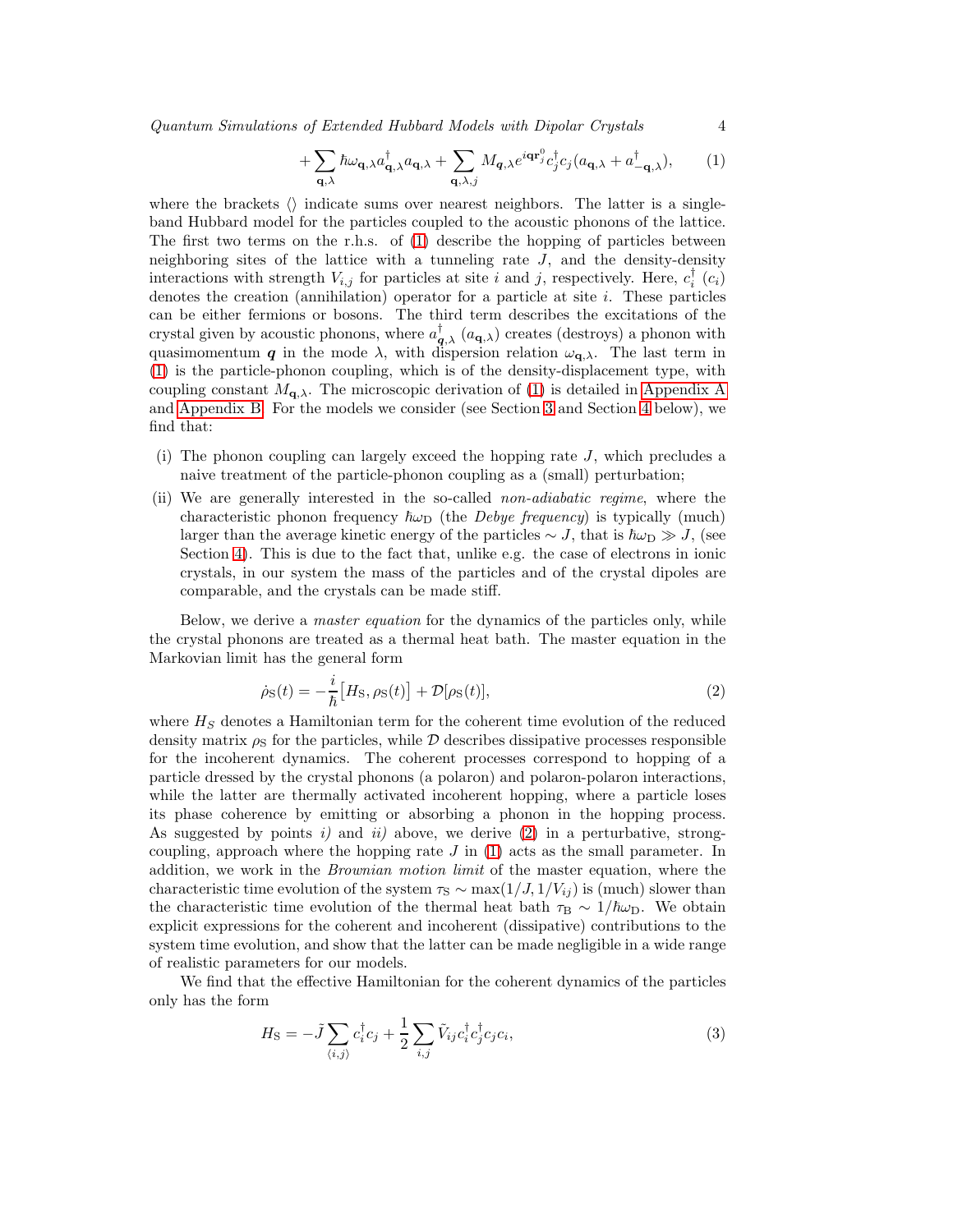which corresponds to an extended Hubbard model. Here  $\tilde{J}$  and  $\tilde{V}_{ij}$  are the tunneling rate for the particles and their mutual interactions, respectively, which are modified with respect to their bare values in  $(1)$  by the coupling to the crystal phonons.

# <span id="page-4-2"></span>*2.1. Lang-Firsov Transformation (Polaronic picture)*

In our system (see Section [4\)](#page-12-0), we find that particles are slow and strongly coupled to the crystal phonons, with Hamiltonian [\(1\)](#page-9-0). Following Lang and Firsov [\[61\]](#page-43-11), it is convenient to change from this picture of bare particles strongly coupled to phonons to an equivalent one, where particles freely hop in the lattice while carrying the lattice distortion. This corresponds to dressing the particles with the lattice phonons, and the dressed particles are named *polarons* [\[58\]](#page-43-8). This is achieved by performing a unitary transformation of H as  $\bar{H} = U H U^{\dagger}$  with

$$
U = \exp[\sum_{\mathbf{q},\lambda,j} u_{\mathbf{q},\lambda} e^{i\mathbf{q}\mathbf{r}_j^0} c_j^\dagger c_j (a_{-\mathbf{q},\lambda}^\dagger - a_{\mathbf{q},\lambda})]
$$
(4)

and  $u_{\mathbf{q},\lambda} = M_{\mathbf{q},\lambda}/\hbar\omega_{\mathbf{q},\lambda}$  displacement amplitudes. In the new picture the Hamiltonian [\(1\)](#page-9-0) reads [\[58;](#page-43-8) [61\]](#page-43-11)

<span id="page-4-0"></span>
$$
\bar{H} = -J \sum_{\langle i,j \rangle} c_i^{\dagger} c_j X_i^{\dagger} X_j - E_p N_p + \sum_{\mathbf{q}, \lambda} \hbar \omega_{\mathbf{q}, \lambda} a_{\mathbf{q}, \lambda}^{\dagger} a_{\mathbf{q}, \lambda} + \frac{1}{2} \sum_{i,j} \tilde{V}_{ij} c_i^{\dagger} c_j^{\dagger} c_j c_i, \quad (5)
$$

where now  $c_j$   $(c_j^{\dagger})$  are the annihilation (creation) operators of a polaron located at site j. Here,

$$
X_j = \exp[-\sum_{\mathbf{q},\lambda} u_{\mathbf{q},\lambda} e^{i\mathbf{q}\mathbf{r}_j^0} (a_{-\mathbf{q},\lambda}^\dagger - a_{\mathbf{q},\lambda})].
$$
 (6)

is the displacement operator for the crystal molecules due to the presence of a particle located at site j. The energy  $E_p$  in [\(5\)](#page-4-0) is the *polaron shift* [\[58\]](#page-43-8)

<span id="page-4-1"></span>
$$
E_{\rm p} \equiv \sum_{\mathbf{q},\lambda} M_{\mathbf{q},\lambda}^2 / \hbar \omega_{\mathbf{q},\lambda} \tag{7}
$$

and  $N_{\rm p} \equiv \sum_j c_j^{\dagger} c_j$  is the total number of particles. The quantity

<span id="page-4-3"></span>
$$
\tilde{V}_{ij} = V_{ij} - 2 \sum_{\mathbf{q}} \frac{M_{\mathbf{q},\lambda}^2}{\hbar \omega_{\mathbf{q},\lambda}} \cos[\mathbf{q}(\mathbf{r}_i^0 - \mathbf{r}_j^0)] \equiv V_{ij} + \tilde{V}_{ij}^{(1)}
$$
\n(8)

is a modified particle-particle interaction, which comprises two terms: The first is the original (bare) interaction, while the latter is the *phonon mediated particle-particle interaction*  $\tilde{V}_{ij}^{(1)}$ , which in general (i) is long-ranged and (ii) can be comparable in strength to the bare interactions  $V_{ij}$ , see Section [4.](#page-12-0)

For  $J = 0$  the new Hamiltonian [\(5\)](#page-4-0) is diagonal and describes interacting polarons and independent phonons. The latter are vibrations of the lattice molecules around new equilibrium positions with unchanged frequencies. For small finite  $J$ , we can treat the first term in [\(5\)](#page-4-0) perturbatively, which is the starting point for the master equation approach detailed in the following sections.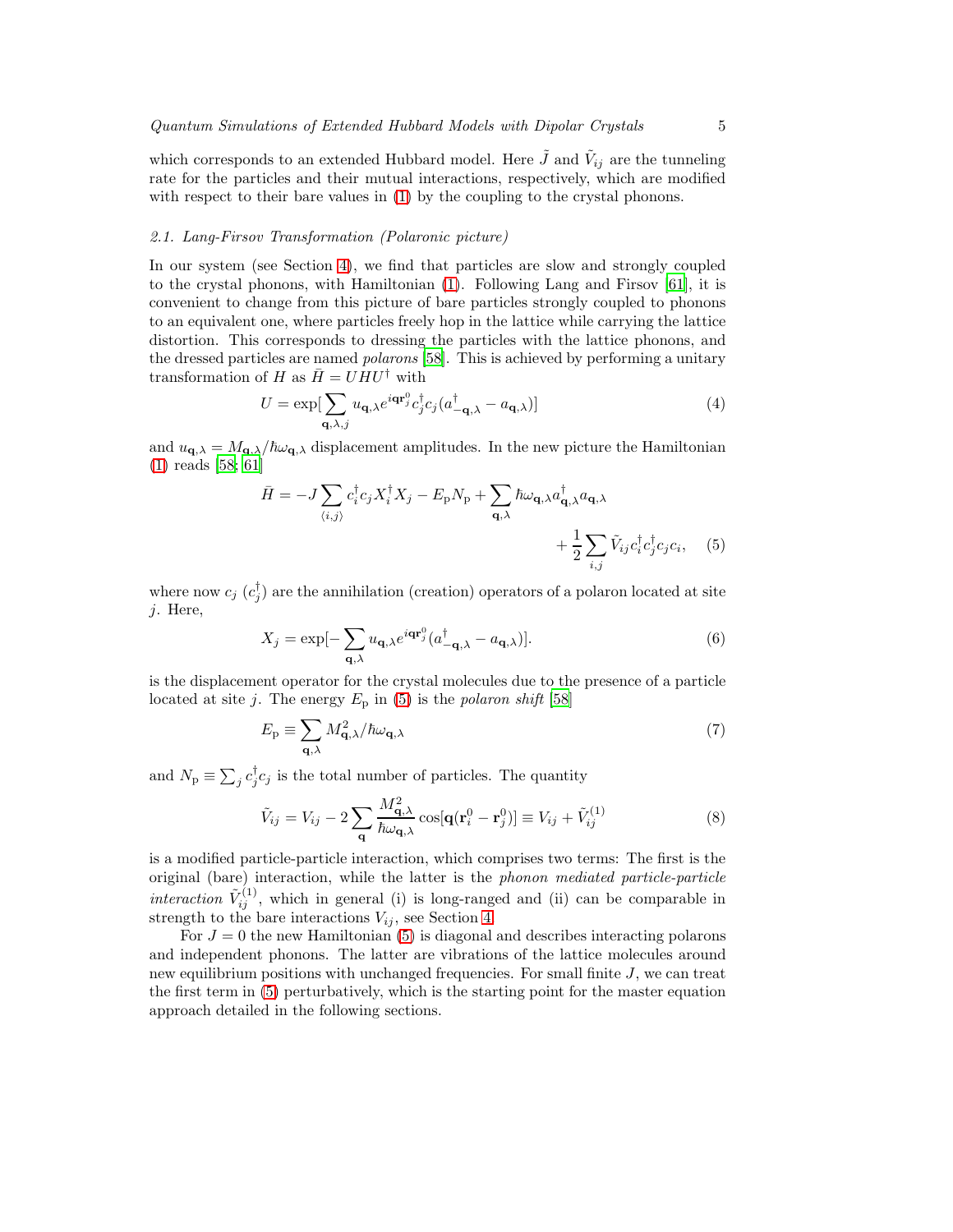#### <span id="page-5-1"></span>*2.2. Effective dynamics of polarons inside a thermal crystal*

In this section we derive a master equation describing the effective dynamics of the polarons embedded in the crystal, which we assume to be in thermal equilibrium. That is, we consider the phonons to provide a heat bath at temperature  $T$  with a density matrix given by

$$
\rho_{\rm B}^0 = \prod_{\mathbf{q},\lambda} \bar{n}_{\mathbf{q},\lambda}(T) \exp\left(-\frac{\hbar \omega_{\mathbf{q},\lambda}}{k_{\rm B}T} a_{\mathbf{q},\lambda}^{\dagger} a_{\mathbf{q},\lambda}\right).
$$
\n(9)

Here  $\bar{n}_{q,\lambda}(T)$  denotes the (Bose-Einstein) phonon distribution at temperature T,

$$
\bar{n}_{\mathbf{q},\lambda}(T) = \langle a_{\mathbf{q},\lambda}^{\dagger} a_{\mathbf{q},\lambda} \rangle = \frac{1}{e^{-\hbar\omega_{\mathbf{q},\lambda}/k_{\mathrm{B}}T} - 1},
$$

where  $\langle O \rangle \equiv \text{tr}_{\text{B}} \{O \rho_{\text{B}}^0\}$  is the thermal expectation value of the bath operator O, with tr<sub>B</sub> denoting the trace over the bath degrees of freedom.

We split the Hamiltonian [\(5\)](#page-4-0) into three parts as  $\bar{H} = H<sub>S</sub> + H<sub>B</sub> + H<sub>I</sub>$  with

$$
H_{\rm S} = -J \sum_{\langle i,j \rangle} c_i^{\dagger} c_j \langle X_i^{\dagger} X_j \rangle + \frac{1}{2} \sum_{i,j} \tilde{V}_{ij} c_i^{\dagger} c_j^{\dagger} c_j c_i, \qquad (10a)
$$

$$
H_{\rm B} = \sum_{\mathbf{q},\lambda} \hbar \omega_{\mathbf{q},\lambda} a_{\mathbf{q},\lambda}^{\dagger} a_{\mathbf{q},\lambda},\tag{10b}
$$

$$
H_{\rm I} = -J \sum_{\langle i,j \rangle} c_i^{\dagger} c_j (X_i^{\dagger} X_j - \langle X_i^{\dagger} X_j \rangle). \tag{10c}
$$

Here,  $H<sub>S</sub>$  is the "reduced system" Hamiltonian describing the dynamics of polarons, with a hopping rate  $J\langle X_i^{\dagger}X_j\rangle$  and interactions  $\tilde{V}_{ij}$  for two polarons at site i and j. The Hamiltonian  $H_B$  is the Hamiltonian for the bath, and Hamiltonian  $H_I$  gives the interactions between the system and the bath. In writing [\(10](#page-9-0)*a*)- [\(10](#page-9-0)*c*) we have conveniently added a term  $-J \sum_{\langle i,j \rangle} c_i^{\dagger} c_j \langle X_i^{\dagger} X_j \rangle$  to  $H_S$  and subtracted it from  $H_I$ . This ensures that the thermal average over the interaction Hamiltonian vanishes,  $\langle H_{\rm I} \rangle = 0$  [\[69\]](#page-43-19).

The expectation value  $\langle X_i^{\dagger} X_j \rangle$  in equation[\(10](#page-9-0)*a*) reads (see [Appendix C.1\)](#page-33-1)

$$
\langle X_i^{\dagger} X_j \rangle = e^{-S_T} \quad \text{with} \quad S_T = 2 \sum_{\mathbf{q}, \lambda} u_{\mathbf{q}, \lambda}^2 \sin^2 \left[ \frac{\mathbf{q}(\mathbf{r}_i^0 - \mathbf{r}_j^0)}{2} \right] \left( 2\bar{n}_{\mathbf{q}, \lambda}(T) + 1 \right). \tag{11}
$$

Equation [\(10](#page-9-0)*a*) shows that

<span id="page-5-0"></span>
$$
\tilde{J} \equiv J \langle X_i^{\dagger} X_j \rangle = J e^{-S_T}
$$

plays the role of a phonon-modified tunneling rate, which is exponentially suppressed for  $S_T > 0$ . In the following we will often distinguish between two regimes, i.e. a weak coupling regime where  $S_T \ll 1$  (and  $J \simeq J$ ) and a strong coupling regime where  $S_T \gg 1$  (and  $\tilde{J} \ll J$ ).

*2.2.1. The Quantum Brownian Motion Master Equation (QBMME)* In this section we derive a master equation for the coherent and incoherent dynamics of the reduced system of interacting polarons in the Brownian motion limit, where the system time evolution,  $\tau_{\rm S}$ , is slow compared to the characteristic evolution time of the bath,  $\tau_{\rm B}$ . That this approach may provide a reasonable description of the system is suggested by the fact that in a wide range of parameters for atoms and molecules trapped in dipolar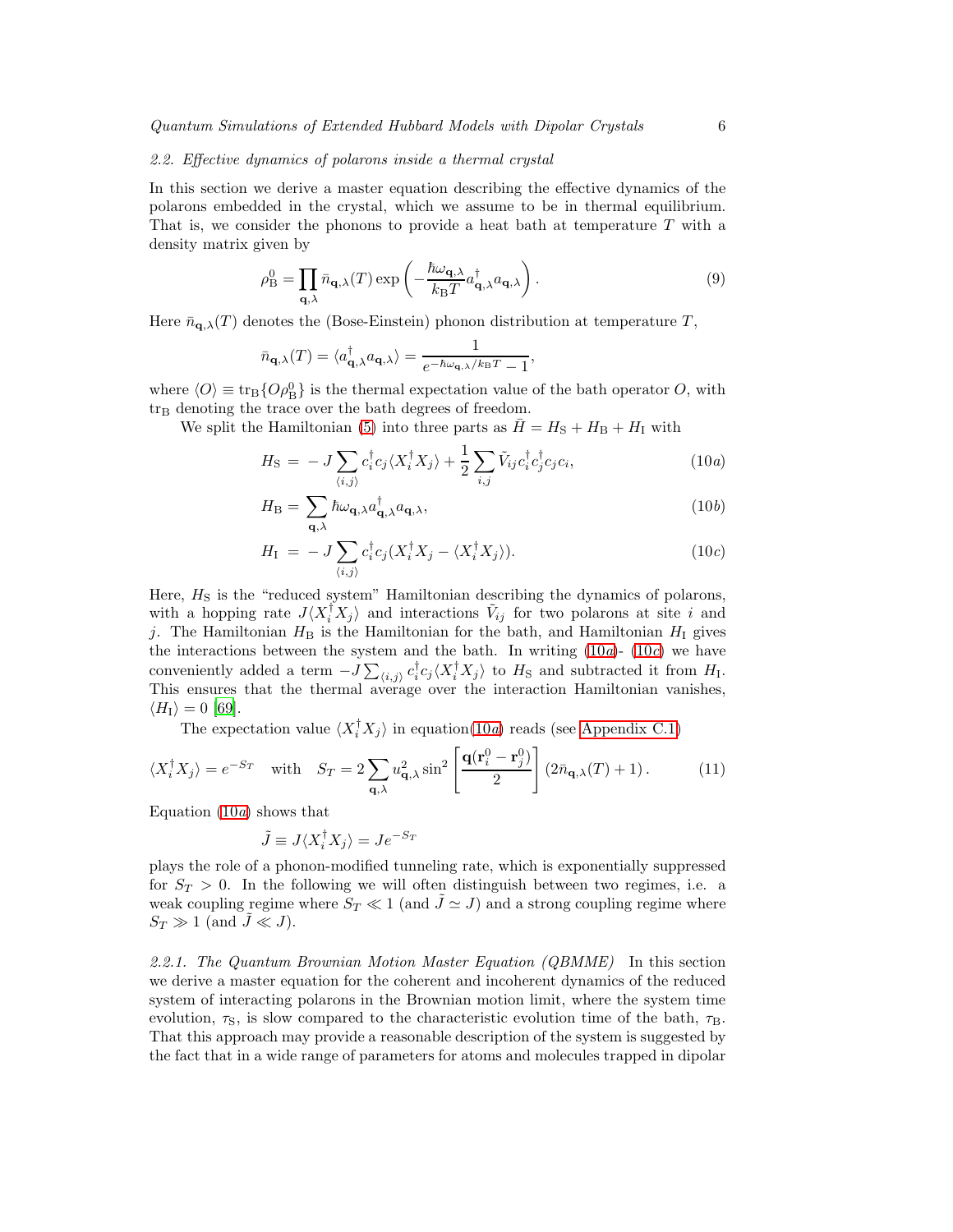crystals we find  $\tau_{\rm S} \sim \max(1/\tilde{J}, 1/\tilde{V}_{ij}) \gg \tau_{\rm B} \sim 1/\omega_{\rm D}$ . We will thus derive the coherent time evolution [\(3\)](#page-3-1), and provide explicit analytic expressions for the corrections both to the coherent and incoherent dynamics. In Section [4](#page-12-0) we show that for the models of interest these corrections are in fact negligible in a wide regime of parameters, which provides an *a posteriori* self-consistency check for the approximations made here.

The time evolution for the density matrix of the entire system  $\rho(t)$  comprising the (polaronic) reduced system and the heat bath is dictated by the Liouville-von Neumann equation

$$
\dot{\tilde{\rho}}(t) = -\frac{i}{\hbar} \left[ \tilde{H}_{\rm I}(t), \tilde{\rho}(t) \right],
$$

where  $\tilde{A}(t) \equiv e^{iH_0t/\hbar} A e^{-iH_0t/\hbar}$  denotes an operator A in the interaction picture with respect to  $H_0 = H<sub>S</sub> + H<sub>B</sub>$ .

We assume that the reduced system and the heat bath are uncoupled at time  $t = 0$ , so that  $\rho(t=0)$  can be written as the tensor product  $\rho(0) = \rho_S(0) \otimes \rho_B^0$ , with  $\rho_S(0)$ and  $\rho_B^0$  the density matrices of the reduced system and the bath, respectively. The condition  $J \ll \hbar \omega_{\rm D}$ , which states that the interaction is a weak perturbation, forms the basis for a Born-Markov approximation with the phonons a finite temperature heat bath, providing the following master equation for the reduced density operator of the polarons

<span id="page-6-0"></span>
$$
\dot{\tilde{\rho}}_{\rm S}(t) \approx -\frac{1}{\hbar^2} \int_0^\infty d\tau \, \text{tr}_{\rm B} \{ [\tilde{H}_{\rm I}(t), [\tilde{H}_{\rm I}(t-\tau), \tilde{\rho}_{\rm S}(t) \otimes \rho_{\rm B}^0]] \} \tag{12}
$$

$$
= -\frac{J^2}{\hbar^2} \int_0^\infty d\tau \sum_{\langle i,j \rangle,\langle k,l \rangle} \Bigl( \xi_{ij}^{kl}(\tau,T) \tilde{c}_i^{\dagger}(t) \tilde{c}_j(t) \Bigl[ \tilde{c}_k^{\dagger}(t-\tau) \tilde{c}_l(t-\tau), \tilde{\rho}_{\rm S}(t) \Bigr]
$$

$$
-\xi_{kl}^{ij}(-\tau,T)\left[\tilde{c}_k^{\dagger}(t-\tau)\tilde{c}_l(t-\tau),\tilde{\rho}_{\rm S}(t)\right]\tilde{c}_i^{\dagger}(t)\tilde{c}_j(t)\Big),\tag{13}
$$

where  $\xi_{ij}^{kl}(\tau, T)$  are the (complex) bath correlation functions,

$$
\xi_{ij}^{kl}(\tau,T) = \langle \tilde{X}_i^{\dagger}(t) \tilde{X}_j(t) \tilde{X}_k^{\dagger}(t') \tilde{X}_l(t') \rangle - \langle \tilde{X}_i^{\dagger}(t) \tilde{X}_j(t) \rangle \langle \tilde{X}_k^{\dagger}(t') \tilde{X}_l(t') \rangle |_{t'=t-\tau}
$$
  
=  $\langle X_i^{\dagger} X_j \tilde{X}_k^{\dagger}(-\tau) \tilde{X}_l(-\tau) \rangle - e^{-2S_T} = \xi_{kl}^{ij}(-\tau,T)^*,$  (14)

which are treated in detail in Section [2.2.2](#page-7-0) and [Appendix C.1.](#page-33-1)

Under the additional condition  $\max(\tilde{J}, \tilde{V}_{ij}) \ll (\hbar \omega_{D}, k_{B}T)$ , we focus on the Brownian motion limit of [\(13\)](#page-6-0), where the system, like the interaction, evolves on a timescale much slower than the bath, see e.g. [\[68](#page-43-18)]. In this limit we can approximate the system operators in equation [\(13\)](#page-6-0) by

<span id="page-6-2"></span><span id="page-6-1"></span>
$$
\tilde{c}_j(-\tau) \approx c_j - \frac{i}{\hbar} [H_{\rm S}, c_j] \tau,
$$
\n(15)

and the master equation takes the form

$$
\dot{\rho}_{\rm S}(t) = -\frac{i}{\hbar} \Big[ H_{\rm S} - \sum_{\langle i,j \rangle \langle k,l \rangle} \Delta_{ij}^{kl}(T) c_{i}^{\dagger} c_{j} c_{k}^{\dagger} c_{l}, \rho_{\rm S}(t) \Big] \n- \sum_{\langle i,j \rangle \langle k,l \rangle} \Gamma_{ij}^{kl}(T) \Big( c_{i}^{\dagger} c_{j} c_{k}^{\dagger} c_{l} \rho_{\rm S}(t) + \rho_{\rm S}(t) c_{i}^{\dagger} c_{j} c_{k}^{\dagger} c_{l} - 2 c_{k}^{\dagger} c_{l} \rho_{\rm S}(t) c_{i}^{\dagger} c_{j} \Big) \n- \frac{i}{\hbar} \sum_{\langle i,j \rangle \langle k,l \rangle} \gamma_{ij}^{kl}(T) \Big[ c_{i}^{\dagger} c_{j}, \Big[ \tilde{J} \Big( \sum_{k'} c_{k'}^{\dagger} c_{l} - \sum_{l'} c_{k}^{\dagger} c_{l'} \Big) + \sum_{m} (V_{ml} - V_{mk}) c_{k}^{\dagger} c_{m} c_{m}^{\dagger} c_{l}, \rho_{\rm S}(t) \Big] \Big]
$$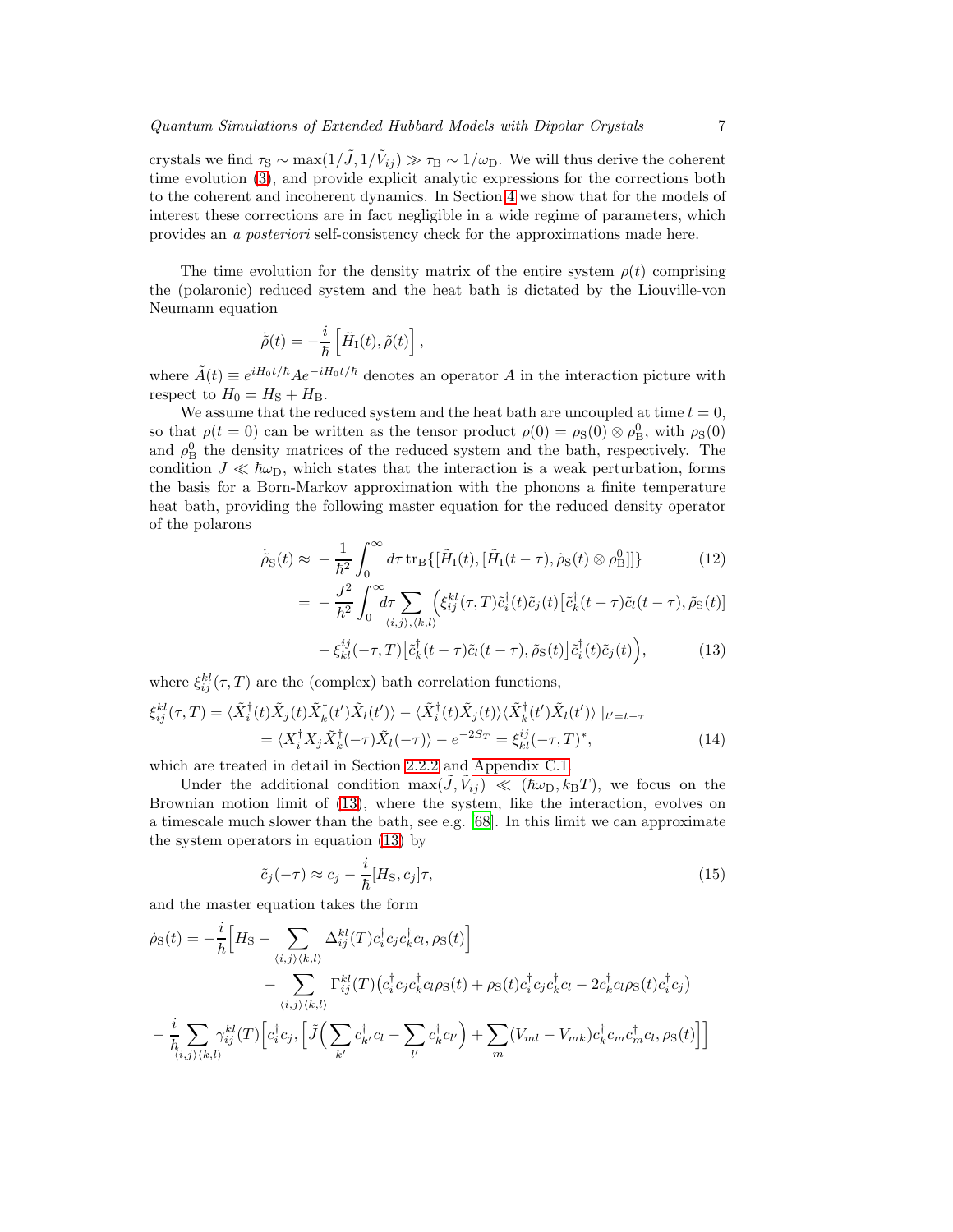*Quantum Simulations of Extended Hubbard Models with Dipolar Crystals* 8

$$
-\frac{1}{\hbar} \sum_{\langle i,j \rangle \langle k,l \rangle} \delta_{ij}^{kl}(T) \Big[ c_i^{\dagger} c_j, \Big[ \tilde{J} \Big( \sum_{k'} c_{k'}^{\dagger} c_l - \sum_{l'} c_{k}^{\dagger} c_{l'} \Big) + \sum_m (V_{ml} - V_{mk}) c_k^{\dagger} c_m c_m^{\dagger} c_l, \rho_S(t) \Big] \Big], (16)
$$

with the quantities  $\Delta_{ij}^{kl}(T), \Gamma_{ij}^{kl}(T), \delta_{ij}^{kl}(T)$  and  $\gamma_{ij}^{kl}(T)$  given by

$$
\Delta_{ij}^{kl}(T) = \frac{J^2}{\hbar} \int_0^\infty d\tau \text{Im}[\xi_{ij}^{kl}(\tau, T)],\tag{17a}
$$

$$
\Gamma_{ij}^{kl}(T) = \frac{J^2}{\hbar^2} \int_0^\infty d\tau \text{Re}[\xi_{ij}^{kl}(\tau, T)],\tag{17b}
$$

$$
\gamma_{ij}^{kl}(T) = \frac{J^2}{\hbar^2} \int_0^\infty d\tau \tau \text{Re}[\xi_{ij}^{kl}(\tau, T)],\tag{17c}
$$

$$
\delta_{ij}^{kl}(T) = \frac{J^2}{\hbar^2} \int_0^\infty d\tau \tau \text{Im}[\xi_{ij}^{kl}(\tau, T)]. \tag{17d}
$$

Here Re $[f(x)]$  and Im $[f(x)]$  denote real and imaginary part of  $f(x)$ .

The first term inside the commutator on the r.h.s. of [\(16\)](#page-6-1) describes the coherent time evolution for the reduced system, with  $H<sub>S</sub>$  the effective Hubbard Hamiltonian [\(10](#page-9-0)*a*). The terms proportional to  $\Delta_{ij}^{kl}(T)$  in [\(16\)](#page-6-1) are self-energies, which in the single-polaron limit provide both a shift to the ground-state energy, and next-nearestneighbor hopping terms [\[71\]](#page-43-20). In addition, in the many-polaron problem they can provide offsite polaron-polaron interactions, whose strength will be evaluated in Section [2.2.3](#page-8-0) below. The terms on the r.h.s. of [\(16\)](#page-6-1) proportional to  $\Gamma_{ij}^{kl}(T)$  are related to incoherent hopping events where the number of phonons changes in the hop. That is, the polaron loses its phase coherence via the emission or absorption of phonons. These processes are thermally activated and can dominate over the coherent hopping rate  $\tilde{J}$  for large enough temperatures T [\[58](#page-43-8)].

The terms proportional to  $\gamma_{ij}^{kl}(T)$  and  $\delta_{ij}^{kl}(T)$  are (small) corrections to the coherent and incoherent time evolution, respectively, which derive from the term proportional to  $\tau$  in the expansion [\(15\)](#page-6-2), and thus correspond to the Brownian motion corrections to the time evolution of the reduced system.

We notice that the terms proportional to  $(17a)-(17d)$  $(17a)-(17d)$  in  $(16)$  do not identify directly the corrections to the coherent time evolution given by [\(10](#page-9-0)*a*), because equation [\(16\)](#page-6-1) is not diagonal. Instead these terms are elements of matrices whose eigenvalues are the corrections. The diagonalization of the master equation can be done analytically in the single polaron limit and is shown below in Section [2.2.4.](#page-9-1)

In Section [2.2.3](#page-8-0) below we provide analytic expressions for the coherent and incoherent corrections to the coherent time evolution given by  $H<sub>S</sub>$ , cf. [\(10](#page-9-0)*a*). In Section [4](#page-12-0) we show that these corrections are in fact negligible in a wide range of realistic parameters for atoms and molecules, and thus  $H<sub>S</sub>$  properly describes the dynamics of polarons inside the dipolar crystal.

<span id="page-7-0"></span>2.2.2. Correlation Functions: The bath correlation functions  $\xi_{ij}^{kl}(\tau, T)$  appearing in the master equation [\(16\)](#page-6-1) are computed in [Appendix C.1](#page-33-1) and read

<span id="page-7-1"></span>
$$
\xi_{ij}^{kl}(\tau,T) = e^{-2S_T} \left( e^{-\Phi_{ij}^{kl}(\tau,T)} - 1 \right),\tag{18}
$$

with 
$$
\Phi_{ij}^{kl}(\tau, T) = \int dw J_{ij}^{kl}(w) \left[ \coth\left(\frac{\hbar w}{k_{\rm B}T}\right) \cos(w\tau) - i \sin(w\tau) \right]. \tag{19}
$$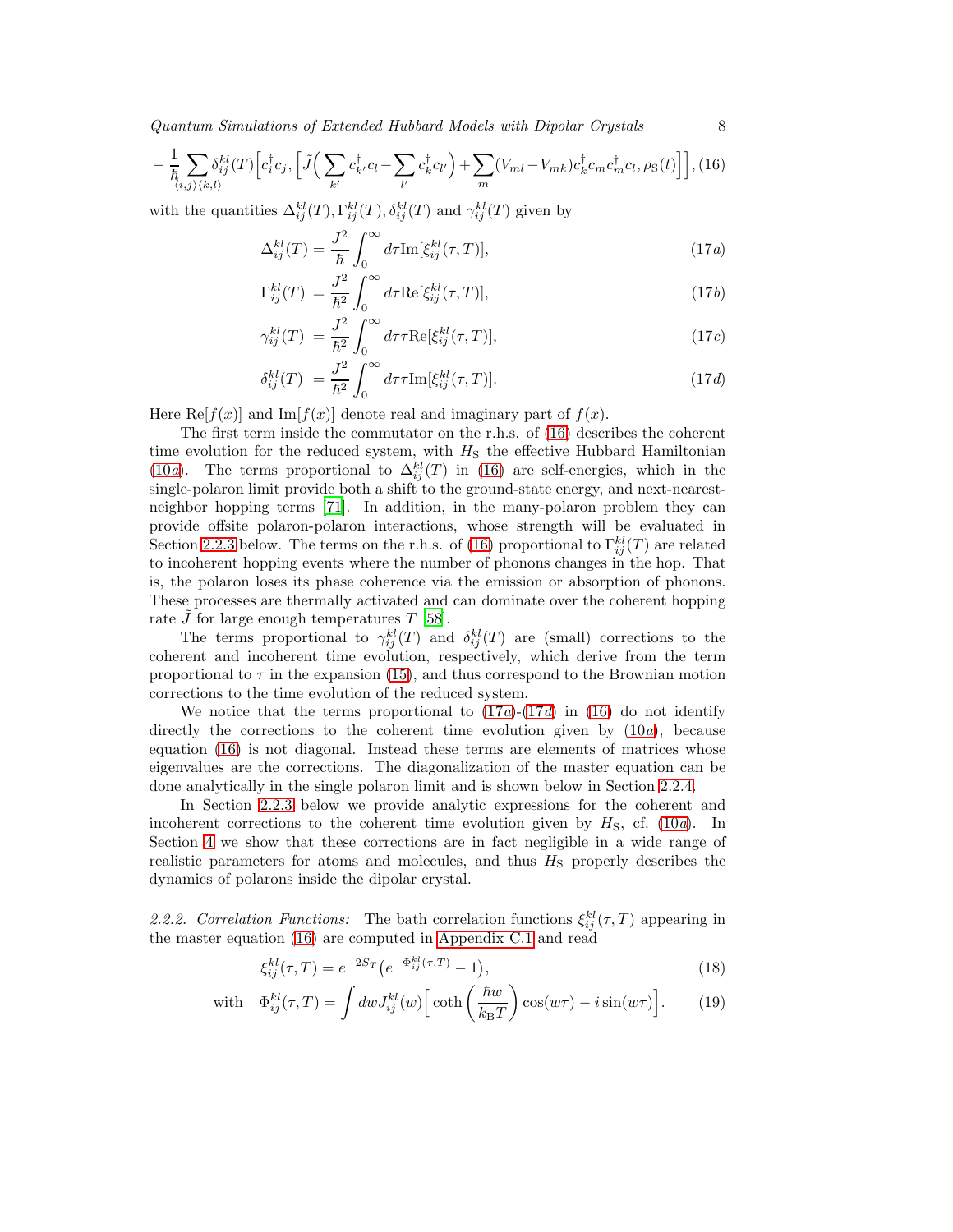Here we have introduced the spectral density

<span id="page-8-1"></span>
$$
J_{ij}^{kl}(w) = V_{\text{BZ}} \sum_{\lambda} \int d\mathbf{q}^{d-1} \left[ \frac{\partial \omega_{\mathbf{q},\lambda}}{\partial q_x} \right]^{-1} u_{\mathbf{q},\lambda}^2 \bar{g}_{ij}^{kl}(\mathbf{q}) \Big|_{q_x(q^{d-1},w)},\tag{20}
$$

where  $V_{\text{BZ}}$  is the volume of the Brillouin zone,  $q^{d-1}$  denotes all components of the quasi-momentum vector except  $q_x$ , and  $\bar{g}_{ij}^{kl}(\mathbf{q})$  reads

$$
\bar{g}_{ij}^{kl}(\mathbf{q}) = \cos[\mathbf{q}|\mathbf{r}_i^0 - \mathbf{r}_k^0|] - \cos[\mathbf{q}|\mathbf{r}_j^0 - \mathbf{r}_k^0|] \n- \cos[\mathbf{q}|\mathbf{r}_i^0 - \mathbf{r}_l^0|] + \cos[\mathbf{q}|\mathbf{r}_j^0 - \mathbf{r}_l^0|].
$$
\n(21)

The quantity  $\Phi_{ij}^{kl}$  is a decaying function of the time  $\tau$  with  $\max(|\Phi_{ij}^{kl}|) = 2S_T$ , the actual decay rate depending strongly on the spectral density of the model [\[58\]](#page-43-8). In Sections [2.2.3](#page-8-0) below we show that at small finite temperatures this decay rate is fast enough to ensure that the corrections to the coherent time evolution in the QBMME [\(16\)](#page-6-1) for our 1D models are finite and small. This provides for an *a posteriori* check of the applicability of the QBMME to the polaron problem.

<span id="page-8-0"></span>*2.2.3. Self energies and dissipation rates in the strong and weak coupling limits* In this subsection we provide analytical approximate expressions for the matrix elements  $\Delta_{ij}^{kl}$ ,  $\Gamma_{ij}^{kl}$ ,  $\gamma_{ij}^{kl}$  and  $\delta_{ij}^{kl}$  in the limits of strong and weak coupling  $S_T \gg 1$  and  $S_T \ll 1$ , respectively. The details of the performed approximations are given in [Appendix C,](#page-33-0) while explicit results for our 1D models are shown below in Section [4.](#page-12-0) Here we concentrate in particular on the leading self-energy corrections to the coherent time evolution determined by  $H<sub>S</sub>$  in [\(10](#page-9-0)*a*) in the two regimes.

In accordance with literature [\[61](#page-43-11)], we find that in the strong coupling limit,  $S_T \gg 1$ , the self-energies are suppressed by a factor of the order of  $(J/E_p)^2$ , with  $E_p$  the polaron shift [\(7\)](#page-4-1). In addition we find that in the weak coupling limit,  $S_T \ll 1$ , these corrections are strongly suppressed by a factor  $(J/\hbar\omega_D)^2$  and as a consequence, in Section [4](#page-12-0) we show that they are negligible in a wide range of realistic parameters for our models.

It is shown in [Appendix C](#page-33-0) that all matrix elements  $\Delta_{ij}^{kl}$ ,  $\Gamma_{ij}^{kl}$ ,  $\gamma_{ij}^{kl}$  and  $\delta_{ij}^{kl}$  in the strong coupling limit are strongly suppressed by an exponential factor of the order  $e^{-2S_T}$ , unless  $i = l$  and  $j = k$ , [\[58](#page-43-8); [61\]](#page-43-11). This makes sense, since processes for which  $i \neq l$  and  $j \neq k$  correspond to a double hop of a polaron, each one being suppressed by the factor  $e^{-S_T}$ . The conditions  $i = l$  and  $j = k$  describe a "swap"-process, which corresponds, e.g. in the case of  $\Delta_{ij}^{kl}$ , to the virtual hop of a polaron from its current position to a neighboring site and back.

The various corrections read

$$
\Delta_{01}^{10}(T) \approx \frac{J^2}{\hbar \omega_{\rm D}} \frac{\pi^{1/2}}{2} \frac{e^{-B^2/4Ar}}{\sqrt{A_T}} \text{Erfi}(B/2\sqrt{A_T}),\tag{22a}
$$

$$
\Gamma_{01}^{10}(T) \approx \frac{J^2}{\hbar^2 \omega_{\rm D}} \frac{\pi^{1/2}}{2} \frac{e^{-B^2/4A_T}}{\sqrt{A_T}},\tag{22b}
$$

$$
\gamma_{01}^{10}(T) \approx \frac{J^2}{\hbar^2 \omega_{\rm D}^2} \left( \frac{1}{2A_T} - \frac{\pi^{1/2}}{4} \frac{B e^{-B^2/4A_T} \text{Erfi}(B/2\sqrt{A_T})}{A_T^{3/2}} \right), \quad (22c)
$$

$$
\delta_{01}^{10}(T) \approx \frac{J^2}{\hbar^2 \omega_{\rm D}^2} \frac{\pi^{1/2}}{4} \frac{Be^{-B^2/4A_T}}{A_T^{3/2}},\tag{22d}
$$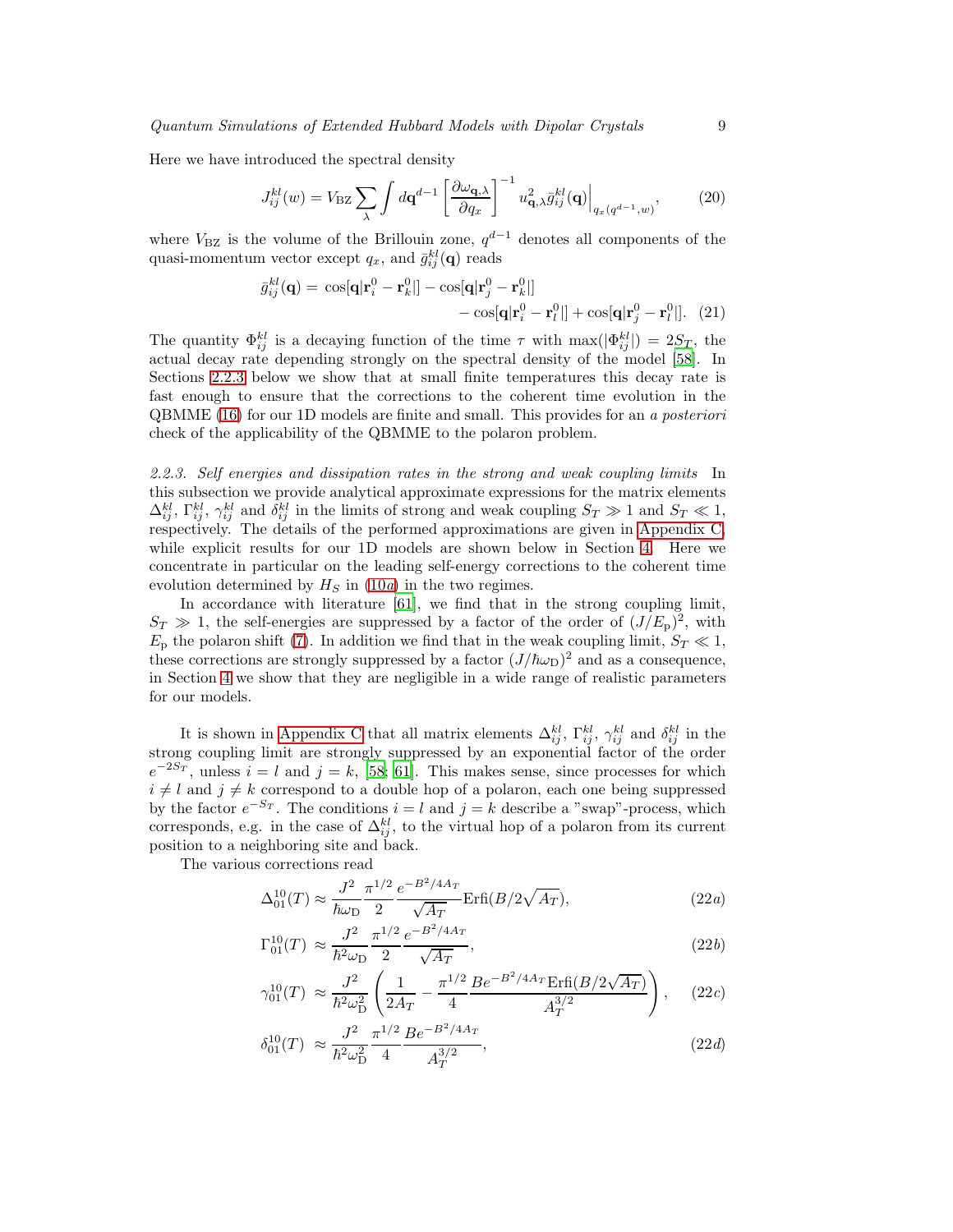where Erfi denotes the error function and where we have introduced the quantities

$$
A_T \equiv \int dw \frac{1}{2} J_{01}^{10}(w) w^2 \coth\left(\frac{\hbar w}{k_{\rm B}T}\right),\tag{23}
$$

$$
B \equiv \int dw J_{01}^{10}(w)w. \tag{24}
$$

Equations [\(22](#page-9-0)*a*)-[\(22](#page-9-0)*d*) result from an expansion of the function  $-\Phi_{ij}^{kl}(\tau, T)$  appearing in the exponent of  $\xi_{ij}^{kl}(\tau, T)$ , cf. [\(18\)](#page-7-1), up to second order in the time  $\tau$  around its maximum. For a vanishing  $A_T$ , which corresponds to neglecting second order terms in the expansion of  $-\Phi_{ij}^{kl}(\tau,T)$ , we find

$$
\Delta_{01}^{10} = \frac{J^2}{\hbar \omega_{\rm D} B},\tag{25}
$$

$$
\gamma_{01}^{10} = \frac{J^2}{(\hbar\omega_{\rm D}B)^2}.\tag{26}
$$

A simple estimate of B, see [Appendix C.2,](#page-35-0) shows that it is of the order of B  $\sim$  $2E_p/\hbar\omega_D$  for a sufficiently strong coupling and therefore  $\Delta_{01}^{10}/E_p \propto (J/E_p)^2$  and  $\gamma_{01}^{10} \propto (J/E_{\rm p})^2$ . This dependence is known in literature as the "1/ $\lambda$ " strong coupling expansion, where  $\lambda = E_{\rm p}/J$ , see [\[61\]](#page-43-11).

In the weak coupling limit,  $S_T \ll 1$ , the correlation functions  $\xi_{ij}^{kl}$  can be expanded to first order in  $\Phi_{ij}^{kl}(\tau, T)$ , which leads to the following expressions for the matrix elements

<span id="page-9-0"></span>
$$
\Delta_{ij}^{kl}(T) \approx \frac{J^2}{\hbar \omega_{\rm D}} e^{-2S_T} P \int dw \frac{J_{ij}^{kl}(w)}{w} \tag{27a}
$$

$$
\Gamma_{ij}^{kl}(T) \approx \frac{J^2}{\hbar^2 \omega_D} e^{-2S_T} \pi \lim_{w \to 0} J_{ij}^{kl}(w) \coth\left(\frac{\hbar w}{k_B T}\right) \tag{27b}
$$

$$
\gamma_{ij}^{kl}(T) \approx -\frac{J^2}{\hbar^2 \omega_{\rm D}^2} e^{-2S_T} P \int dw \frac{J_{ij}^{kl}(w)}{w^2} \coth\left(\frac{\hbar w}{k_{\rm B}T}\right) \tag{27c}
$$

$$
\delta_{ij}^{kl}(T) \approx -\frac{J^2}{\hbar^2 \omega_{\rm D}^2} e^{-2S_T} \pi \partial_w J_{ij}^{kl}(0), \qquad (27d)
$$

as detailed in [Appendix C.2.](#page-35-0) Here,  $P\int dx$  denotes the Cauchy principal value integral. In contrast to the strong coupling regime, as shown in [Appendix C](#page-33-0) here the (small) parameter that gives the approximate size of the corrections is  $J/\hbar\omega_D$  and not  $J/E_p$ . Explicit results for the corrections in this limit are given in Section [4](#page-12-0) below. The ratio  $(J/\hbar\omega_{\rm D})^2$  also determines the size of the incoherent processes  $\hbar\Gamma_{ij}^{kl}$ . This can be seen by performing a low temperature approximation of expression [\(27](#page-9-0)*b*) above, for which we find  $\hbar \Gamma_{ij}^{kl}(T) \propto \tilde{J}^2 k_B T / (\hbar \omega_D)^2$ . We notice that, in addition to being proportional to the small factor  $(J/\hbar\omega_D)^2$ , these corrections depend linearly on temperature, a result also found in [\[58](#page-43-8)]. Because dipolar crystals can have a large Debye frequency, in our models we find  $J/\hbar\omega_D \ll 1$  and thus corrections to the coherent time evolution determined by  $H<sub>S</sub>$  are small.

<span id="page-9-1"></span>*2.2.4. Diagonalization of the master equation* As noted above the corrections to the master equation  $\Gamma_{ij}^{kl}(T), \Delta_{ij}^{kl}(T), \gamma_{ij}^{kl}(T)$  and  $\delta_{ij}^{kl}(T)$  are just matrix elements, while the actual energies and rates are obtained by diagonalizing the various terms in [\(16\)](#page-6-1). In the following we sketch how to perform this diagonalization in the simple case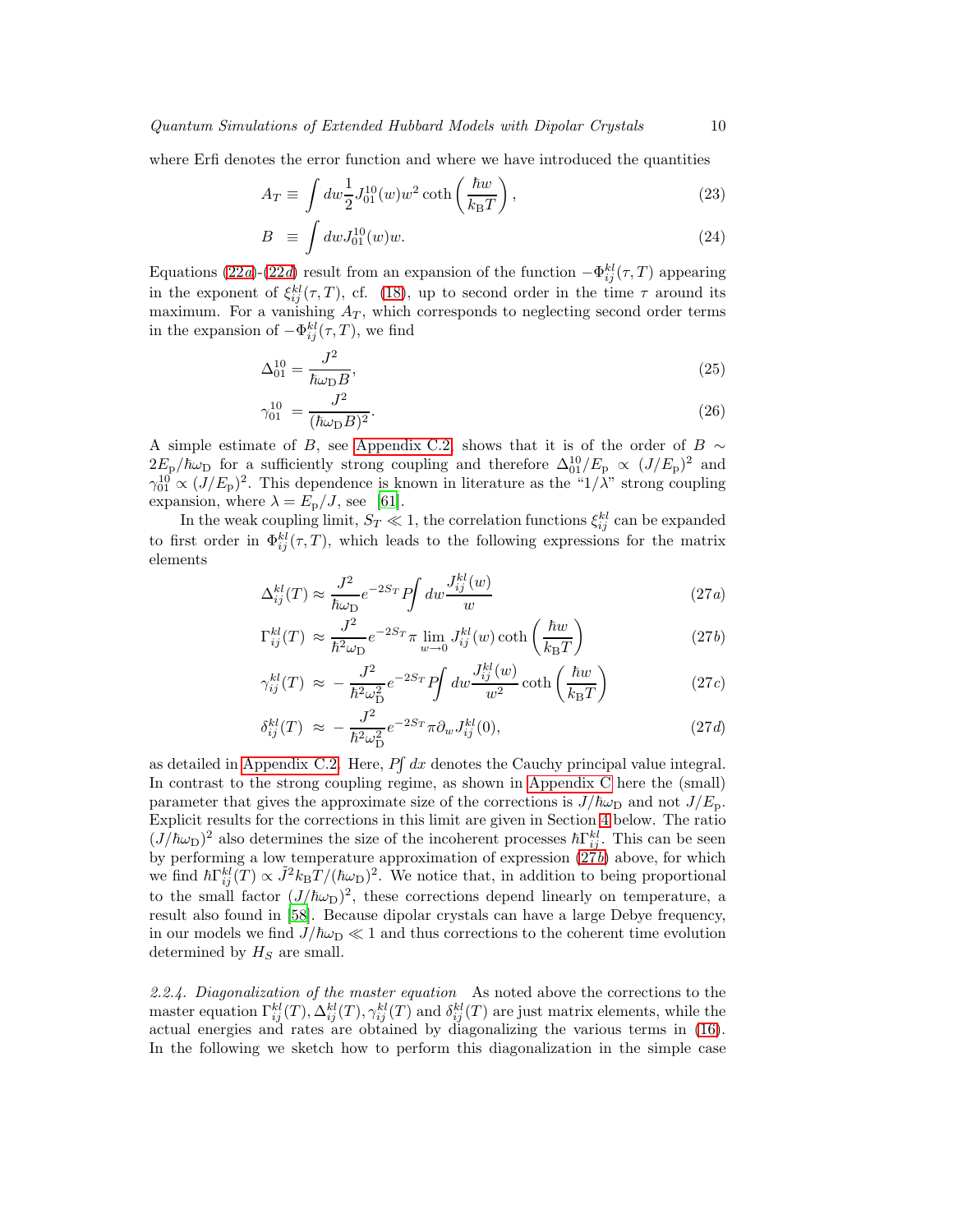of a single polaron for  $\Delta_{ij}^{kl}$  and  $\Gamma_{ij}^{kl}$ , while similar computations for all coherent and incoherent corrections are shown in [Appendix C.3.](#page-39-0) In the case of a single polaron the terms proportional to  $\Delta_{ij}^{kl}$  are easily diagonalized, since the eigenergies for a particle in a lattice are readily determined by the energies associated with the various quasimomenta. That is

<span id="page-10-1"></span>
$$
\sum_{\langle ij \rangle \langle kl \rangle} \Delta_{ij}^{kl}(T) c_i^{\dagger} c_j c_k^{\dagger} c_l = \sum_i \sum_{m,n} \Delta_{i,i+m}^{i+m,i+m+n} c_i^{\dagger} c_{i+m+n}
$$
(28)

$$
= \sum_{\mathbf{q}} \sum_{m,n} \Delta_{0,m}^{m,m+n} e^{i\mathbf{q}(\mathbf{r}_m^0 + \mathbf{r}_n^0)} c_{\mathbf{q}}^\dagger c_{\mathbf{q}} \tag{29}
$$

where the sums over  $m, n$  range over basis vectors in the lattice, and  $\sum_i c_i^{\dagger} c_{i+m} =$  $\sum_{\mathbf{q}} e^{i\mathbf{q}\cdot\mathbf{r}_{m}^0} c_{\mathbf{q}}^{\dagger} c_{\mathbf{q}}$ . The eigenvalues can now be directly read-off from [\(29\)](#page-10-1), as  $\Delta_{\mathbf{q}} =$  $\sum_{m,n}\Delta_{0,m}^{m,m+n}e^{i\mathbf{q}(\mathbf{r}_{m}^{0}+\mathbf{r}_{n}^{0})}$ . The largest eigenvalue gives an upper bound to the energy of this term in the master equation.

To determine the rate of the dissipative term in [\(16\)](#page-6-1) we notice that this term can be written as

$$
\frac{1}{\hbar} \sum_{\langle ij \rangle \langle kl \rangle} \hbar \Gamma^{kl}_{ij}(T) \left( \{ c_i^{\dagger} c_j c_k^{\dagger} c_l, \rho_s(t) \} - 2 c_k^{\dagger} c_l \rho_s(t) c_i^{\dagger} c_j \right). \tag{30}
$$

The amplitude of the dominant rate can be now estimated from  $\sum_{\langle ij \rangle \langle kl \rangle} \hbar \Gamma^{kl}_{ij}(T) c_i^{\dagger} c_j c_k^{\dagger} c_l$ , whose eigenvalues read

$$
\Gamma_{\mathbf{q}} = \sum_{m,n} \Gamma_{0,m}^{m,m+n} e^{i\mathbf{q}(\mathbf{r}_m^0 + \mathbf{r}_n^0)}.
$$
\n(31)

Calculations similar to the ones above lead to the eigenvalues  $\gamma_{q}$  and  $\delta_{q}$  for the Brownian motion corrections (see [Appendix C.3\)](#page-39-0).

In one dimension, which is relevant for the models of Section [4](#page-12-0) below, we find

$$
\Delta_q(T) = 2[\Delta_{01}^{10}(T) + \Delta_{01}^{12}(T)\cos(qa)],\tag{32}
$$

$$
\Gamma_q(T) = 2[\Gamma_{01}^{10}(T) + \Gamma_{01}^{12}(T)\cos(qa)],\tag{33}
$$

$$
\gamma_q(T) = 2[(\gamma_{01}^{23}(T) - \gamma_{01}^{13}(T))\cos(3qa) + (\gamma_{01}^{21}(T) + \gamma_{01}^{01}(T) + \gamma_{01}^{0,-1}(T) - \gamma_{01}^{1,-1}(T))\cos(qa)], \quad (34)
$$

$$
\delta_q(T) = 2[(\delta_{01}^{23}(T) - \delta_{01}^{13}(T))\cos(3qa) + (\delta_{01}^{21}(T) + \delta_{01}^{01}(T) + \delta_{01}^{0,-1}(T) - \delta_{01}^{1,-1}(T))\cos(qa)].
$$
 (35)

In conclusion, we note that the corrections to the coherent time evolution given by  $\Delta_{ij}^{kl}$ ,  $\Gamma_{ij}^{kl}$ ,  $\gamma_{ij}^{kl}$  and  $\delta_{ij}^{kl}$  can be made small both in the strong *and* weak coupling regimes, by ensuring that the ratios  $J/E_p$  and  $J/\hbar\omega_D$  are small, respectively. The smallness of these corrections provides for an *a posteriori* check of the applicability of the Brownian motion master equation approach to the polaron problem.

# <span id="page-10-0"></span>3. Crystals of polar molecules

In this section we briefly review how to realize self-assembled crystals of polar molecules. Following [\[52](#page-43-2); [57](#page-43-7)], here we focus on crystals in two and one dimensions.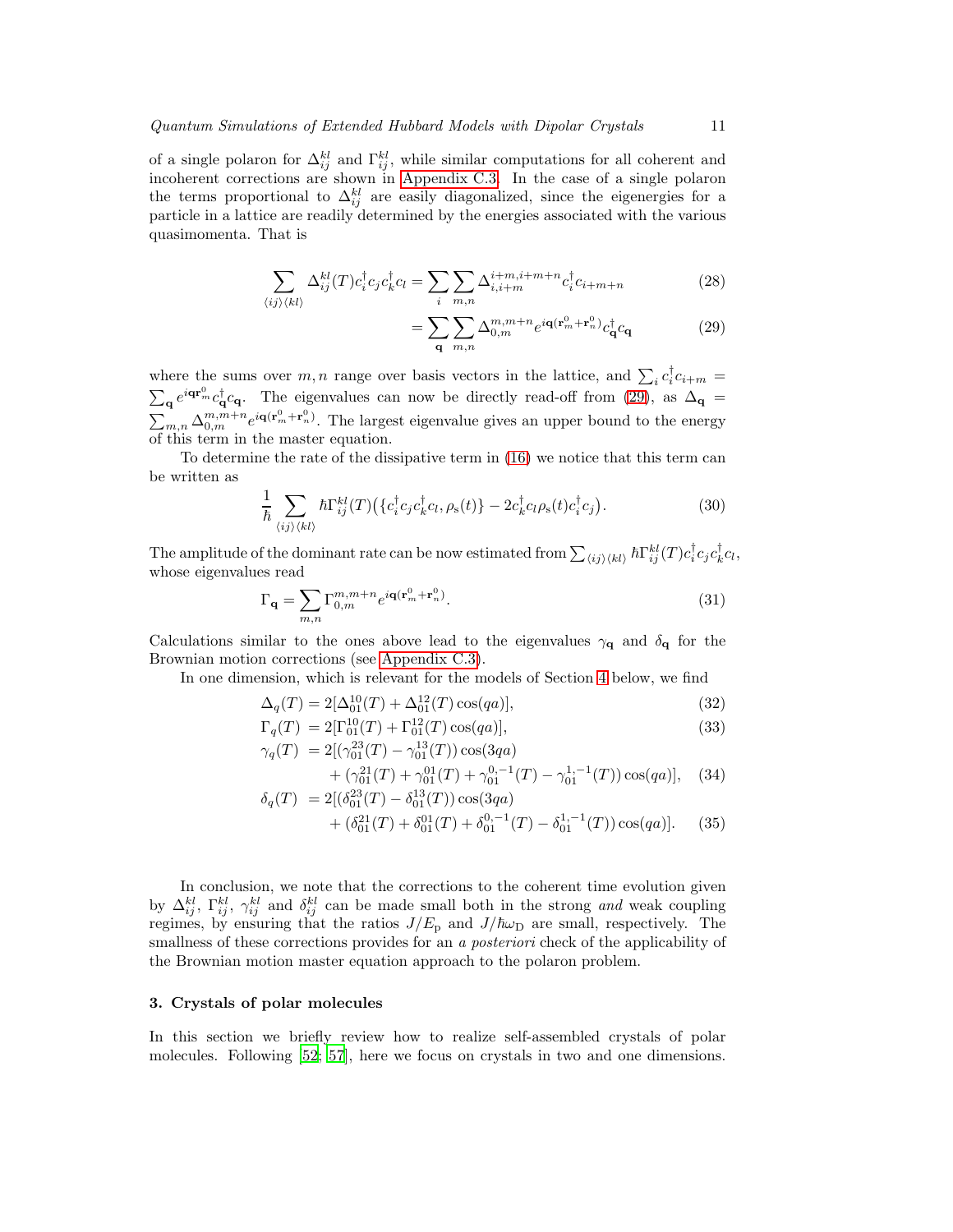

<span id="page-11-0"></span>**Figure 2.** (a) System setup: Polar molecules are trapped in the  $(x, y)$ -plane by an optical lattice made of two counter-propagating laser beams with wavevectors  $\pm \mathbf{k}_L = \pm k_L \mathbf{e}_z$ , (blue arrows). The dipoles are aligned in the z-direction by a DC electric field  $\mathbf{E}_{\text{DC}} \equiv E_{\text{DC}} \mathbf{e}_z$  (red arrow). (b) Phase diagram in the  $T - r_d$  plane: crystalline phase for interactions  $r_d > r_{\text{QM}}$  and temperatures below the classical melting temperature  $T_m$  (dashed line) [\[72](#page-43-21)]. The crossover to the unstable regime for small replusion and finite confinement  $\omega_{\perp}$  is indicated (hatched region).

However, self-assembled crystals in three-dimensions can also be realized as detailed in [\[53](#page-43-3)].

*Two-dimensional crystals:* We consider a system of cold polar molecules in the presence of a DC electric field under strong transverse confinement, as illustrated in figure [2\(](#page-11-0)a). A weak DC field along the z-direction induces a dipole moment  $d_c$  in the ground state of each molecule. Thus, the molecules interact via the dipole-dipole interaction  $V_{\text{dd}}^{\text{3D}}(\mathbf{r}) = D(r^2-3z^2)/r^5$ , with  $D = d_c^2$ . This interaction is purely repulsive for molecules confined to the x, y-plane, while it is attractive for  $z > r/\sqrt{3}$ , leading to an instability towards collapse in the many body system. In reference [\[52\]](#page-43-2) it is shown that this instability can be suppressed for a sufficiently strong 2D confinement along z, as provided, for example, by a deep optical lattice with frequency  $\hbar\omega_\perp$  (blue arrows in the figure). In fact, a strong confinement with  $\hbar\omega_\perp \gtrsim D/a^3$ , with a the mean interparticle distance, confines the molecules to distances larger than

$$
a_{\min} = \left(\frac{12d_c^2}{m_c\omega_\perp}\right)^{1/5},\tag{36}
$$

where  $V_{\rm dd}^{\rm 3D}(\mathbf{r})$  is purely repulsive, and thus the system is collisionally stable. Here,  $m<sub>c</sub>$  is the mass of the molecules. The 2D dynamics in this pancake configuration is described by the Hamiltonian

<span id="page-11-1"></span>
$$
H_{\rm dd}^{\rm 2D} = \sum_{i} \frac{\mathbf{p}_{\rho_i}^2}{2m} + \sum_{i < j} V_{\rm dd}^{\rm 2D}(\rho_{ij}),\tag{37}
$$

which is obtained by integrating out the fast z-motion. Equation  $(37)$  is the sum of the 2D kinetic energy in the  $x,y$ -plane and an effective repulsive 2D dipolar interaction

$$
V_{\rm dd}^{\rm 2D}(\rho) = D/\rho^3,\tag{38}
$$

with  $\rho_{ij} \equiv (x_j - x_i, y_j - y_i)$  a vector in the x, y-plane. Tuning the induced dipole moment  $d_c$  drives the system from a weakly interacting gas (a 2D superfluid in the case of bosons), to a crystalline phase in the limit of strong repulsive dipole-dipole interactions. This crystalline phase corresponds to the limit of strong repulsion where particles undergo small oscillations around their equilibrium positions. The strength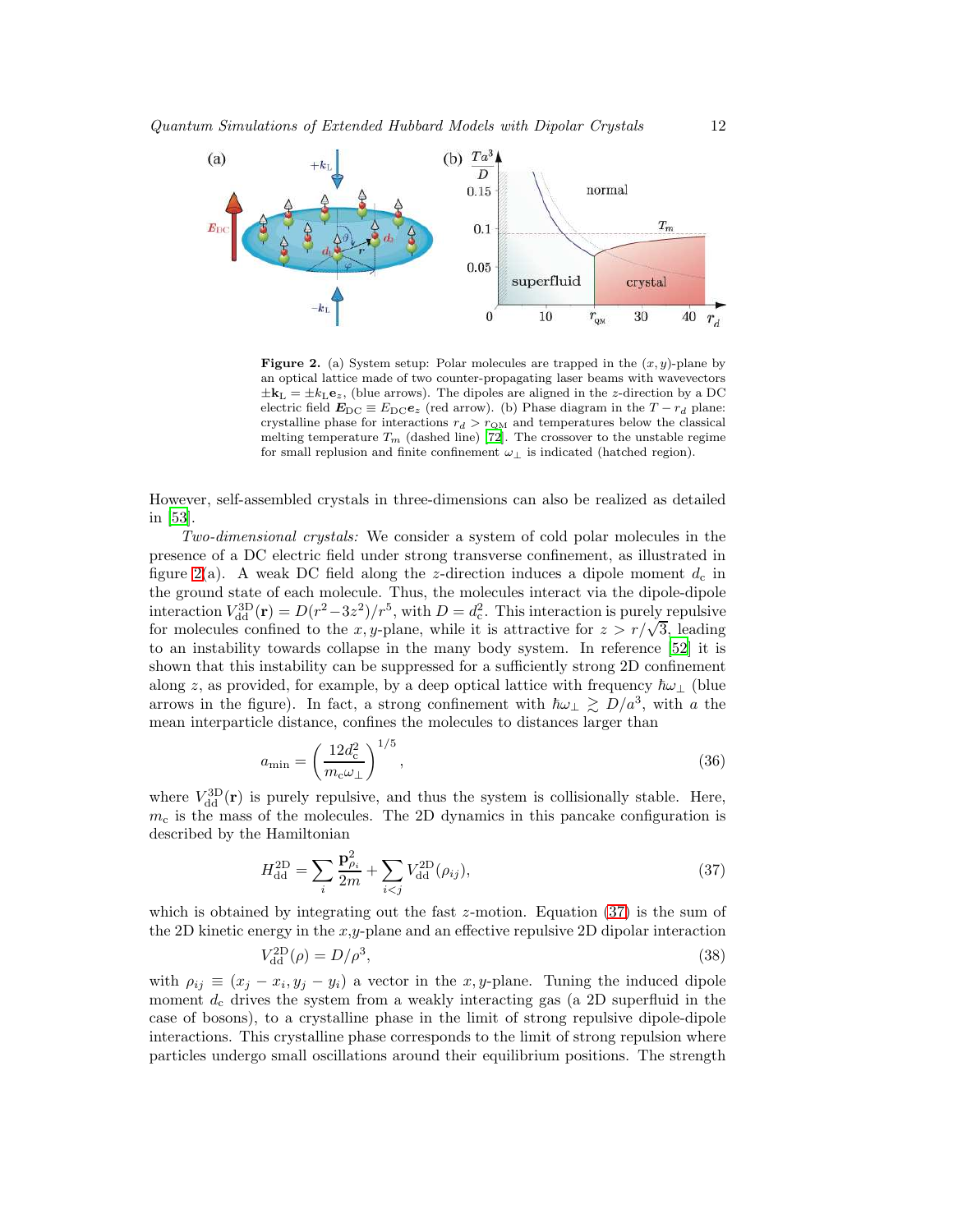of the interactions is characterized by the ratio  $r_d$  of the interaction energy over the kinetic energy at the mean interparticle distance  $a$ 

$$
r_d \equiv \frac{E_{\text{pot}}}{E_{\text{kin}}} = \frac{D/a^3}{\hbar^2 / ma^2} = \frac{Dm}{\hbar^2 a}.
$$
\n(39)

This parameter is tunable as a function of  $d_c$  from small to large  $r_d$ . A crystal forms for

$$
r_d \ge r_c = 18 \pm 4,\tag{40}
$$

where the interactions are dominant [\[52;](#page-43-2) [73\]](#page-43-22). For a dipolar crystal, this is the limit of large densities, as opposed to Wigner crystals with  $1/r$ - Coulomb interactions.

Figure [2\(](#page-11-0)b) shows a schematic phase diagram for a dipolar gas of bosonic molecules in 2D as a function of  $r_d$  and temperature T. In the limit of strong interactions  $r_d > r_c$  the polar molecules are in a crystalline phase for temperatures  $T < T_{\rm m}$  with  $T_{\rm m} \approx 0.09 D/a^3 \simeq 0.018 r_d E_{\rm R,c}$ , with  $E_{\rm R,c} \equiv \pi^2 \hbar^2 / 2 m a^2$  [\[72](#page-43-21)] the crystal recoil energy, typically a few to tens of kHz. The configuration with minimal energy is a triangular lattice with spacing  $a_L = (4/3)^{1/4}a$  see [\[52\]](#page-43-2). Excitations of the crystal are acoustic phonons with Hamiltonian given by equation [\(10](#page-9-0)*b*), and characteristic Debye frequency  $\hbar\omega_{\rm D} \sim 1.6\sqrt{r_d}E_{\rm R,c}$ . The dispersion relation for the phonon excitations is obtained in [Appendix B.1.2](#page-32-0) and shown in figure [3\(](#page-13-0)b) below.

*One-dimensional crystals:* One dimensional analogues of the 2D crystals can be realized by adding an additional *in-plane* optical confinement to the configuration of figure [2\(](#page-11-0)a) [\[57;](#page-43-7) [74;](#page-43-23) [75\]](#page-43-24). For large enough interactions  $r_d \gg 1$ , the phonon frequencies have the simple form  $\hbar \omega_q = (2/\pi^2) \left[ 12 r_d f_q \right]^{1/2} E_{\rm R,c}$ , with  $f_q = \sum_{j>0} 4 \sin(qaj/2)^2/j^5$ , see figure [3\(](#page-13-0)a). The Debye frequency is  $\hbar \omega_D \equiv \hbar \omega_{\pi/a} \sim 1.4 \sqrt{r_d} E_{\rm R,c}$ , while the classical melting temperature can be estimated to be of the order of  $T_m \simeq 0.2r_d E_{R,c}/k_B$ . see [\[75\]](#page-43-24).

Finally, for a given induced dipole  $d_c$  the ground-state of an ensemble of polar molecules is a crystal for mean interparticle distances  $a_{\min} \le a \le a_{\max}$ , where  $a_{\text{max}} \equiv d_c^2 m/\hbar^2 r_c$  corresponds to the distance at which the crystal melts into a superfluid. For SrO (RbCs) molecules with the permanent dipole moment  $d_c = 8.9D$  $(d_c = 1.25D)$ ,  $a_{\text{min}} \sim 200 \text{nm}(100 \text{nm})$ , while  $a_{\text{max}}$  can be several  $\mu$ m. Since for large enough interactions the melting temperature  $T_{\rm m}$  can be of order of several  $\mu$ K, the self-assembled crystalline phase should be accessible for reasonable experimental parameters using cold polar molecules.

# <span id="page-12-0"></span>4. Specific implementations with atoms and molecules in dipolar crystals

In this section we consider a mixture of two species of particles confined to one dimension. The first species of particles comprises (strongly interacting) molecules with dipole moment  $d_c$ , forming a one-dimensional crystal. The second species of particles can be either atoms [see figure [1\(](#page-2-1)b)] or molecules of a second species, with dipole moment  $d_p \ll d_c$  [see figure [1\(](#page-2-1)c)]. The former interact with the crystal molecules via a short range pseudopotential proportional to an elastic scattering length  $a_{\rm cp}$ , while the latter interact with the crystal molecules via long-range dipole-dipole interactions. For both configurations, we obtain explicit expressions for all parameters characterizing the coherent and the incoherent dynamics in the system. These one dimensional setups can be readily generalized to two dimensions.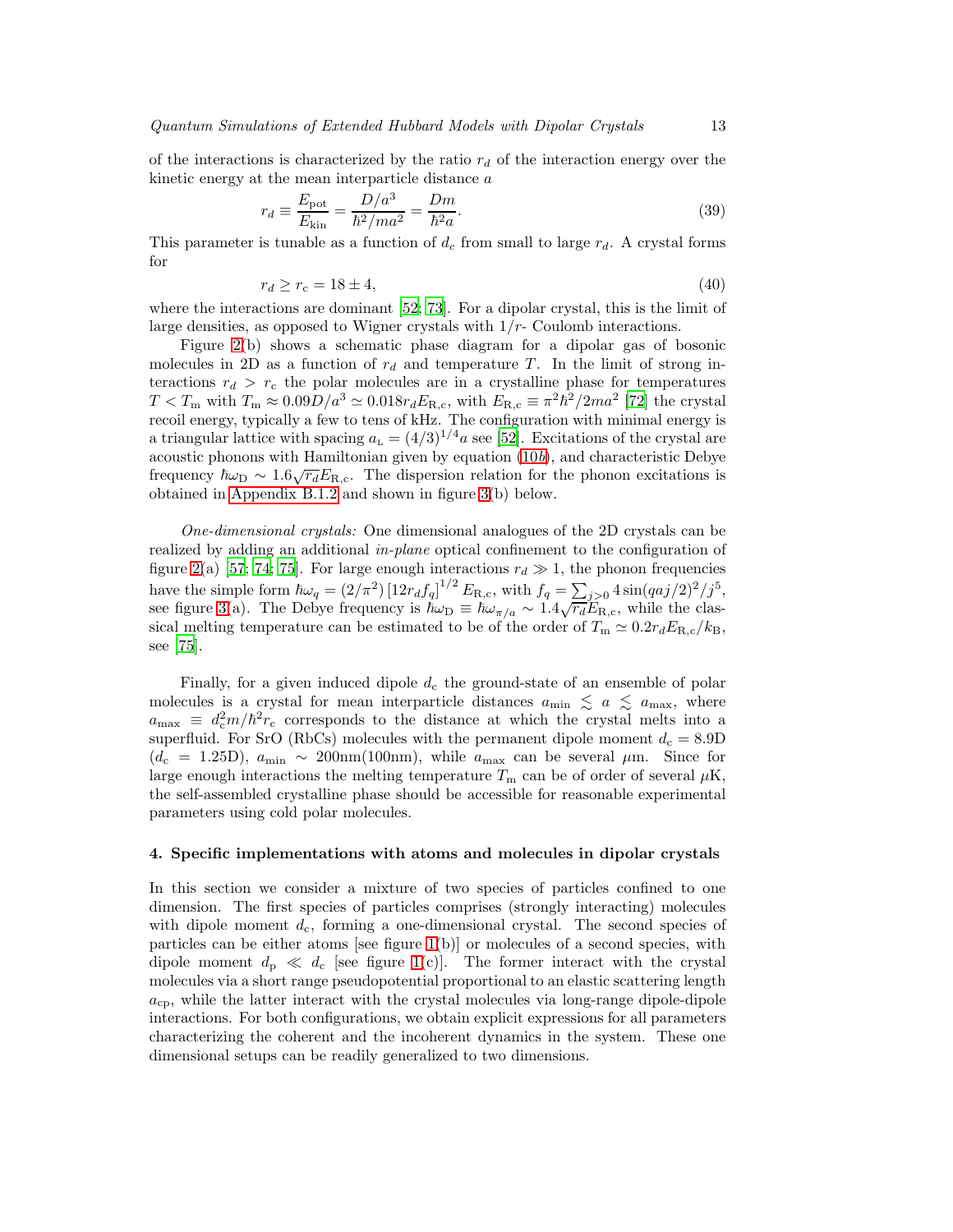

<span id="page-13-0"></span>Figure 3. We show the dispersion for a 1D and 2D dipolar crystal as a function of the quasimomentum in units of the crystal recoil energy  $E_{\text{R,c}}$ . In 1D (a) the dispersion is peaked at the zone border and tends to zero  $\propto q$  for small momenta. The 2D dispersion has two acoustic branches, a longitudinal and a transversal one. We plot the two dispersions as a function of the quasimomentum, choosing a path in the first Brillouin zone that is outlined in the inset of the figure.

# *4.1. Neutral atoms moving inside a crystal tube*

As a first realization, we consider a setup, where an ensemble of neutral atoms is confined by an optical trap to the same  $1D$  tube as the dipolar crystal, see Figure  $1(b)$ , say along  $x$ . For simplicity we assume the trap for the neutral atoms and the polar molecules to have the same harmonic oscillator frequency  $\omega_{\perp}$ .

An atom and a molecule inside the tube interact via a short range potential, which we model in the form of an effective 1D zero range potential,

$$
V_{\rm cp}(x - X) = g_{\rm cp} \delta(x - X)
$$

Assuming that the 3D scattering length acp is (much) smaller than the harmonic oscillator length of the traps,  $a_{cp} \ll a_{p,\perp} = (\hbar/m_p \omega_\perp)^{1/2}$ , the effective 1D coupling strength is given by  $g_{cp} \approx 2\hbar\omega_{\perp} a_{cp}$ . In the following we focus on positive scattering lengths,  $a_{cp} > 0$ , corresponding to a situation where the atoms and molecules effectively repel each other, cf.  $g_{cp} > 0$ .

*4.1.1. Tight binding limit and Hubbard models.* For a "frozen" crystal, i.e. without phonons, the molecules are at their equilibirum positions,  $ja + a/2$ , which provide for a static periodic potential for the atoms,

$$
V_{\rm p}(x) = g_{\rm cp} \sum_{j} \delta(x - ja - a/2).
$$
 (41)

The dynamics for a single neutral atom is then determined from the static Hamiltonian  $H_{\rm p} = p^2/2m_{\rm p} + V_{\rm p}(x)$ , corresponding to the Kronig-Penney model with a potential comb of strength  $g_{cp}$ . Its energy spectrum is given in the form of a bandstructure,  $E_{n,q}$  (with band-index  $n = 0, 1, \ldots$ ), which is obtained from

$$
\frac{\pi}{4\alpha} \sum_{\pm} \cot\left(\frac{\pi\alpha \pm qa}{2}\right) = \frac{aE_{\rm R,p}}{g_{\rm cp}} \quad \text{with} \quad \alpha \equiv \left(\frac{E_{n,q}}{E_{\rm R,p}}\right)^{1/2} \tag{42}
$$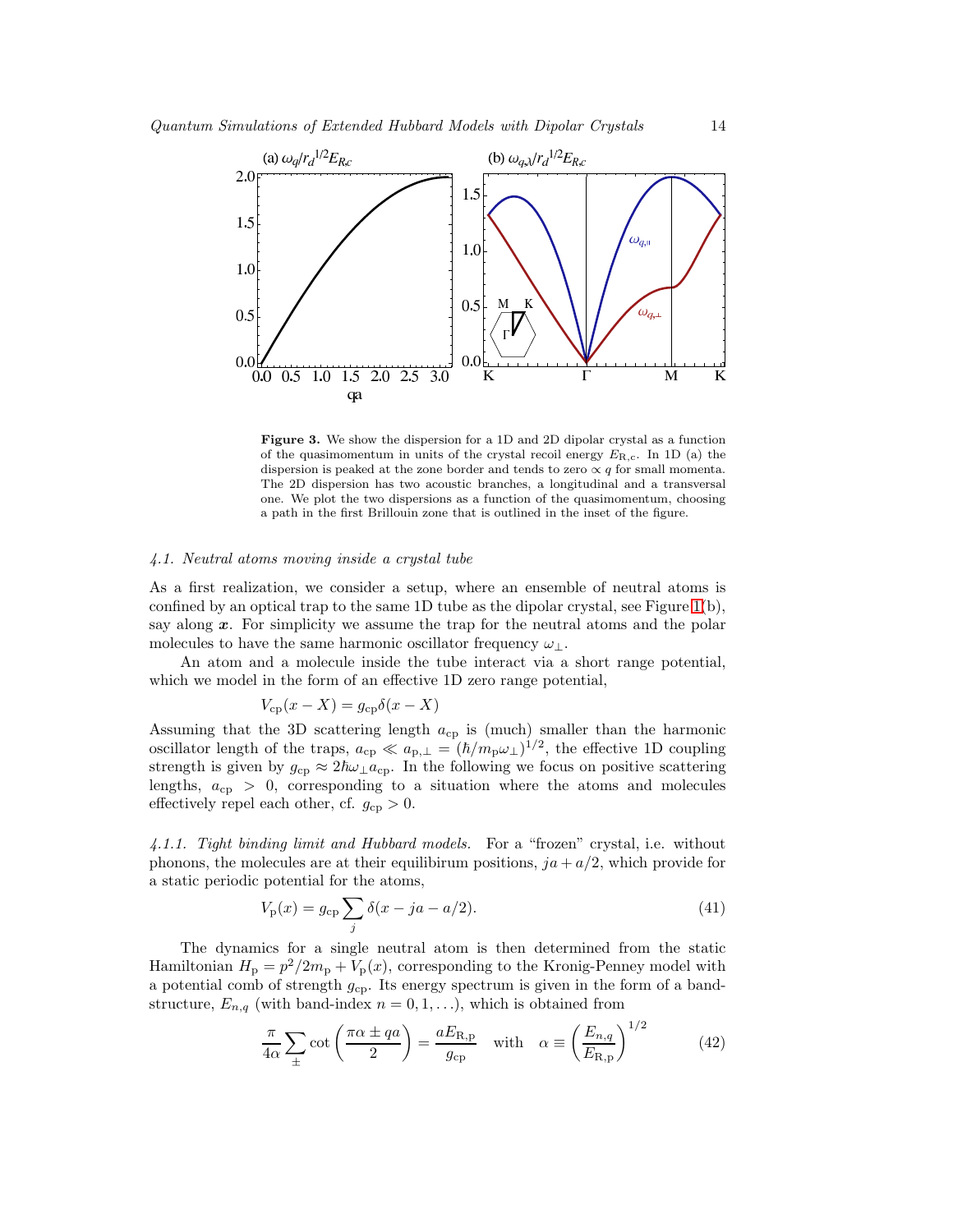

<span id="page-14-0"></span>**Figure 4.** (a) The bandwidth  $4J$  of the lowest band (solid blue line) and the gap  $\Delta$  to the first excited band (solid red line) for a neutral atom scattered from a 1D potential comb of strength  $g_{cp}$  and lattice spacing a. All energies are given in terms of the particle recoil energy  $E_{\text{R},p}$ . The dashed line denotes the coupling strength,  $g_{cp}/a \approx E_{R,p}/2$ , where the gap and band-width are equal. (b) The corresponding particle phonon coupling  $M_q$  in units of  $r_d^{1/4}\sqrt{N}E_{\rm R,p}$  as a function of the quasi momentum  $q$  of the atom. The interaction is linear and peaked for large q, while it shows a square-root behavior for small quasi momenta (see text).

where  $E_{\text{R},p} \equiv \hbar^2 \pi^2 / 2m_{\text{p}} a^2$  denotes the recoil energy of an atom. We denote the bandwidth of the lowest band by  $4J \equiv E_{0,\pi/a} - E_{0,0} = E_{\text{R},p} - E_{0,\pi/a}$ , and the gap to the first band by  $\Delta \equiv E_{1,\pi/a} - E_{0,\pi/a} = E_{1,\pi/a} - E_{\text{R,p}}$ . The latter are both shown in figure [4\(](#page-14-0)a) as a function of the coupling strength  $g_{cp}$ . We notice that for  $g_{cp} \gtrsim E_{R,p} a/2$ (indicated by a vertical dashed line), the gap exceeds the band-width,  $\Delta > 4J$ . In the tight binding limit, cf.  $g_{cp} \gg E_{R,p}a$ , the dispersion relation in the lowest band becomes  $E_{0,q} \approx 4J \sin^2(qa/2)$ , with  $J \approx 2E_{\rm R,p}^2/\pi^2 g_{\rm cp} + O(aE_{\rm R,p}/g_{\rm cp})$  and  $\Delta \approx 3E_{\rm R,p}$ . The Wannier-functions for a particle become localized at site  $j$  and are approximated by  $w_j(x) \approx \cos[\pi(x - ja)/a]/\sqrt{a/2}$  for  $|x - ja| < a/2$  and zero otherwise.

Obtaining the tight-binding limit requires that the ratio,  $g_{cp}/aE_{R,p}$  =  $2a_{cp}a/\pi^2 a_{p,\perp}^2$  (largely) exceed the value  $\approx 1/2$ . We notice that for current state-of the art optical traps, one can achieve harmonic oscillator lengths as small as  $a_{p,\perp} \sim 20 \text{ nm}$ , and taking a "typical" 3D scattering length of  $a_{cp} \sim 100a_0 \approx 5$  nm, we get that  $g_{cp}/aE_{R,p} \gtrsim 1/2$  is attained for lattice spacings  $a \gtrsim \pi^2 a_{\perp}^2/a_{cp} \sim 200$ nm.

Analogous to the atom-molecule interactions, we model the interactions between two neutral atoms by a contact potential with a coupling strength given by  $g_{\text{pp}} \approx$  $\hbar\omega_{\perp}a_{\rm pp}$  for the 3D atom-atom scattering length  $a_{\rm pp}\ll a_{\perp}$ . Then in the tight-binding limit the atom-atom interactions reduce to repulsive onsite energy shifts only

$$
V_{i,j} = g_{\text{pp}} \int dx w_i(x)^2 w_j(x)^2 \approx \frac{3}{2} \frac{g_{\text{pp}}}{a} \delta_{i,j}.
$$

The dynamics for an ensemble of bosonic atoms in the crystal is then described by a single band Bose-Hubbard model with hopping rate  $J$  and onsite repulsion  $V_{ii}$ , provided that  $V_{ii} \ll \Delta$ . On the other hand for an ensemble of (spin-polarized)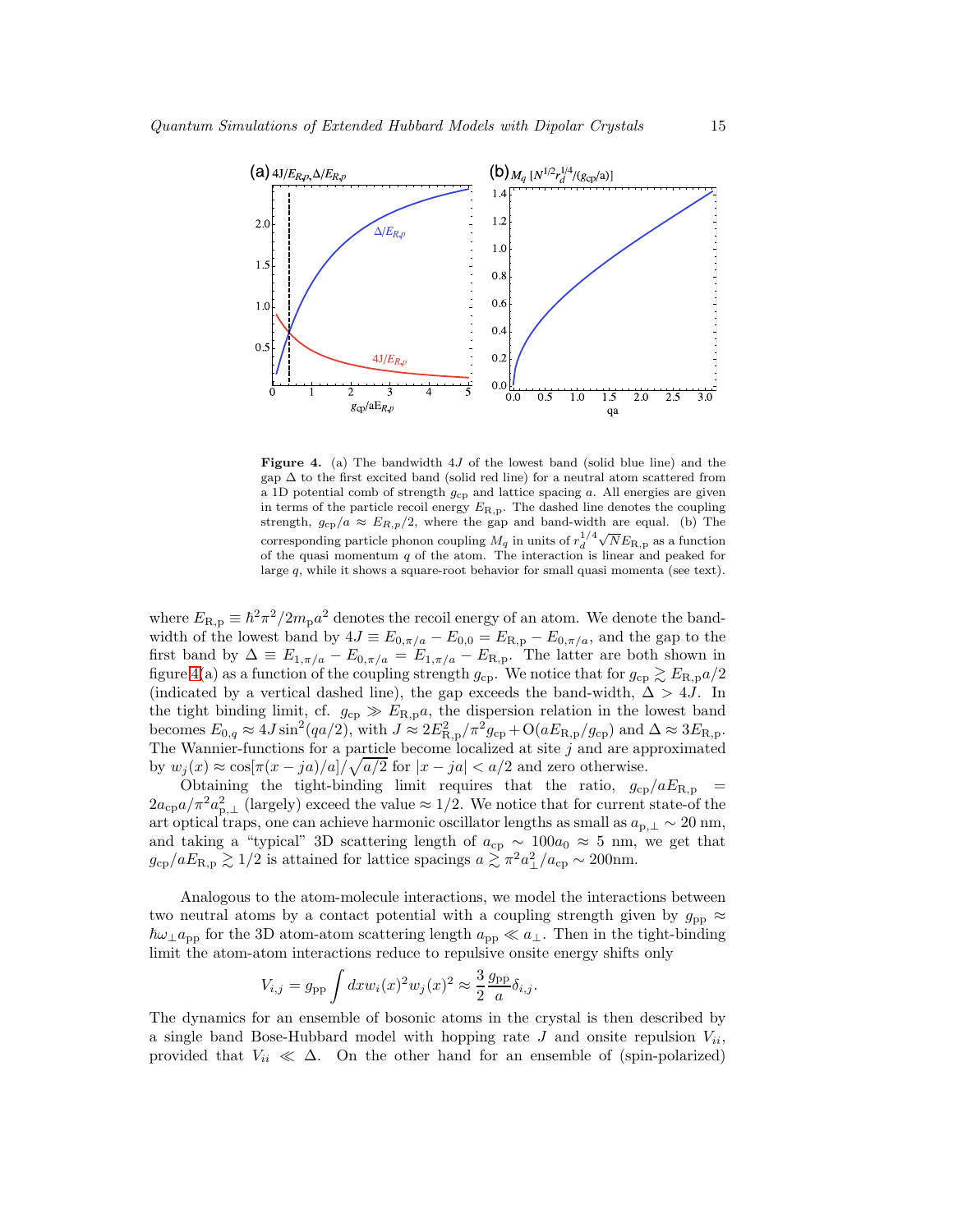fermionic atoms, we notice that the system reduces to a lattice model with hopping rate  $J$  and no interactions.

The atoms couple to the crystal molecules via a density-displacement interaction [\[58](#page-43-8)]. To first order in the displacement (see [Appendix B.2\)](#page-32-1), the coupling constant reads

$$
M_q = \left(\frac{\hbar}{2N_c m_c \omega_q}\right)^{1/2} q\beta_q \tilde{V}_{\rm cp}(q) = \frac{g_{\rm cp}}{a} \sqrt{\frac{2\hbar}{N m_c \omega_q}} |q| \beta_q,
$$
(43)

where  $\tilde{V}_{cp}$  is the Fourier transform of the atom-molecule interaction potential, and  $\beta_q$ is the Fourier transform of the square of the Wannier-functions. For  $g_{cp} \gg aE_{R,p}$  the latter is

$$
\beta_q = \int dx w_0(x)^2 e^{iqx} \approx \frac{8\pi^2 \sin^2 \frac{qa}{2}}{4\pi^2 qa - q^3 a^3}.
$$

The latter decreases with increasing q from  $\beta_0 \equiv 1$  to  $\beta_{\pi/a} = 8/3\pi \approx$ 0.85. The (monotonical) dependence of the coupling constant  $M_q$  on the quasi-momentum is shown in figure [4\(](#page-14-0)b). In particular, it has a maximum,  $M_{\pi/2} \approx$  $(8g_{cp}/3a^2)(2\hbar/Nm_c\omega_D)^{1/2}$ , at the band-edges, while for small quasi-momenta q it vanishes as  $|q|^{1/2}$ , i.e.  $M_q \approx (2g_{cp}/a^2)(\hbar|qa|/Nm_c\omega_D)^{1/2} + O(qa)^{5/2}$ .

Finally, let us address the validity of the *single* band approximation in the Hubbard model [\(1\)](#page-9-0), when coupled to phonons. For simplicity let us consider the limit of vanishing interactions  $V_{ii} = 0$  and a weak coupling  $M_q$ : We notice that, for  $\hbar\omega_D < 4J + \Delta$  the second band is gapped from the branch of acoustic phonons, and therefore higher band excitations are (strongly) suppressed and can be neglected. Since  $E_{\rm R,p} \leq 4J + \Delta \leq 3E_{\rm R,p}$ , this requires a mass ratio  $m_{\rm p}/m_{\rm c} \lesssim 3/\sqrt{2r_d}$ . While this for a soft crystal with  $r_d \sim 1$  merely implies that  $m_p < m_c$ , for a stiff crystal with  $r_d \sim 200$  this requires  $m_{\rm p} \lesssim 0.15 m_{\rm c}$ , which is quite restrictive. In the latter case, that is for a stiff crystal and comparable masses, cf.  $\sqrt{2r_d}m_p/3m_c > 1$ , we notice that the first excited band would cut the phonon branch at a frequency  $\omega_{\star} \sim 4J + \Delta$ . However, in this regime a single band model may still hold, if one restricts the initial phonon population to sufficiently low temperatures, i.e. for  $k_BT \ll \hbar\Delta$ . In the tight binding limit this requires temperatures  $T \ll (3m_c/\sqrt{2r_d}m_p) \times \hbar\omega_D/k_B$  which even for a stiff crystal with  $r_d \sim 200$  and comparable mass ratio  $m_p \sim m_c$  yields temperatures on the order of  $0.1\hbar\omega_D/k_B$ . These are smaller than the melting temperature of the crystal,  $T_{\rm m} \simeq 0.1 \sqrt{2r_d\hbar\omega_{\rm D}}/k_{\rm B}$  (in 1D), and are thus reasonable, even for a "soft" crystal with  $r_d \sim 1$ .

*4.1.2. Extended Hubbard model for atomic polarons inside a dipolar crystal* As we have seen in Section [2.1,](#page-4-2) it is convenient to change from a picture of bare atoms and crystal phonons, to one of atoms dressed by their surrounding crystal displacements, i.e. polarons. The corresponding displacement amplitudes  $u_q$  for the dressing then are

<span id="page-15-0"></span>
$$
u_q = \frac{M_q}{\hbar \omega_q} = \frac{1}{\sqrt{N}} \frac{2\pi^2 U_0}{(186\zeta(5))^{3/4}} \beta_q \frac{qa}{w_q^{3/2}},\tag{44}
$$

which at the band-edge attain their minimum,  $u_{\pi/a} \approx 1.02 U_0^2/N^{1/2}$ , while they diverge at small quasimomenta as  $\sim 4.94|qa|^{-1/2}$ . In [\(44\)](#page-15-0) we introduced the coupling ratio

$$
U_0 = \frac{g_{\rm cp}}{aE_{\rm R,c}r_d^{3/4}} = \frac{g_{\rm cp}}{aE_{\rm R,p}}\frac{m_{\rm c}}{m_{\rm p}}\frac{1}{r_d^{3/4}},
$$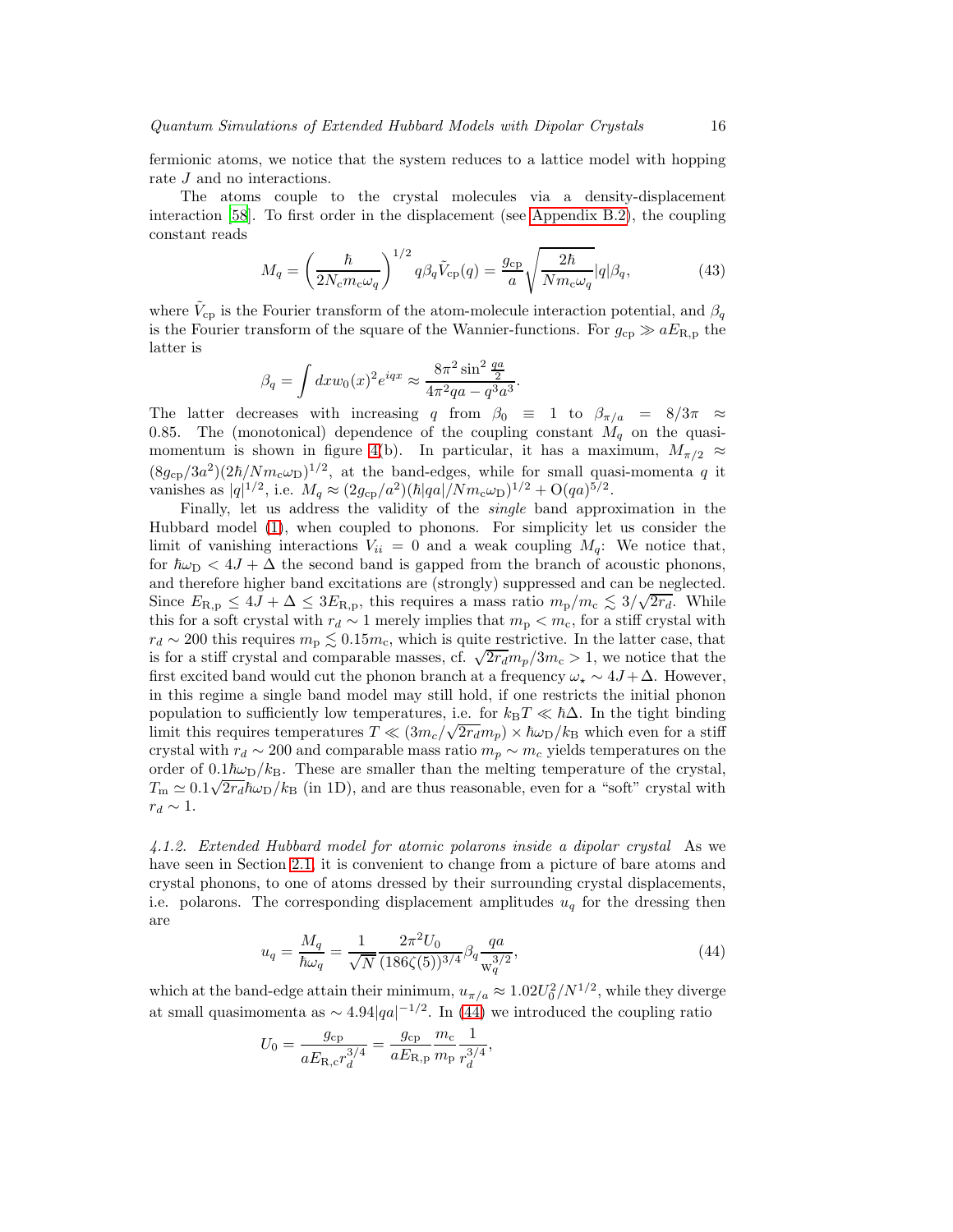

<span id="page-16-0"></span>**Figure 5.** (a) The ratio  $S_T/U_0^2$  as a function of the (dimensionless) temperature  $k_BT/\hbar\omega_D$  with the dimensionless prefactor  $U_0 = (g_{cp}/aE_{R,p})/(m_p/m_c)r_d^{3/4}$ . The dashed line denotes the value  $S_{T=0}/U_0^2$  and we find that for small temperatures  $k_BT/\hbar\omega_D \ll 1$  the influence of the temperature on  $S_T$  is negligible.  $S_T$  depends quadratically on  $U_0$  which realistically takes up values inbetween  $10^{-2}$  and 10. Thus we switch between the weak  $(S_T \ll 1)$  and strong  $(S_T \gg 1)$  coupling regimes by choice of the dimensionless prefactor  $U_0$ . (b) The full particleparticle interaction  $\tilde{V}_{ij}$  between two extra particles at interparticle distances  $|i-j|=0,1,2,3$  for  $r_d=100$  and  $m_p/m_c=0.1$  as a function of the coupling  $g_{\rm cp}$  in units of the particle recoil energy. Notice that the sign of the interaction alternates with every site and that the total interaction strength decreases with the interparticle distance as  $\propto 1/|i-j|^2$ .

which increases linearly with the atom-molecule coupling constant  $g_{cp}/aE_{R,p}$  and the mass ratio of  $m_c/m_p$ , but is inversely proportional to the "stiffness" of the crystal  $r_d$ . The dependence of  $U_0 \times m_p/m_c = g_{cp}/aE_{cp}r_d^{3/4}$  $d_d^{3/4}$  on the coupling  $g_{cp}/aE_{cp}$  and  $r_d$  is also shown as dashed contour lines in figure  $6(a)$ . We see that for, e.g., a mass ratio of  $m_p/m_c \sim 1$  (e.g. for a gas of Cs atoms in a crystal of LiCs molecules) U<sub>0</sub> can take values ranging from  $U_0 \approx 0.01$  (at  $g_{cp}/aE_{R,p} = 1/2$ ,  $r_d = 200$ ) to  $U_0 \approx 5$  (at  $g_{cp}/aE_{R,p} = 5$ ,  $r_d = 1$ , while still having a crystal and being in the tight binding limit. For a mixture with a mass ratio of  $m_{\rm p}/m_{\rm c} \sim 1/20$  the coupling  $U_0$  is significantly larger, i.e.  $U_0 \approx 50$  (at  $g_{cp}/aE_{R,p} = 5$ ,  $r_d = 1$  for  $m_p/m_c \sim 1/20$ ).

Due to the dragging of the surrounding phonon cloud, the hopping rate for the polarons,  $\hat{J}$ , compared to the (bare) hopping rate,  $J$ , is suppressed by the factor  $J/J = e^{-S_T}$ , where the exponent is, cf. [\(11\)](#page-5-0),

<span id="page-16-1"></span>
$$
S_T = \frac{8\pi^4 U_0^2}{(186\zeta(5))^{3/2}} \frac{a^2}{N} \sum_q \frac{q^2}{w_q^3} \beta_q^2 \sin^2\left(\frac{qa}{2}\right) \coth\left(\frac{\hbar\omega_q}{2k_B T}\right). \tag{45}
$$

We notice that  $S_T$  increases quadratically with  $U_0$  (cf. the coupling  $g_{cp}$ ), whereas the ratio  $S_T/U_0^2$  depends only on the temperature T (in units of the Debye frequency), which is shown in figure [5\(](#page-16-0)a). In particular we remark that for  $T = 0$  the exponent scales with the coupling ratio  $U_0$  as  $S_{T=0} \approx 0.9U_0^2$  [indicated by a horizontal dashed line in figure [5\(](#page-16-0)a)], while  $S_T / U_0^2$  only weakly increases with the temperature T.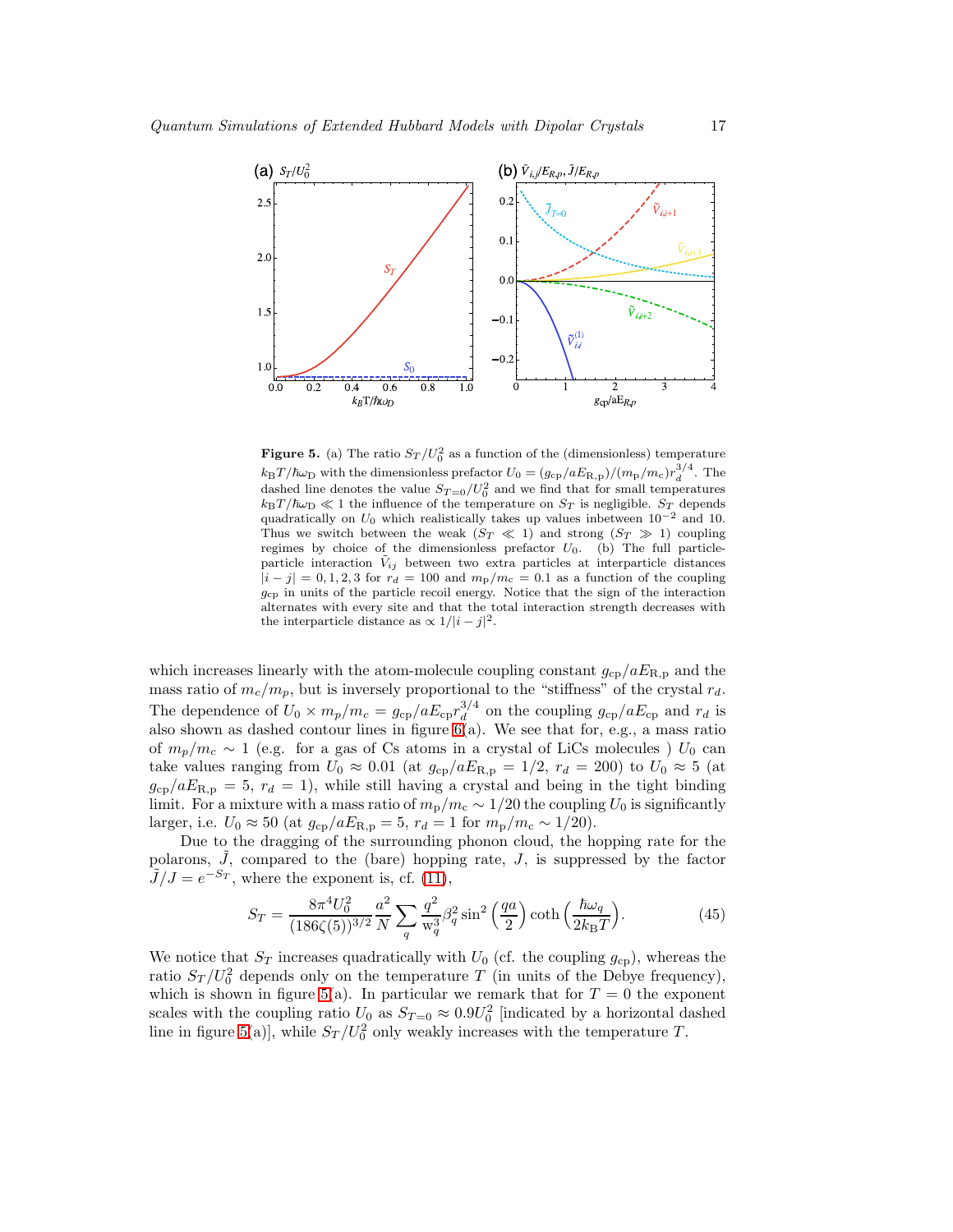

<span id="page-17-0"></span>Figure 6. (a) Contour plots of the coupling ratio times the mass ratio  $U_0 \times (m_p/m_c)$  (dashed contour lines) and of the ratio of the (bare) atomic tunneling rate and the Debye frequency of the crystal  $J/\hbar\omega_D$  (solid contour lines) as a function of the atom-molecule coupling  $g_{cp}/aE_{R,p}$  and the stiffness of the crystal  $r_d$ . The ratio  $U_0(m_{\rm p}/m_{\rm c})$  determines the overall strength of the displacement amplitudes  $u_q$  for a polaron, while the ratio  $J/\hbar\omega_D$  characterizes the serparation of crystal and interaction time (see text), and serves as "the" smallness parameter in the derivation of a master-equation [\(13\)](#page-6-0). (b) The spectral density for the swapping of two particles on neighboring sites,  $J_{01}^{10}(\omega)$ , as a function of the frequency  $\omega/\omega_D$ . It displays a Van Hove singularity at the Debye frequency  $\omega_{\rm D}$  where it diverges as ~  $(\omega_{\rm D} - \omega)^{-1/2}$ .

The phonon-coupling provides phonon mediated particle particle interactions of strength

$$
\tilde{V}_{ij}^{(1)} = -\frac{4\pi^2}{93\zeta(5)} \frac{g_{\rm cp}^2}{E_{\rm R.p}} \frac{(m_{\rm c}/m_{\rm p})}{Nr_d} \sum_q \frac{q^2}{\mathcal{w}_q^2} \beta_q^2 \cos(qa|i-j|),\tag{46}
$$

for two polarons at sites i and j, respectively. We notice that  $\tilde{V}_{ij}^{(1)}$  are temperatureindependent and vary in sign and magnitude with the separation  $i - j$ , i.e. they are attractive for even  $i-j$  and repulsive for odd  $i-j$ , while their absolute value decreases with increasing inter-polaron separation  $|i - j|$ . In figure [5\(](#page-16-0)b) we show the leading contributions for the total off-site shifts, which are purely induced by the phonons,  $\tilde{V}_{ij} = \tilde{V}_{ij}^{(1)}$  for  $i \neq j$ , as a function of  $g_{cp}/aE_{R,p}$ , cf. the leading off-site terms decay as  $V_{i,j}/2E_p \approx 0.16/|i-j|^2$ . In addition we also plot the corresponding (modified) hopping rate J for zero temperature  $T = 0$ . We notice that near  $g_{cp}/aE_{R,p} \sim 1.6$ the nearest neighbor interactions become comparable with the effective hopping rate,  $\tilde{V}_{i,i+1} \sim \tilde{J}.$ 

For bosonic particles, the phonon-mediated interactions also include an attractve on-site shift, the value of which is exactly twice the polaron shift,

$$
\tilde{V}_{ii}^{(1)} = -2E_{\rm p} \approx -1.54 \times U_0^2 \hbar \omega_{\rm D}.
$$

This can (in principle) lead to a collapse of the system, as it favors the piling up of polarons at a single site. However, since the full interactions comprise the bare *and* the phonon-mediated interaction, the total onsite shift,  $\tilde{V}_{ii} = V_{ii} - 2E_p$ , is positive for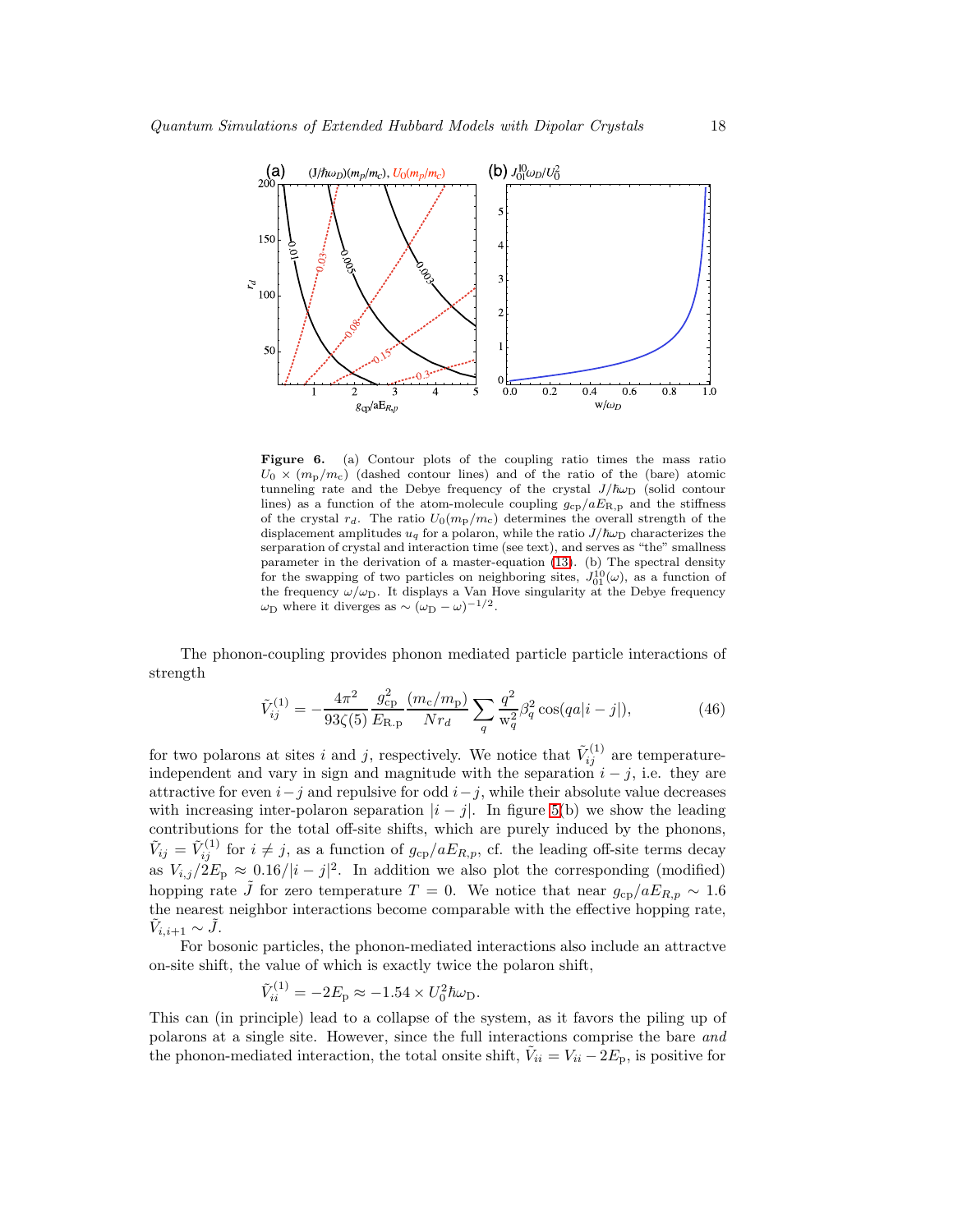$V_{ii}/2 > E_p$ , which we require to ensure the stability of the bosonic system. We remark that by resorting to tune  $g_{\rm pp}$  via a Feshbach resonance, one can tune the onsite-shift up to  $V_{ii} \sim \Delta$ , without breaking the single-band approximation in the Hubbard model [\(1\)](#page-9-0). Thus we notice that in principle the stability of the system can be guaranteed, provided  $E_p < (V_{ii}/2) < \Delta/2$ .

*4.1.3. Corrections to the extended Hubbard model* In the following we are interested in higher-order corrections to the effective Hubbard model  $H<sub>S</sub>$  of [\(3\)](#page-3-1), which we derived in Section [2](#page-2-0) in terms of the spectral densities  $J_{ij}^{kl}(\omega)$  for correlated nearest-neighbor hopping events  $i \to j$  and  $k \to l$ . For our atomic-crystalline mixture we find from [\(20\)](#page-8-1) that the latter are given by

$$
J_{ij}^{kl}(w) \approx \frac{16\pi^3 U_0^2}{(186\zeta(5))^{3/2}} \frac{(q_w a)^2}{(w/\omega_D)^3 \sqrt{\omega_D^2 - w^2}} g_{ij}^{kl}(q_w),\tag{47}
$$

where we took  $\beta_q \approx 1$  and  $\omega_q \approx \omega_D \sin(qa/2)$  and  $q_\omega \equiv \arcsin(\omega/\omega_D)/a$ . The spectral density for the "swapping" of two particles on neighboring sites,  $J_{01}^{10}(\omega)$  is shown in Figure [4\(](#page-14-0)c) and shows a Van Hove singularity at  $\omega \to \omega_D$ , due to the  $1/\sqrt{\omega_D - \omega}$ divergence of the density of states for the crystal phonons.

*Strong coupling limit*  $S_T \gg 1$ : The value  $S_T$  is determined from equation [\(45\)](#page-16-1). Values  $S_T \gg 1$  are obtained for large coupling ratios  $U_0$  and/or high temperatures T. However, already for a (reasonably small) ratio  $U_0 > 1.1$  we have  $S_T > 1$ at  $T = 0$  and thus we are in the strong-coupling regime for all temperatures  $T \geq 0$ . In this limit the main corrections to the Hubbard model [\(3\)](#page-3-1) are due to "swap" processes. The corresponding rates and coefficients for  $S_T \gg 1$  are well approximated by the expressions [\(22](#page-9-0)*b*)-[\(22](#page-9-0)*d*), which are shown in figure [7](#page-19-0) and figure [8](#page-20-0) as a function of the coupling ratio  $U_0$  and the temperature T. Notice that in  $(22a)$ - $(22d)$  $(22d)$  the parameter  $B = 4\pi^6 U_0^2 / 3(186\zeta(5))^{3/2} \approx 0.48U_0^2$  while the ratio  $A_T/B$  exceeds  $(k_BT/\hbar\omega_D)\tanh(\hbar\omega_D/2k_BT)$ .

In figure [7\(](#page-19-0)a-d) we show the leading contributions in the strong-coupling regime as a function of the ratio  $U_0$  and the temperature T. In particular, panels (a), (b), (c), and (d) are contour plots of the incoherent rate  $\hbar\Gamma_{01}^{10}/\tilde{J}$ , the coherent shift  $\Delta_{01}^{10}/\tilde{J}$ ,  $\gamma$ and  $\delta$ , respectively, as obtained from the strong coupling approximation  $(22a)-(22d)$  $(22a)-(22d)$ . The two dashed lines in each panel signal where  $S_T = 10$  and  $S_T = 1$ , and the strongcoupling approximation is valid  $(S_T > 1)$ . We remark that in panels  $(a,b) \Gamma/\tilde{J}$ ,  $\Delta/\tilde{J}$ are divided by the (small) ratio  $J/\hbar\omega_D$ , while in (c,d)  $\gamma$  and  $\delta$  are divided by the even smaller ratio  $(J/\hbar\omega_D)^2$ . We notice that in the spirit of the master equation approach, all quantities in the figures are plotted at finite temperature. The figure shows that, in a wide range of parameters, corrections to the coherent time evolution determined by  $H<sub>S</sub>$  can be made small in the strong coupling regime.

*Weak coupling limit*  $S_T \ll 1$ : In Figure [8](#page-20-0) we show the leading corrections to the extended Hubbard model  $H<sub>S</sub>$  as a function of the coupling ratio  $U<sub>0</sub>$  and the temperature  $T$ , as obtained from the weak-coupling approximations  $(27a)-(27d)$  $(27a)-(27d)$ . In particular, the solid lines now indicate contours of the largest value attained for (a)  $\Gamma/\tilde{J}$ , (b)  $\Delta/\tilde{J}$ , (c)  $\gamma$  and (d)  $\delta$ . In panels (a,b),  $\Gamma/\tilde{J}$ , and  $\Delta/\tilde{J}$  are divided by the small ratio  $J/\hbar\omega_D$ , while  $\gamma$  and  $\delta$  in (c,d) are divided by the even smaller ratio  $(J/\hbar\omega_D)^2$ . The two dashed lines indicate  $S_T = 0.1$  and  $S_T = 1$ , where the latter delimits the range of validity of the weak-coupling expressions  $(27a)-(27d)$  $(27a)-(27d)$  (e.g.,  $U_0 \lesssim 1$  for  $T = 0$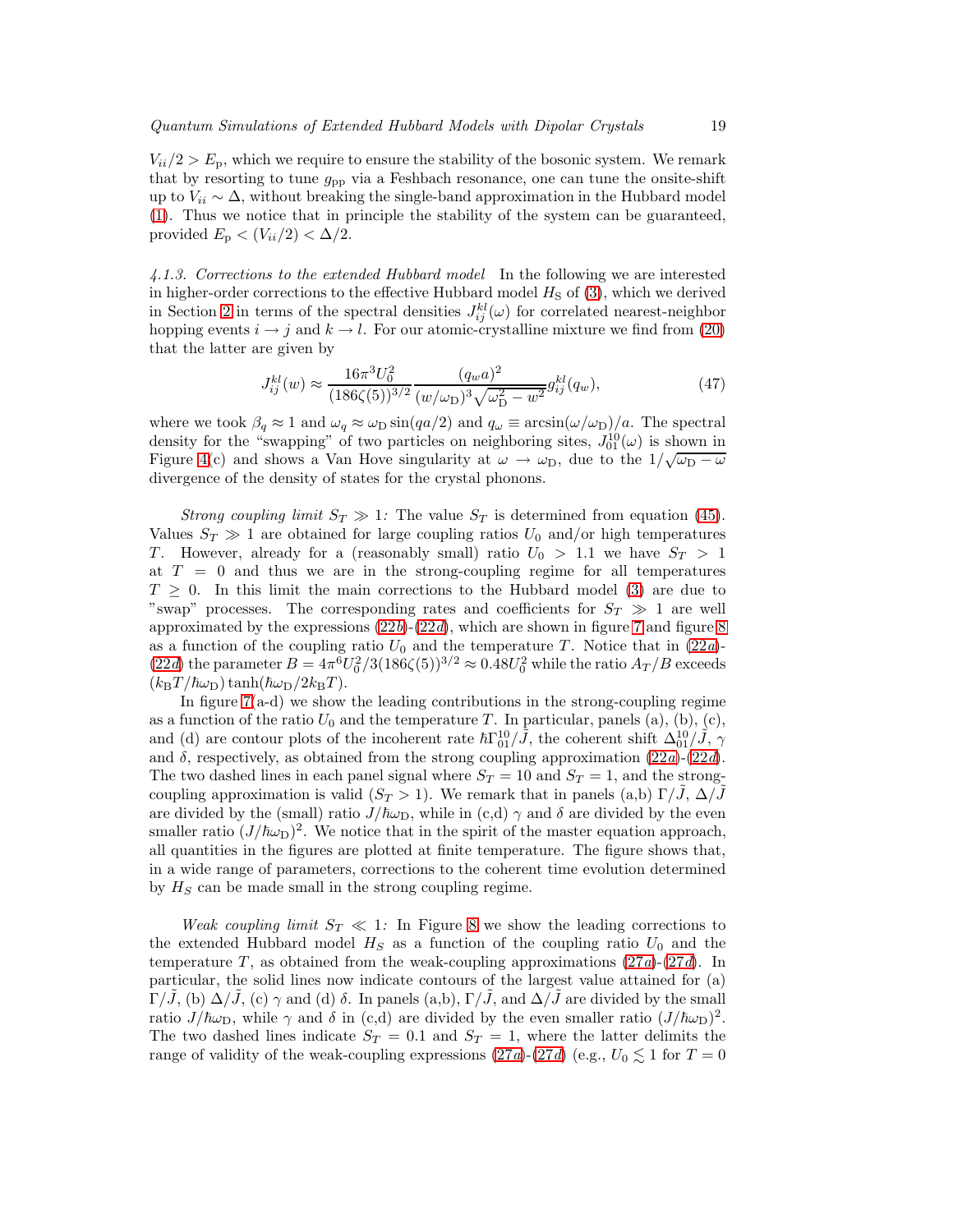

<span id="page-19-0"></span>Figure 7. Leading corrections to the extended Hubbard model for a atomiccrystalline mixture in the strong coupling regime,  $S_T \gg 1$ , as function of the temperature of the crystal  $T$  and the coupling ratio  $U_0$ : The solid lines indicate contours for (a) the incoherent "rate"  $\Gamma_{01}^{10}$  and (b) the coherent "shift"  $\Delta_{01}^{10}$  (in units the effective hopping rate  $\tilde{J}$ ), (c) the incoherent coefficient  $\gamma_{01}^{10}$  and (d) the coherent coefficient  $\delta_{01}^{10}$  as obtained from the strong-coupling approximation [\(22](#page-9-0)a)-<br>[\(22](#page-9-0)d), respectively. The two where  $S_T = 1$  and  $S_T = 10$ , respectively. They designate the area, where  $S_T > 1$ , and thus the strong coupling approximations holds. Notice that in (a,b)  $\Gamma/\tilde{J}$ ,  $\Delta/\tilde{J}$  are divided by the small ratio  $J/\hbar\omega_D$ , while in (c,d)  $\gamma$ ,  $\delta/\tilde{J}$  are divided by the even smaller ratio  $(J/\hbar\omega_D)^2$ .

while  $U_0 \lesssim 1/2$  for  $T = \hbar \omega_D$ ). We notice that in the area where  $S_T \lesssim 0.1$  the ratios shown in panels (a-d) are smaller than  $\approx$  1, and thus all corrections are strongly suppressed compared to  $\tilde{J}$ , provided  $J \ll \hbar \omega$ .

#### *4.2. Polar molecules interacting with a one-dimensional crystal*

As a second configuration, we consider a setup where polar molecules of a second species are trapped at a distance b from the crystal tube, under one-dimensional trapping conditions [see figure  $1(c)$ ]. An external electric field aligns all dipoles in the direction perpendicular to the plane containing the two tubes. Molecules trapped in the two different tubes interact via long-range dipole-dipole interactions.

*4.2.1. Tight binding limit and Hubbard models* For crystal molecules fixed at the equilibrium positions with lattice spacing  $a$ , the particles (that is, the molecules of the second species) feel the following periodic potential

$$
V_{\rm cp}(x) = \frac{d_{\rm c}d_{\rm p}}{a^3} \sum_j \frac{1}{[(b/a)^2 + (x/a - j - 1/2)^2]^{3/2}},\tag{48}
$$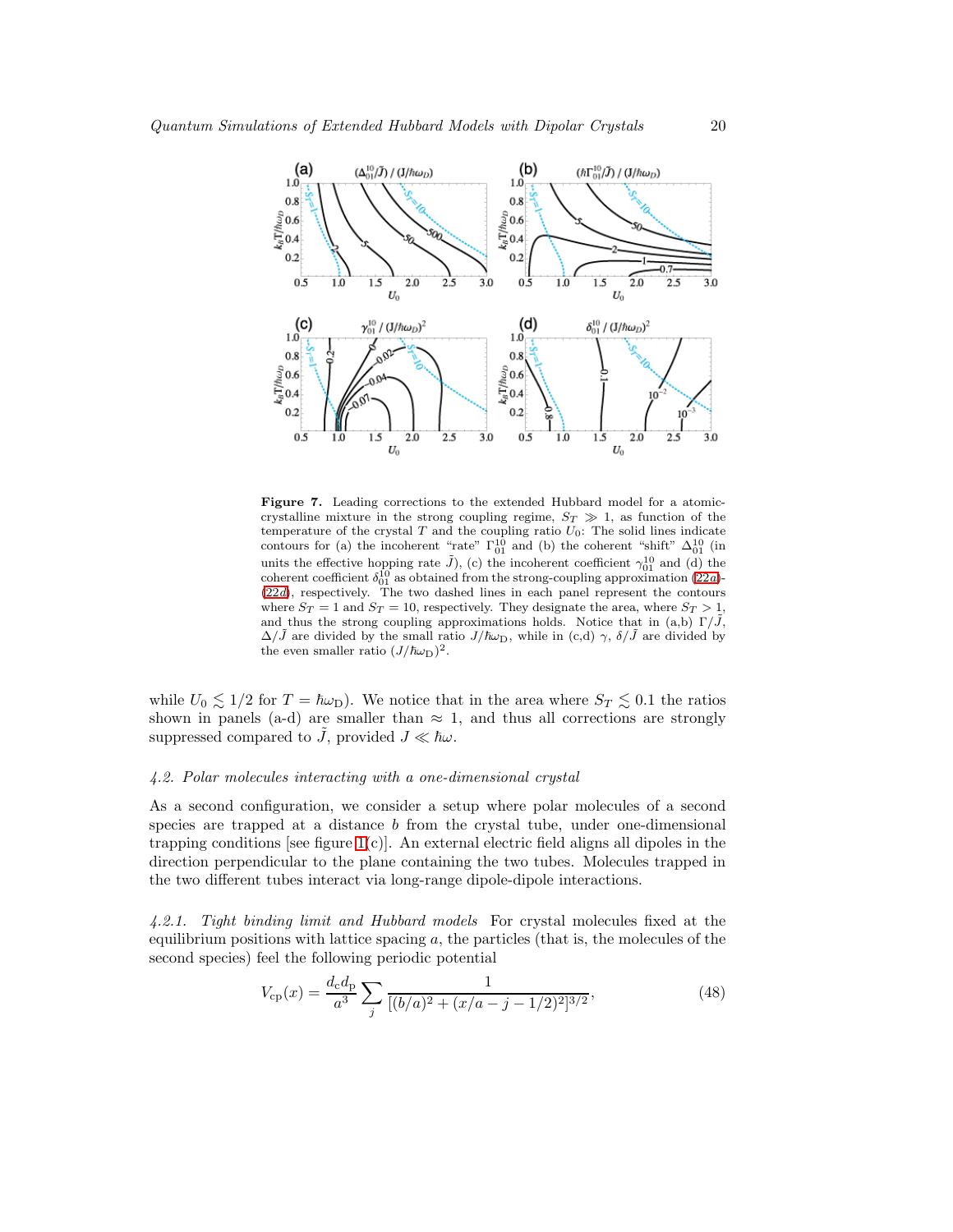

<span id="page-20-0"></span>Figure 8. Leading corrections to the extended Hubbard model for an atomiccrystalline mixture in the weak coupling regime,  $S_T \ll 1$ , as function of the temperature of the crystal  $T$  and the coupling ratio  $U_0$ : The solid lines indicate contours for the largest (a) incoherent rate  $\Gamma_{\text{max}}$  and (b) coherent shift  $\Delta_{\text{max}}$  (in units the effective hopping rate  $\tilde{J}$ ), (c) incoherent coefficient  $\gamma_{\text{max}}$  and (d) coherent coefficient  $\delta_{\text{max}}$  as obtained from the weak-coupling approximation  $(27a)-(27d)$  $(27a)-(27d)$ , respectively. The two dashed lines in each panel represent the contours where  $S_T = 0.1$  and  $S_T = 1$ , designating the area, where  $S_T < 1$ , and thus the weak coupling approximations hold. Notice that in (a,b)  $\Gamma/\tilde{J}$ ,  $\Delta/\tilde{J}$  are divided by the small ratio  $J/\hbar\omega_D$ , while in (c,d)  $\gamma$ ,  $\delta/\tilde{J}$  are divided by the even smaller ratio  $(J/\hbar\omega_{\rm D})^2$ .

where  $d_{\rm p}$  is the induced dipole moment of the second-species molecules. The potential above has a depth

$$
V_0 \equiv V_{\rm cp}(a/2) - V_{\rm cp}(0) \sim \bar{v}_0 e^{-3b/a} E_{\rm R,p}/(b/a)^3,
$$

which determines the band-structure for the particles, with

$$
\bar{v}_0 = (d_{\rm p}/d_{\rm c})(m_{\rm c}/m_{\rm p})r_d,\tag{49}
$$

and  $E_{\rm R,p} = \hbar^2 \pi^2 / 2 m_{\rm p} a^2$  the particle recoil energy. The lattice depth  $V_0$  is shown in Fig. figure [9\(](#page-21-0)a) to have a comb-like structure for  $b/a < 1/4$ , since the particles resolve the individual molecules forming the crystal, while it is sinusoidal for  $b/a \ge 1/4$ . Figure [9\(](#page-21-0)b) shows the width 4J of the lowest-energy band, with  $J/E_{\rm R,p} \sim (V_0/E_{\rm R,p})^{3/4}e^{-2\sqrt{V_0/E_{\rm R,p}}}$  for  $b/a \gtrsim 1/4$ , together with the energy gap  $\Delta \simeq (4V_0E_{\rm R,p})^{1/2}$ , as a function of  $b/a$  and for  $\bar{v}_0 = 1$  and 50. For a single particle, the single-band model is valid for  $4J < \Delta$ . Figure [9\(](#page-21-0)c) is a contour plot of the regimes of validity of the single-band model as a function of  $b/a$  and  $\bar{v}_0$ .

When more particles are considered, the strong dipole-dipole repulsion between the particles acts as an effective hard-core constraint [\[37](#page-42-14)]. We find that for  $4J < \Delta$ and  $d_p \ll d_c$  the bare off-site interactions satisfy  $V_{ij} \sim d_p^2/(a|i-j|)^3 < \Delta$ , and thus the single-band model is still valid.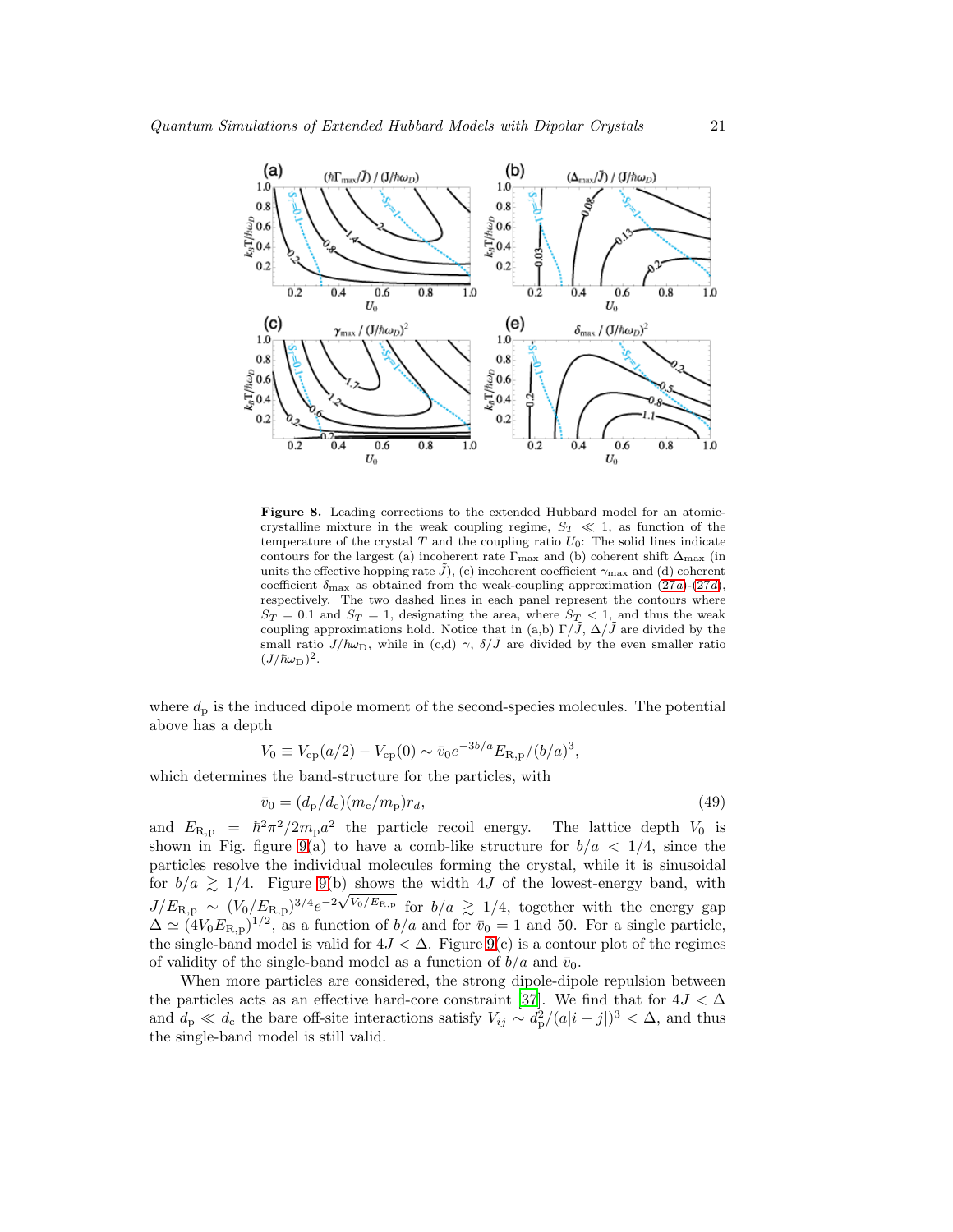

<span id="page-21-0"></span>**Figure 9.** In panel (a) we plot the potential depth  $V_0$  as a function of  $b/a$  for different values of  $r_d$  in units of the crystal recoil energy to give an idea about the extra-particle crystal interaction potential which determines the bandstructure. The hopping amplitude 4J and the gap to the first excited band  $\Delta$  are shown in panel (b) as a function of  $b/a$  in units of the particle recoil energy. The bandstructure strongly depends on the ratio of the particle-crystal interaction energy over the kinetic particle energy  $\bar{v}_0 = (d_{\rm p}/d_{\rm c})r_d/(m_{\rm p}/m_{\rm c})$ . The hopping amplitude decreases while the gap increases rapidly with increasing coupling strength and  $\bar{v}_0$ . The single band model is only valid where the gap exceeds the bandwidth  $\Delta > 4J$ .

In this configuration, the particle-phonon coupling as obtained from equation [\(A.13\)](#page-29-0) is given by

$$
M_q = \frac{d_p d_c}{ab} \sqrt{\frac{2\hbar}{Nm_c \omega_q}} q^2 \mathcal{K}_1(b|q|) \beta_q \tag{50}
$$

where  $\mathcal{K}_1$  denotes the modified Bessel function of the second kind, and  $\beta_q$  $dxe^{iqx}|w_0(x)|^2$ , with  $w_0(x)$  the lowest-band Wannier functions. Figure [10\(](#page-22-0)a) shows that for  $b/a$  small-enough, such that the single-band approximation is fulfilled for all  $\bar{v}_0$  [see figure [9\(](#page-21-0)c) above],  $M_q$  becomes peaked at large quasimomenta q. We notice that consistency with the requirement of a stable crystal implies that the variance of the fluctuations of the crystal molecules around their equilibrium positions induced by the presence of a particle localized at a site j,  $\langle \delta v_{ij} \rangle$ , be small compared to the interparticle distance a, that is  $\langle \delta v_{ij} \rangle/a < 1$ . For a given ratio  $d_p/d_c$ , this limits how small the ratio  $b/a$  can realistically be, in order to avoid that the inter-species interactions destroy the crystalline structure [\[57\]](#page-43-7). For example, for a ratio  $d_p/d_c \approx 0.1$ the ratio  $b/a$  can be as small as  $b/a \approx 0.2$ .

*4.2.2. Extended Hubbard model for molecular polarons inside a dipolar crystal* We continue by determining the modified Hubbard parameters  $\tilde{J}$  and  $\tilde{V}_{ij}$  for this configuration. Here, the parameter  $S_T$ , which determines the regime of interactions, is given by

$$
S_T = \frac{32r_d^{1/2}(d_p/d_c)^2}{(186\zeta(5))^{3/2}} \frac{1}{N} \sum_q \frac{(qa)^4 \mathcal{K}_1^2(b|q|)}{(b/a)^2 w_q^3} \beta_q^2 \sin^2\left(\frac{qa}{2}\right) \coth\left(\frac{\hbar\omega_q}{2k_B T}\right). (51)
$$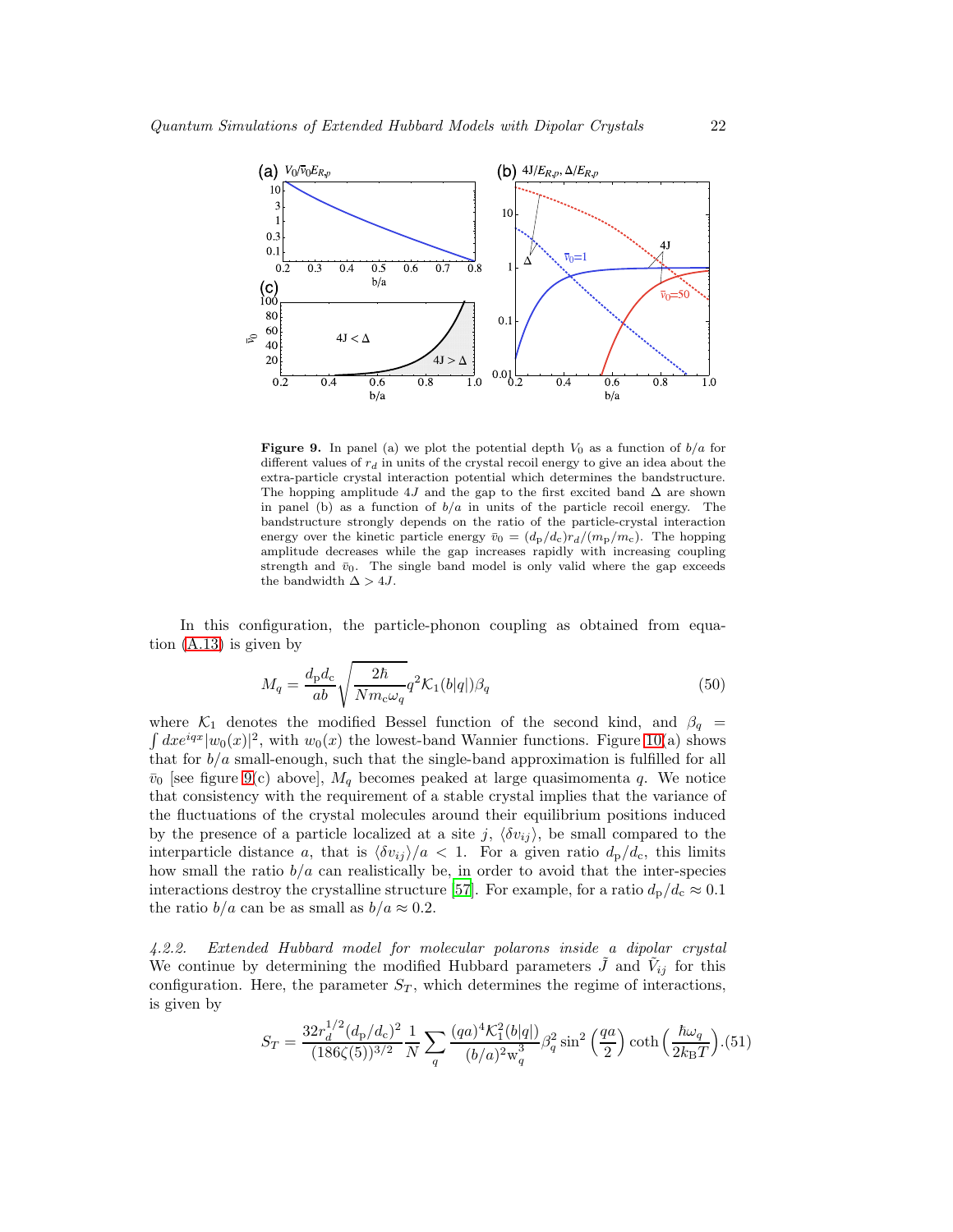

<span id="page-22-0"></span>**Figure 10.** Figure (a) shows the dependence of particle-phonon coupling  $M_q$ on the quasi momentum qa for different values of  $b/a$ . Notice that as expected the coupling strength increases with small  $b/a$  and large  $\bar{v}_0$ . For small q it tends to zero like  $q^{1/2}/(b/a)^2$ . Figure (b) shows how the spectral density behaves as a function of w for different values of  $b/a$  on a logarithmic scale. It depends strongly on the ratio  $b/a$  and tends to zero like w for small frequncies.

The latter depends strongly on the ratio  $b/a$  and is proportional to  $r_d^{1/2}$  $\frac{1}{d}^{1/2} (d_{\rm p}/d_{\rm c})^2$ . For a given  $r_d$  and  $d_p/d_c$  ratio, the regimes of weak and strong coupling,  $S_T \ll 1$  and  $S_T \gg 1$ , respectively, can be directly determined from figure [11,](#page-23-0) which is a contour plot of  $S_T$  as a function of the dimensionless temperature  $k_BT/\hbar\omega_D$  and the ratio  $b/a$ . As in the previous model  $S_T$  increases with increasing temperature and particlephonon coupling (that is, with decreasing ratio  $b/a$ ).

The phonon mediated interaction as determined from equation [\(8\)](#page-4-3) is given by

$$
\tilde{V}_{ij}^{(1)} = \frac{16r_d(d_p/d_c)^2}{93\zeta(5)\pi^2} E_{\rm R,c} \frac{1}{N} \sum_q \frac{(qa)^4 \mathcal{K}_1^2(b|q|)}{(b/a)^2 w_q^2} \beta_q^2.
$$
\n(52)

As in the previous model, the phonon mediated interactions show oscillations which for  $b/a \lesssim 1/4$  decay slowly as  $1/|i - j|^2$  and are thus long-ranged. Depending on their sign, they can enhance or reduce the bare dipole-dipole repulsions between two second-species molecules. The phonon-mediated interaction is strong and dominates the full particle-particle interaction  $\tilde{V}_{ij}$  for small  $b/a$ . This is shown in figure [11\(](#page-23-0)b) which is a plot of  $\tilde{V}_{ij}/V_{ij}$  as a function of  $b/a$ , where for  $b/a \lesssim 0.4$  the value of  $\tilde{V}_{ij}/V_{ij}$ can even change sign. With increasing intertube distance, the phonon-mediated term becomes small compared to the bare value  $V_{ij}$ .

*4.2.3. Corrections to the extended Hubbard model* In the following we are interested in coherent and incoherent corrections to the time evolution determined by the effective Hubbard Hamiltonian  $H<sub>S</sub>$  of [\(3\)](#page-3-1). These can be calculated in terms of the spectral density, which has the form

$$
J_{ij}^{kl}(w) = \frac{64(d_p/d_c)^2 r_d^{1/2}}{\pi (186\zeta(5))^{3/2}} \frac{\omega_{\rm D}^3}{w^3} \frac{(q_w a)^4 \mathcal{K}_1 (b q_w)^2 \beta_{q_w}^2}{(b/a)^2 \sqrt{\omega_{\rm D}^2 - w^2}} g_{ij}^{kl}(q_w),\tag{53}
$$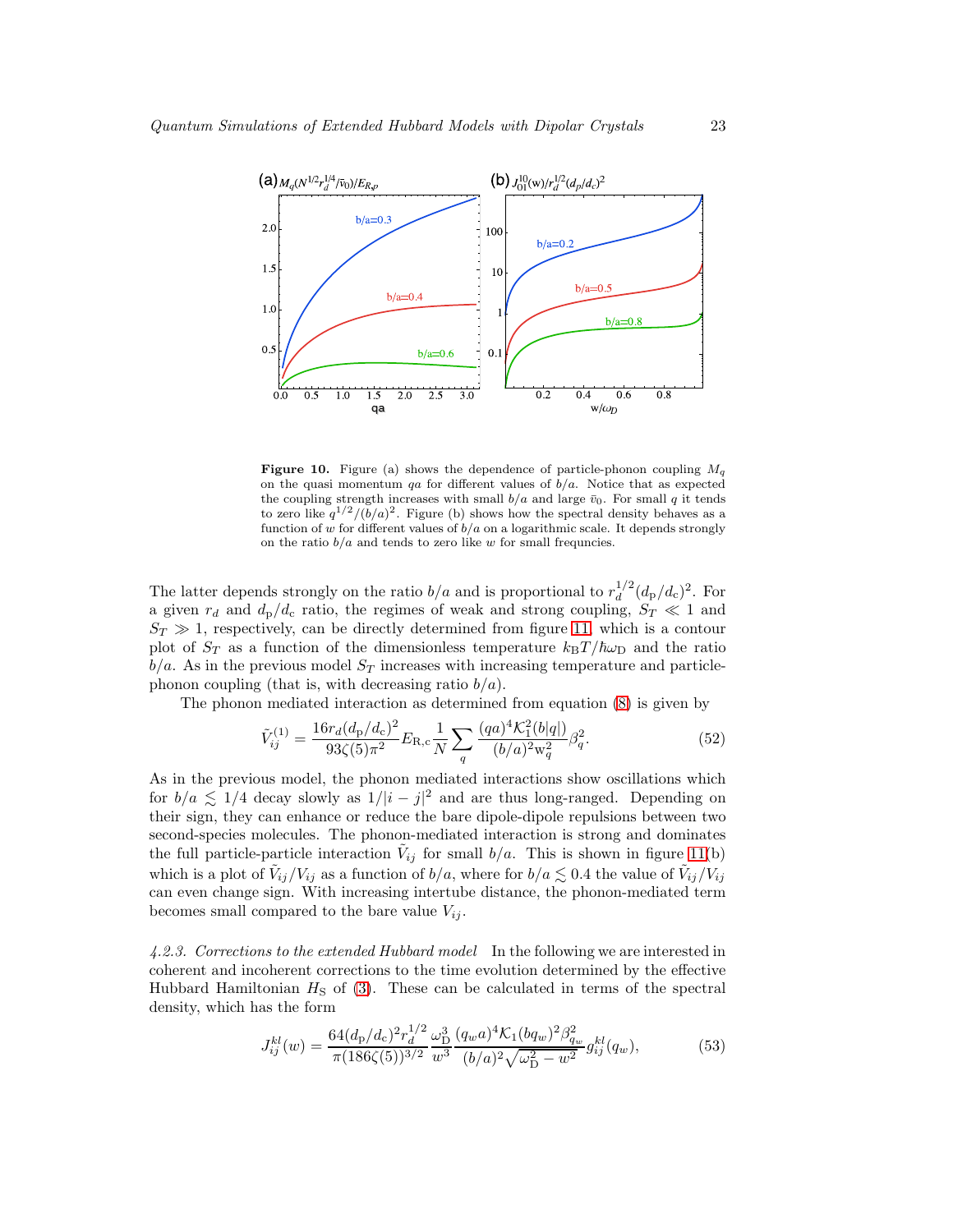

<span id="page-23-0"></span>Figure 11. The quantity  $S_T$  depends on the temperature  $k_BT$ , the ratio  $b/a$  and is proportional to  $r_d^{1/2} (d_p/d_c)^2$ . In figure (a) we show how  $S_T$  behaves with the dimensionless temperature  $k_{\text{B}}T/\hbar\omega_{\text{D}}$  and the ratio  $b/a$ . By fixing the dipole ratio and  $r_d$  we can determine where the weak and strong coupling regimes are valid. Figure (b) shows the full particle-particle interaction  $\tilde{V}_{i,j}$ , the sum of the bare dipole-dipole repulsion with the phonon-mediated interaction, in units of the bare nearest neighbour interaction  $V_{i,i+1}$ . The full interaction decays with increasing distance and shows an alternating sign for small ratios  $b/a$  where the phononmediated interaction  $V_{i,j}^{(1)}$  dominates. In figure (c) we show a contour of the separation of bath and interaction timescales,  $J/\hbar\omega_D$ , that play an importent role when discussing the validity of our model and the amplitude of the perturbative corrections.

where we have used  $\omega_q \approx \omega_D \sin(qa/2)$ , and  $q_w a = 2 \arcsin(w/\omega_D)$ . The spectral density tends to zero linearly for small  $w$  and shows an integrable (van Hove) singularity at  $w = \omega_D$ . The spectral density  $J_{01}^{10}(w)$  is plotted in figure [10](#page-22-0) for a few values of  $b/a$ .

General expressions for the corrections  $\Delta_q(T), \Gamma_q(T), \gamma_q(T)$  and  $\delta_q(T)$  are given in  $(17a)-(17d)$  $(17a)-(17d)$ . For the configuration that we consider here, they depend on  $b/a$ , the temperature  $k_{\text{B}}T$  and the dimensionless parameter  $(d_{\text{p}}/d_{\text{c}})^2 r_d^{1/2}$  $\int_{d}^{1/2}$ . The quantities  $\Gamma_q(T)$ and  $\Delta_q(T)$  are proportional to the ratio  $J/\hbar\omega_D$ , while  $\delta_q(T)$  and  $\gamma_q(T)$  are proportional to  $(J/\hbar\omega_{\rm D})^2$ . Thus, for later convenience, in figure [11\(](#page-23-0)c) we plot  $J/\hbar\omega_{\rm D}$  as a function of  $b/a$  and  $r_d$  for a realistic choice of the dipole and mass ratios,  $d_p/d_c = 0.2$ and  $m_{\rm p}/m_{\rm c}=0.5$ , respectively. The figure shows that for this choice of parameters the ratio  $J/\hbar\omega_D$  is (much) smaller than one for all plotted values of  $b/a$  and  $r_d$ , and in particular it is e.g. of order  $\sim 10^{-4}$  for reasonable values  $b/a \approx 0.4$  and  $r_d \approx 150$ .

*Strong coupling limit*  $S_T \gg 1$ : Here we are interested in giving examples of the importance of the corrections for realistic parameter regimes, compared to the characteristic energy  $\tilde{J}$  of the polaronic Hamiltonian  $H<sub>S</sub>$ . Thus, in figure [12](#page-24-0) we show contour plots of the quantities  $\hbar\Gamma_{01}^{10}(T)/\tilde{J}$ ,  $\Delta_{01}^{10}(T)/\tilde{J}$ ,  $\gamma_{01}^{10}(T)$  and  $\delta_{01}^{10}(T)$  as a function of  $b/a$  and the dimensionless temperature  $k_B T/\hbar \omega_D$  and the ratio  $(d_p/d_c)^2 r_d^{1/2}$  $\frac{1}{d}$ .

As explained in Section 2, these quantities correspond to the corrections for the "swap" process  $(i = l \text{ and } k = j)$ , which is not suppressed exponentially by a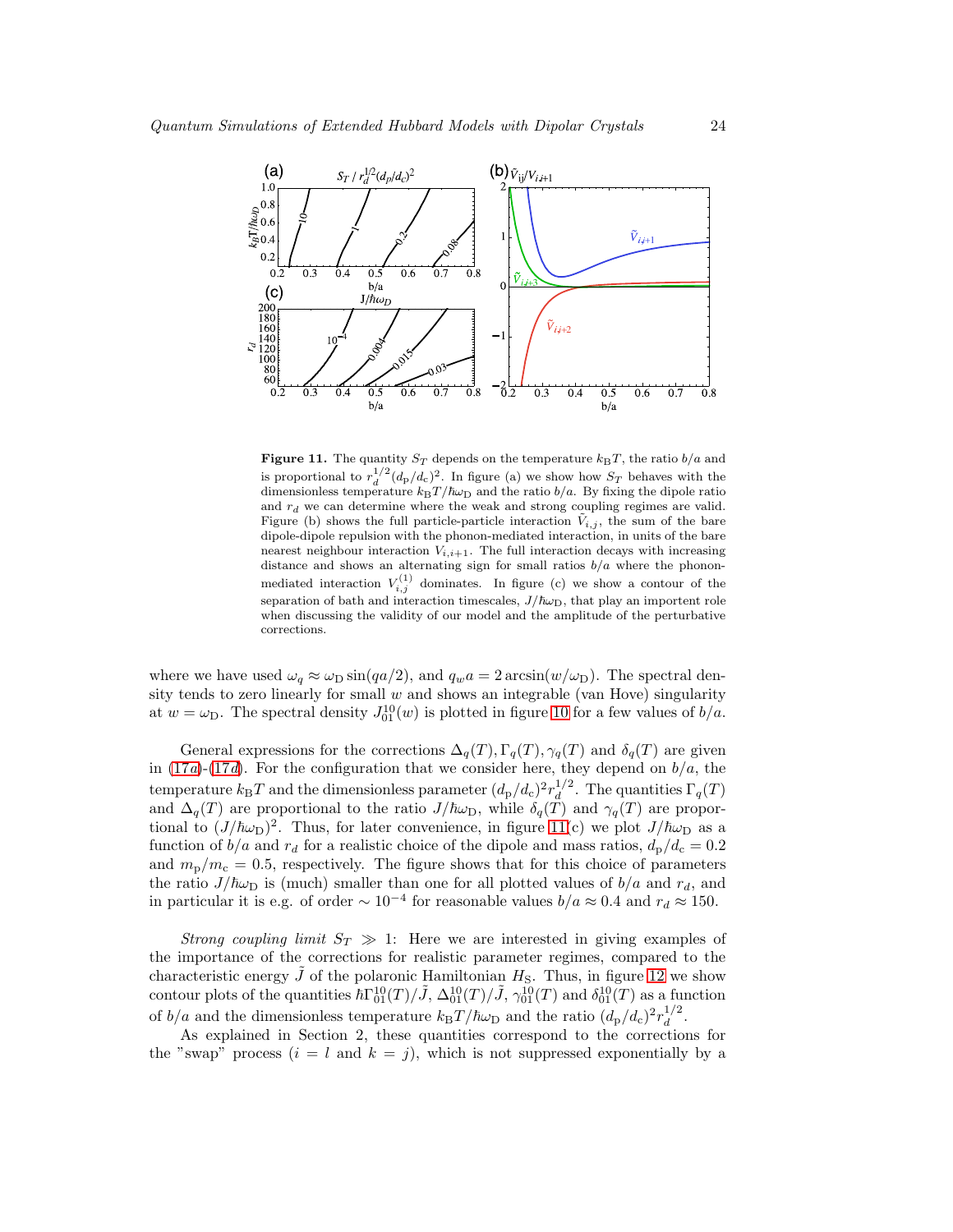

<span id="page-24-0"></span>Figure 12. Ratios of the only non-negligible corrections that contribute to the eigenvalues as  $\Gamma_q(T) \approx 2\Gamma_{01}^{10}(T)$ ,  $\Delta_q(T) \approx 2\Delta_{01}^{10}(T)$ ,  $\gamma_q(T) \ll 12\gamma_{01}^{10}(T)$  and  $\delta_q(T) \ll 12\delta_{01}^{10}(T)$  over the effective tunneling rate  $\tilde{J}$  in the strong coupling limit for a single extra particle. These ratios are shown as functions of  $b/a$ , the dimensionless temperature  $k_{\text{B}}T/\hbar\omega_{\text{D}}$  and  $(d_{\text{p}}/d_{\text{c}})^2r_d^{1/2}$  in two distinct plots where d we first fix  $(d_p/d_c)^2 r_d^{1/2} = 0.2$  and then the temperature as  $k_B T / \hbar \omega_D = 0.1$ . The blue dotted lines show the value of  $S_T$  and the strong coupling approximation breaks down below  $S_T = 0.5.$  When including the separation of timescales  $J/\hbar\omega_{\rm D}$ that is shown in figure [11\(](#page-23-0)c) we find that the corrections  $\gamma_q(T)$  and  $\delta_q(T)$  are negligible in the whole parameter regime.  $\Gamma_q$  and  $\Delta_q$  can however attain non negligible values for large  $\mathcal{S}_T$  and high temperatures.

factor  $\propto \exp(-2S_T)$ , and is therefore the dominant correction in the strong-coupling limit  $S_T \gg 1$  [\[57;](#page-43-7) [61](#page-43-11)]. In particular, we can estimate  $\Delta_q(T) \approx 2\Delta_{01}^{10}(T)$  and  $\Gamma_q(T) \approx 2\Gamma_{01}^{10}(T)$ , while upper bounds for  $\delta_q(T)$  and  $\gamma_q(T)$  can be estimated as  $\delta_{max}(T) < 12 \delta_{01}^{10}(T)$  and  $\gamma_{max}(T) < 12 \gamma_{01}^{10}(T)$ .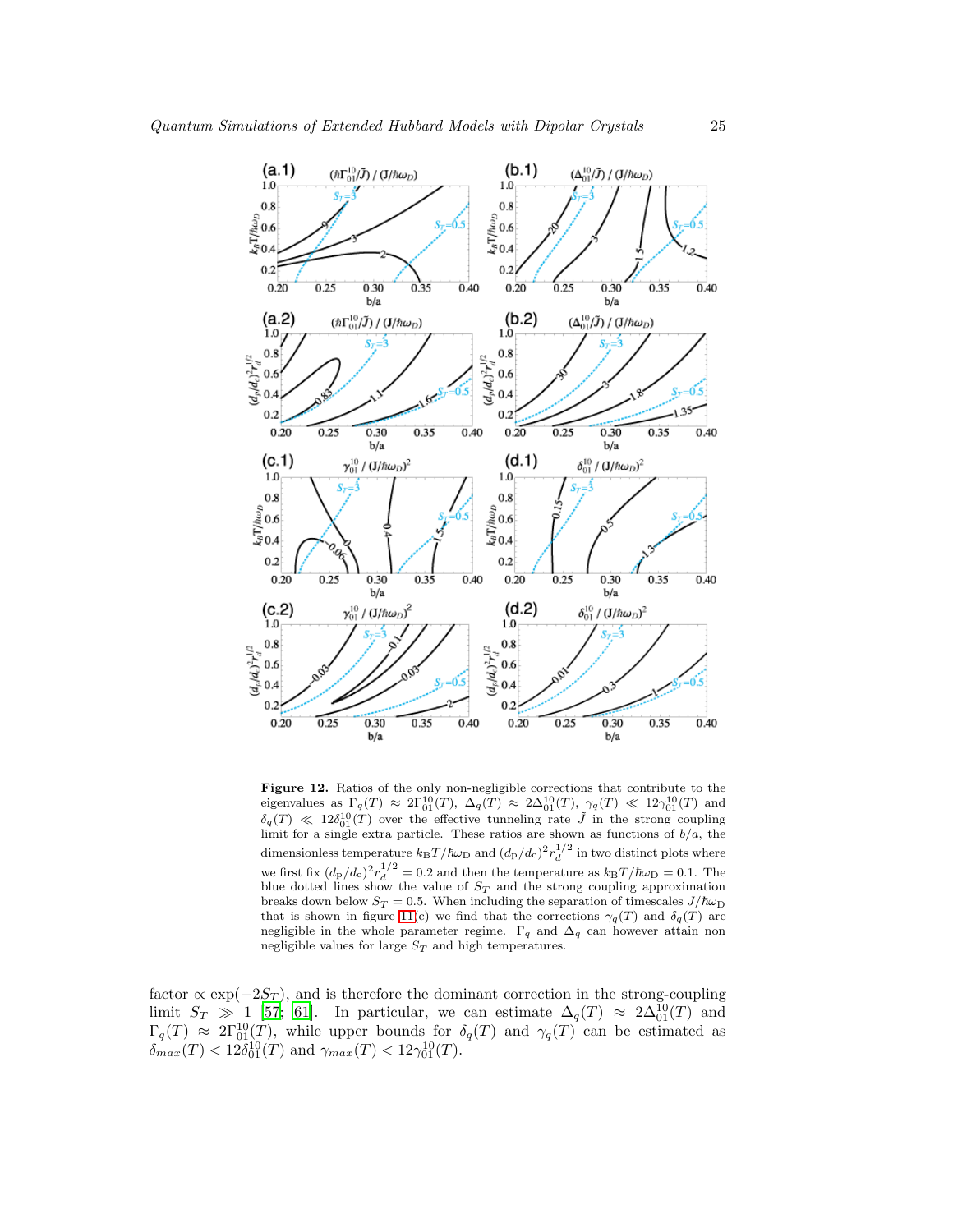![](_page_25_Figure_1.jpeg)

<span id="page-25-0"></span>Figure 13. Ratios of the maximal eigenvalues of the corrections to the master equation over the effective tunneling rate  $\tilde{J}$  in the weak coupling limit,  $S_T \ll 1$ , for a single extra particle. They plotted as functions of the ratio  $b/a$ , the dimensionless temperature  $k_B T / \hbar \omega_D$  and  $(d_P/d_c)^2 r_d^{1/2}$  in two distinct plots where we first fix  $(d_p/d_c)^2 r_d^{1/2} = 0.2$  and then the temperature as  $k_B T / \hbar \omega_D = 0.1$ . The blue dotted lines outline the value of  $S_T$  and the wek coupling approximation breakes down for values of  $S_T > 0.5$ . When taking the separation of timescales into account that is outlined in figure [11](#page-23-0) we find that for  $S_T < 0.5$  all the corrections to the master equation are negligiable compared to  $\tilde{J}$ .

Panels (a1), (b1), (c1) and (d1) of figure [12](#page-24-0) show results for  $\hbar\Gamma_{01}^{10}(T)/\tilde{J}$ ,  $\Delta_{01}^{10}(T)/\tilde{J}$ ,  $\gamma_{01}^{10}(T)$  and  $\delta_{01}^{10}(T)$  as a function of  $k_BT/\hbar\omega_D$ , respectively, while the ratio  $(d_p/d_c)^2r_d^{1/2}$  $\frac{d_{01}(1)}{dx}$  and  $\frac{d_{01}(1)}{dx}$  as a function of  $\frac{d_{01}}{dx}$ ,  $\frac{d_{02}}{dx}$ ,  $\frac{d_{02}}{dx}$ ,  $\frac{d_{01}(1)}{dx}$  and  $\frac{d_{01}(1)}{dx}$  show the corrections as a function of  $(d_{\rm p}/d_{\rm c})^2 r_d^{1/2}$  $\frac{d^{1/2}}{dt}$ , with the temperature fixed to the value  $k_{\rm B}T/\hbar\omega_{\rm D} = 0.1.$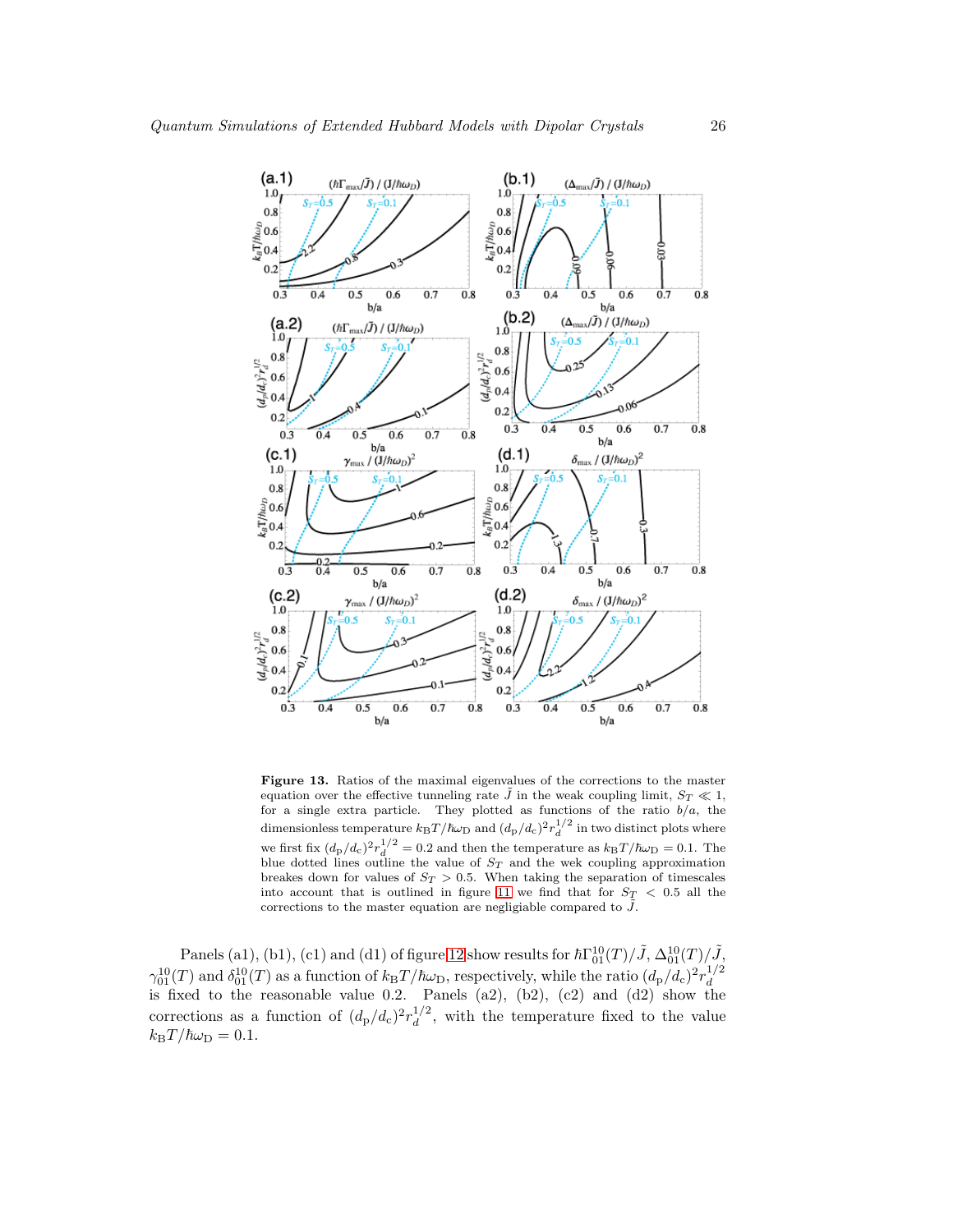Figure [12\(](#page-24-0)a.1)-(d.2) show that, for reasonably small  $J/\hbar\omega_D$  [see figure [11\(](#page-23-0)c)],  $\gamma_{01}^{10}$ and  $\delta_{01}^{10}$  tend to remain small in the range of shown parameters at finite T. However, the rate  $\hbar\Gamma_{01}^{10}$  [panels (a.1)-(a.2)] and the energy  $\Delta_{01}^{10}$  [panels (b.1)-(b.2)] can exceed the effective tunneling rate  $\tilde{J}$  when the latter is strongly suppressed for strong couplings  $S_T \gg 1$ . While large  $\hbar\Gamma_{01}^{10}$  can in principle lead to significant decoherence, and thus a transition from coherent hopping to thermally-activated hopping for large enough temperatures, we find that for reasonable temperatures  $k_BT/\hbar\omega_D \lesssim 0.1$  these processes are strongly suppressed. On the other hand, the self-energies  $\Delta_{01}^{10}(T)$  can lead to significant modifications to the coherent-time evolution determined by  $H<sub>S</sub>$  by providing next-nearest neighbor hopping and sizeable off-site interactions in the strong coupling regime  $S_T \gg 1$ .

*Weak coupling limit*  $S_T \ll 1$ : Figure [13](#page-25-0) show the corrections to the coherenttime evolution given by  $H<sub>S</sub>$  as a function of  $b/a$  and the dimensionless temperature  $k_B T/\hbar \omega_{\text{D}}$  [panels (a.1),(b.1),(c.1) and (d.1)] and the ratio  $(d_p/d_c)^2 r_d^{1/2}$  $\int_{d}^{1/2}$  [panels  $(a.2), (b.2), (c.2)$  and  $(d.2)$ , in the regime of parameters where the single-band approximation is valid. We find that the weak coupling limit covers most of the accessible parameter regime for  $b/a$ . Figure [13](#page-25-0) shows the maximal eigenvalues  $\hbar\Gamma_{\text{max}}$ ,  $\Delta_{\text{max}}$ ,  $\gamma_{\text{max}}$  and  $\delta_{\text{max}}$  for all four corrections. The central result here is that we find that the latter are negligible compared to the coherent hopping  $J$  in the region where the weak coupling expansion is valid. In the figure, as a reference to identify how good the "weak-coupling" expansion is we also plot the values of  $S_T$  for the various regimes of parameters.

Finally, we conclude this section by providing an example of the regime of validity of our model configuration. We consider a crystal of SrO where second-species molecules are KRb. The dipole and mass ratios are  $d_{\rm p}/d_{\rm c} \approx 0.08$  and  $m_{\rm p}/m_{\rm c} \approx 1.2$ , respectively. We find that our treatment properly accounts for the system dynamics for separations  $0.2 \lesssim b/a \lesssim 0.7$ , provided  $r_d \gtrsim 80$ .

# 5. Conclusion

In this work we studied the realization of lattice models in mixtures of cold atoms and polar molecules, where a first molecular species is in a crystalline configuration and provides a periodic trapping potential for the second (atomic or molecular) species. We have treated the system dynamics in a master equation formalism in the Brownian motion limit for slow, massive, particles embedded in the molecular crystal with fast phonons. In a wide regime of parameters the reduced system dynamics corresponds to coherent evolution for particles dressed by lattice phonons, which is well described by extended Hubbard models. For two realistic one-dimensional setups with atoms and molecules these lattice models display phonon-mediated interactions which are strong and long-ranged (decaying as  $1/|i - j|^2$ ). The sign of interactions can vary with distance from repulsive to attractive, which can possibly lead to the realization of interesting phases of interacting polarons in one dimensional dipolar crystals. This study, and extensions to two dimensions will be the subject of future work.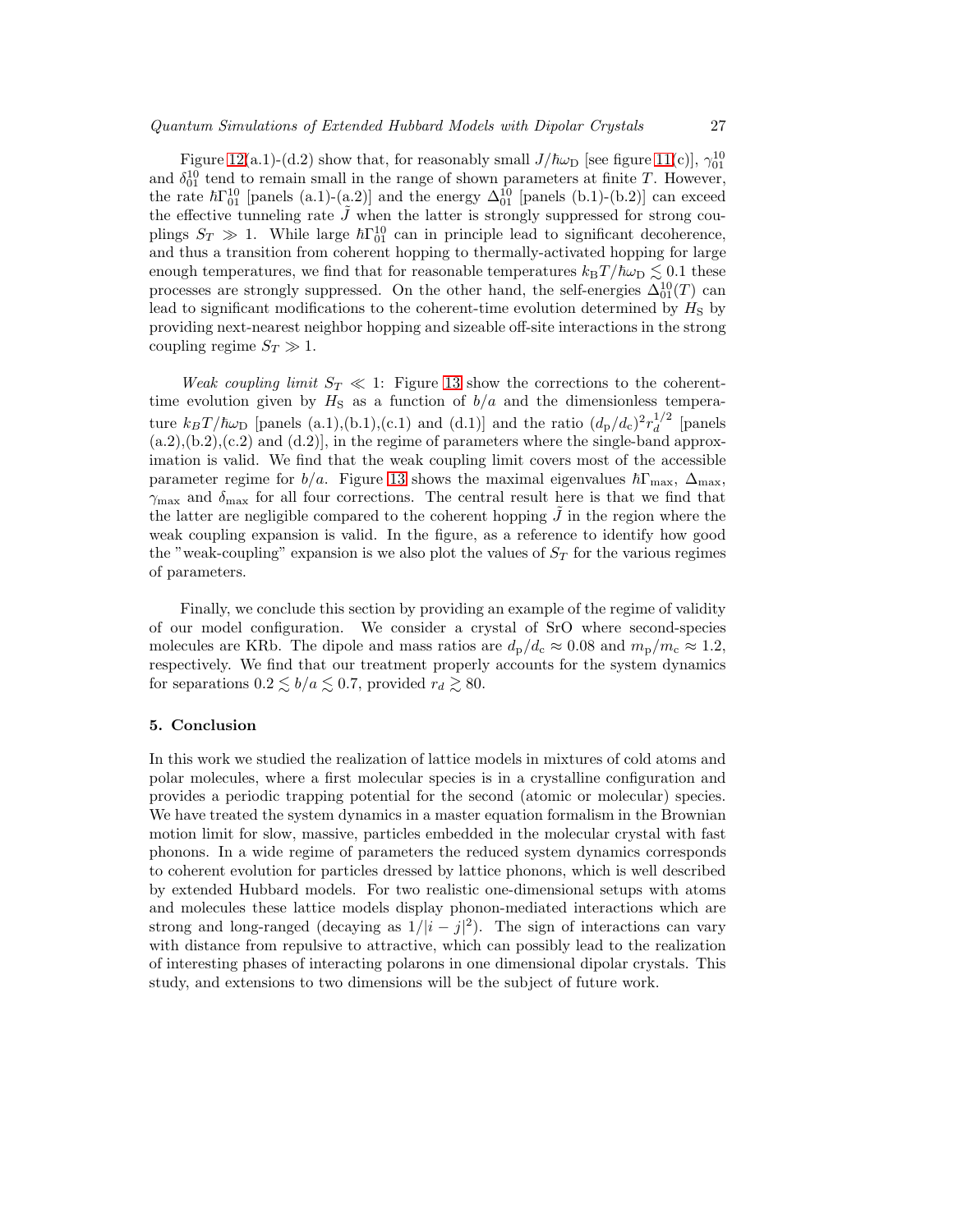# 6. Acknowledgments

We acknowledge funding from the European Union through the STREP FP7-ICT-2007-C project NAME-QUAM (Nanodesigning of Atomic and MolEcular QUAntum Matter) and the Austrian Science Foundation (FWF).

# <span id="page-27-0"></span>Appendix A. Hamiltonian for particles moving in a crystal

It is the aim of this section to derive the Hamiltonian [\(1\)](#page-9-0) starting from a generic mixture of two interacting species of atoms or molecules.

## *Appendix A.1. Effective continuum Hamiltonian*

A mixture of two interacting species is confined to one or two dimensions by a strong optical trapping potential. In [\[52\]](#page-43-2) it is shown how such a trapped system can be reduced to an effective lower dimensional model in the low energy limit. The effective one- or two-dimensional Hamiltonian reads

<span id="page-27-1"></span>
$$
H_{\text{eff}} = H_{\text{c}} + H_{\text{p}} + H_{\text{cp}}.\tag{A.1}
$$

Here  $H_c$  describes the effective motion of the crystal particles,  $H_p$  the dynamics of the extra particles with an extra particle-crystal particle interaction given by  $H_{\rm cp}$ . From Hamiltonian [\(A.1\)](#page-27-1) we identify

<span id="page-27-3"></span>
$$
H_{\rm c} = \sum_{i} \frac{\mathbf{P}_{i}^{2}}{2m_{\rm c}} + \frac{1}{2} \sum_{i \neq j} V_{\rm cc}(\mathbf{R}_{i} - \mathbf{R}_{j}), \qquad (A.2)
$$

$$
H_{\rm p} = \sum_{i} \frac{\mathbf{p}_{i}^{2}}{2m_{\rm p}} + \frac{1}{2} \sum_{i \neq j} V_{\rm pp}(\mathbf{r}_{i} - \mathbf{r}_{j}), \qquad (A.3)
$$

$$
H_{\rm cp} = \sum_{i,j} V_{\rm cp} (\mathbf{r}_i - \mathbf{R}_j). \tag{A.4}
$$

where we denote  $\mathbf{p}_i(\mathbf{r}_i)$  and  $\mathbf{P}_i(\mathbf{R}_i)$  the momentum (position) of extra particles and crystal particles with masses  $m_p$  and  $m_c$ , respectively. The sums range over all the respective particles in the mixture. The interaction between two particles from the species  $\alpha, \beta \in \{c, p\}$  in a distance r from each other is denoted by  $V_{\alpha\beta}(\mathbf{r})$ .

We take the continuum Hamiltonian [\(A.1\)](#page-27-1) as the starting point for the following discussion and derive our lattice model from it.

# *Appendix A.2. Crystal Hamiltonian*

In the crystalline phase the particles are characterized by small fluctuations of their positions  $\mathbf{R}_j$  around their equilibrium positions  $\mathbf{R}_j^0$ . Thus we expand the potential in a Taylor series to second order in the displacements  $\mathbf{u}_j = \mathbf{R}_j - \mathbf{R}_j^0$  about the equilibrium positions [\[58\]](#page-43-8) as

$$
V_{\rm cc}(\mathbf{R}_i - \mathbf{R}_j) \approx V_{\rm cc}(\mathbf{R}_i^0 - \mathbf{R}_j^0) + \mathbf{u}_i \mathbf{D}_{ij} \mathbf{u}_j, \tag{A.5}
$$

with the tensor  $D_{ij}$ 

<span id="page-27-2"></span>
$$
\mathsf{D}_{ij} \equiv \frac{1}{2} \nabla \otimes \nabla V_{\text{cc}} (\mathbf{R}_i^0 - \mathbf{R}_j^0), \tag{A.6}
$$

which is readily diagonalized and provides the dispersion relation  $\omega_{\mathbf{q},\lambda}$  for the phonons with quasimomentum **q** and polarization  $\mathbf{e}_{\lambda}$ . We express the displacement **u**<sub>i</sub> in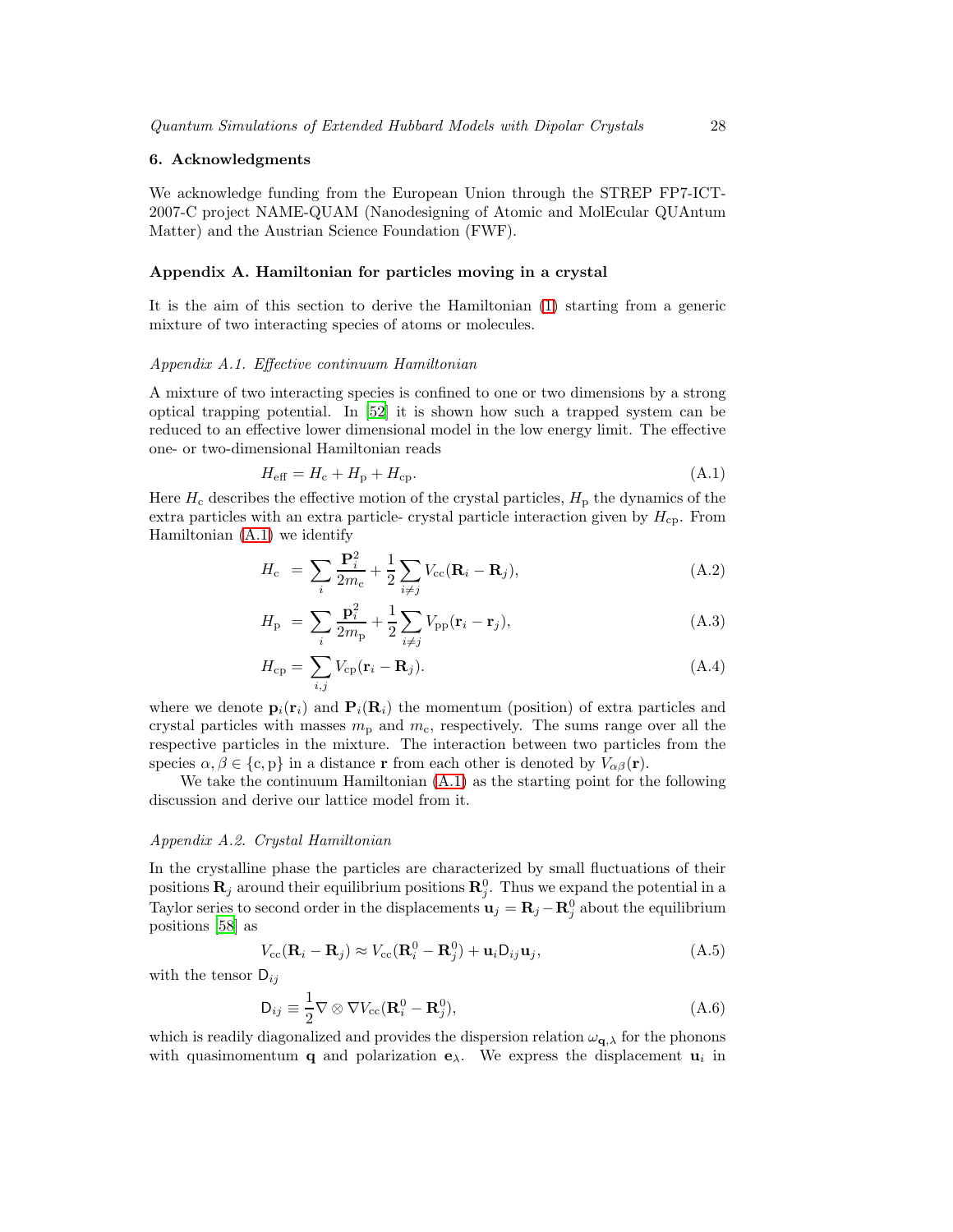terms of the bosonic creation (annihilation) operators  $a_{\mathbf{q},\lambda}^{\dagger}$  ( $a_{\mathbf{q},\lambda}$ ) for the corresponding phonons as

<span id="page-28-2"></span>
$$
\mathbf{u}_{i} = \sum_{\mathbf{q}, \lambda} \sqrt{\frac{\hbar}{2Nm_{c}\omega_{\mathbf{q},\lambda}}} e^{i\mathbf{qR}_{i}^{0}} \mathbf{e}_{\lambda}(a_{\mathbf{q},\lambda} + a_{-\mathbf{q},\lambda}^{\dagger}), \tag{A.7}
$$

where  $N$  denotes the total number of crystal particles. We write the Hamiltonian as

$$
H_{\rm c} = \sum_{\mathbf{q},\lambda} \hbar \omega_{\mathbf{q},\lambda} a_{\mathbf{q},\lambda}^{\dagger} a_{\mathbf{q},\lambda}
$$
 (A.8)

and can identify  $m_c\omega_{\mathbf{q},\lambda}^2$  from the eigenvalues of  $D_{ij}$  from which we are able to read off the phononic dispersion relation, see [Appendix B.](#page-30-0)

#### *Appendix A.3. Extra particles inside the crystal*

The dynamics of extra particles inside the crystal and their interaction with the crystal is described by  $H_{\rm p} + H_{\rm cp}$ .

In analogy to the proceedings of the last section we are interested in the dynamics of a stiff crystal and therefore we expand the particle-crystal potential in the small displacements  $\mathbf{u}_i$  of crystal constituents about their equilibrium positions, as

<span id="page-28-0"></span>
$$
V_{\rm p}(\mathbf{r}) \equiv \sum_{i} V_{\rm cp}(\mathbf{r} - \mathbf{R}_i) \approx \sum_{i} V_{\rm cp}(\mathbf{r} - \mathbf{R}_i^0) + \sum_{i} \mathbf{u}_i \nabla V_{\rm cp}(\mathbf{r} - \mathbf{R}_i^0).
$$
 (A.9)

Here we have introduced the potential  $V_p(\mathbf{r})$  that an extra particle at position r feels from the entire crystal. The lowest order provides a static periodic potential

$$
V_{\mathbf{p}}^{(0)}(\mathbf{r}) = \sum_{i} V_{\mathbf{cp}}(\mathbf{r} - \mathbf{R}_{i}^{0}).
$$

We note that in writing equation [\(A.9\)](#page-28-0) we only retain the first non-vanishing correction to the static trapping potential, i.e. the term linear in the displacement  $\mathbf{u}_i$ . Thereby we neglect terms of second (and higher) order in  $\mathbf{u}_i$ , which are expected to (merely) provide a renormalization of the phonon-spectrum, i.e. when including those terms in equation [\(A.6\)](#page-27-2).

The extra particles that we consider are confined to a plane/tube parallel to a crystal plane/tube, as pictured in figure [1.](#page-2-1) Hamiltonian [\(A.3\)](#page-27-3) together with the zeroth order contribution to the particle-crystal interaction,

<span id="page-28-1"></span>
$$
H'_{\rm p} = H_{\rm p} + \sum_{i} V_{\rm p}^{(0)}(\mathbf{r}_{i}),\tag{A.10}
$$

describes interacting particles for which the entire crystal provides a static periodic trapping potential, the ingredients for a simple Hubbard model. The particle crystal interaction then determines the band structure.

We consider a single band model where extra particles cannot be excited to the second band that is separated from the lowest band by an energy gap  $\Delta$ . Then in the low energy limit the extra particles localize at single sites of position  $\mathbf{r}_i^0$  and their wave functions become Wannier functions of the lowest band  $w_0(\mathbf{r} - \mathbf{r}_i)$ . In second quantization the field operator can then be expanded as

$$
\psi_{\rm p}(\mathbf{r}) = \sum_i c_i w_0(\mathbf{r} - \mathbf{r}_i^0),
$$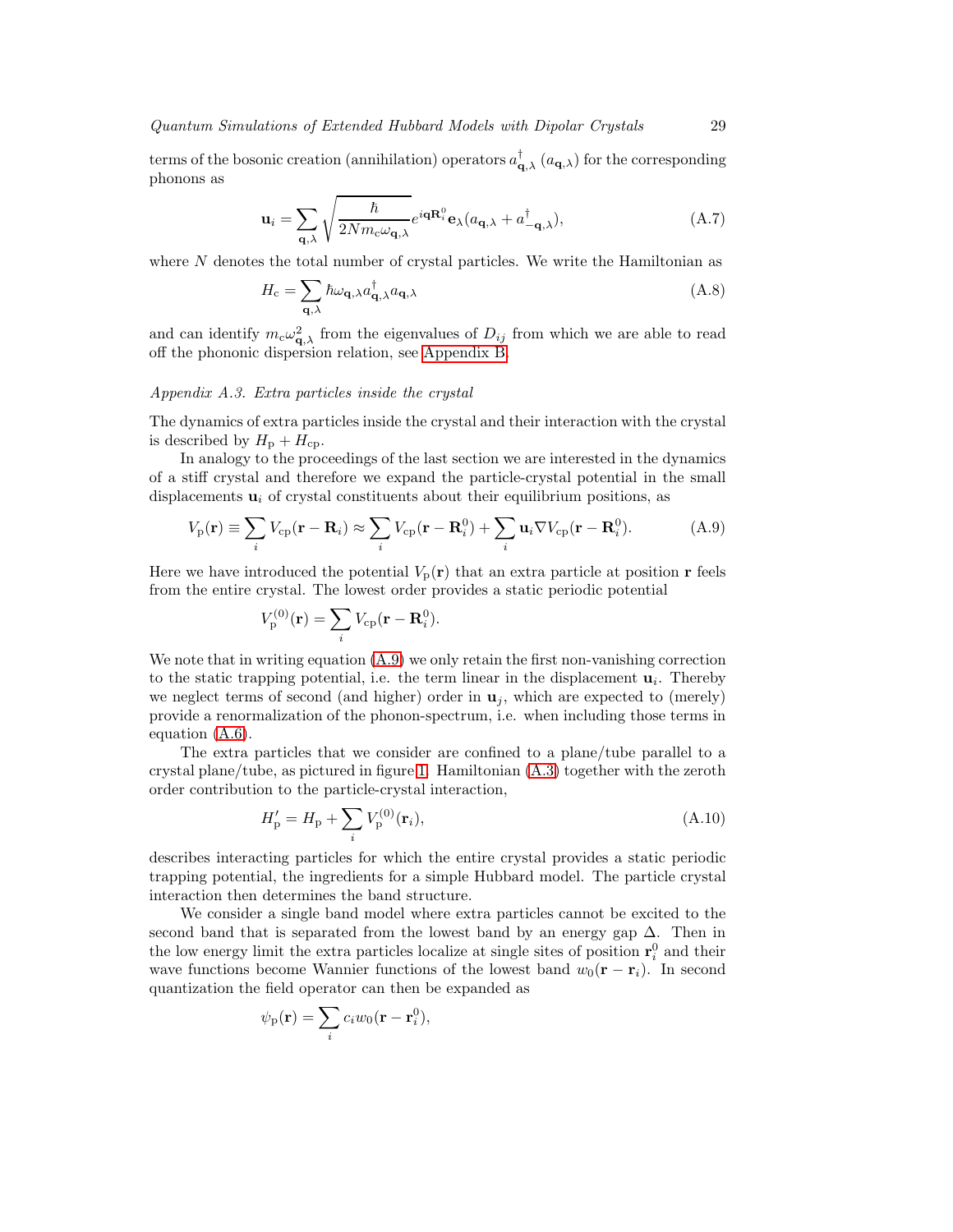where  $c_i^{\dagger}$  and  $c_i$  denote the creation and annihilation operators of extra particles at site  $i$ , which obey the canonical bosonic (fermionic) commutation (anticommutation) relations for bosons (fermions).

For such a model, see [\[76](#page-43-25)], the dynamics of the extra particles is described by the hopping amplitude  $J$  that calculates from the overlap of the wavefunctions at two neighbouring sites and the interaction between two particles located at sites  $i$  and  $j$ is given by

$$
V_{ij} \approx \int d\mathbf{r} d\mathbf{r}' |w_0(\mathbf{r}-\mathbf{r}_i^0)|^2 V_{\rm pp}(\mathbf{r}-\mathbf{r}') |w_0(\mathbf{r}'-\mathbf{r}_j^0)|^2.
$$

Hamiltonian [\(A.10\)](#page-28-1) can then be written as

$$
H'_{p} = -J\sum_{\langle i,j\rangle} c_i^{\dagger} c_j + \frac{1}{2} \sum_{i,j} V_{ij} c_i^{\dagger} c_j^{\dagger} c_j c_i.
$$
 (A.11)

The single band approximation is valid if all particle energies are (much) smaller than the gap, cf.  $J, V_{ij} \ll \Delta$ . We remark, that the Debye frequency  $\hbar \omega_D$  in our models is typically (much)larger than the gap while the particle phonon coupling is dominated at high frequencies, see discussion below. In order to avoid excitations beyond the gap by the coupling we put a constraint on the temperature in a way that all phonon modes with energies larger than  $\Delta$ , are essentially unoccupied.

Let us now focus on the higher order terms of the interaction in equation  $(A.9)$ which correspond to the backaction of the crystal on the extra particles. The remaining part of the Hamiltonian is given by

$$
H_{\mathrm{cp}}^{\prime}=H_{\mathrm{cp}}-\sum_{i}V_{\mathrm{p}}^{(0)}(\mathbf{r}_{i})
$$

and describes a dynamic coupling of the particles to the vibrations of the crystal. In second quantization for the extra particles the remaining Hamiltonian is obtained (cf. [Appendix B.2\)](#page-32-1) as

$$
H'_{\rm cp} \approx \sum_{\mathbf{q},\lambda} M_{\mathbf{q},\lambda} (a_{\mathbf{q},\lambda} + a_{-\mathbf{q},\lambda}^{\dagger}) \sum_j e^{i\mathbf{q} \mathbf{R}_j^0} c_j^{\dagger} c_j,
$$
 (A.12)

were we have introduced the particle-phonon coupling  $M_{q,\lambda}$  given by

<span id="page-29-0"></span>
$$
M_{\mathbf{q},\lambda} = \frac{(\mathbf{q}\mathbf{e}_{\lambda})\beta_{\mathbf{q}}}{\sqrt{2Nm_{c}\omega_{\mathbf{q},\lambda}/\hbar}} \sum_{i} e^{i\mathbf{q}\mathbf{R}_{i}^{0}} V_{\text{cp}}(\mathbf{R}_{i}^{0}).
$$
 (A.13)

Here  $\beta_{q}$  denotes the Fourier transform of the modulus square of the Wannier function

$$
\beta_{\mathbf{q}} = \int d\mathbf{r} |w_0(\mathbf{r})|^2 e^{i\mathbf{q}\mathbf{r}}.
$$

The function  $\beta_{q}$  accounts for the localization of the particles with a finite width in the static trapping potential and thus, for small  $q$ , approaches 1. Similarly, for the class of potentials we consider (and discuss) in Section [4,](#page-12-0) the Fourier transform of the particlecrystal potentials approaches a finite value at  $q = 0$ . Therefore the particle-phonon coupling behaves like  $q^{1/2}$  for small momenta, while it is large for  $q \sim \pi/a$ .

The Hamiltonian of the entire model is given by  $H_{\text{eff}} = H_{\text{c}} + H'_{\text{p}} + H'_{\text{cp}}$  and reads

<span id="page-29-1"></span>
$$
H_{\text{eff}} = -J \sum_{\langle i,j \rangle} c_i^{\dagger} c_j + \frac{1}{2} \sum_{i,j} V_{ij} c_i^{\dagger} c_j^{\dagger} c_j c_i
$$
  
+ 
$$
\sum_{\mathbf{q}, \lambda, j} M_{\mathbf{q}, \lambda} e^{i\mathbf{q} \mathbf{R}_j^0} c_j^{\dagger} c_j (a_{\mathbf{q}, \lambda} + a_{-\mathbf{q}, \lambda}^{\dagger}) + \sum_{\mathbf{q}, \lambda} \hbar \omega_{\mathbf{q}, \lambda} a_{\mathbf{q}, \lambda}^{\dagger} a_{\mathbf{q}, \lambda}. \quad (A.14)
$$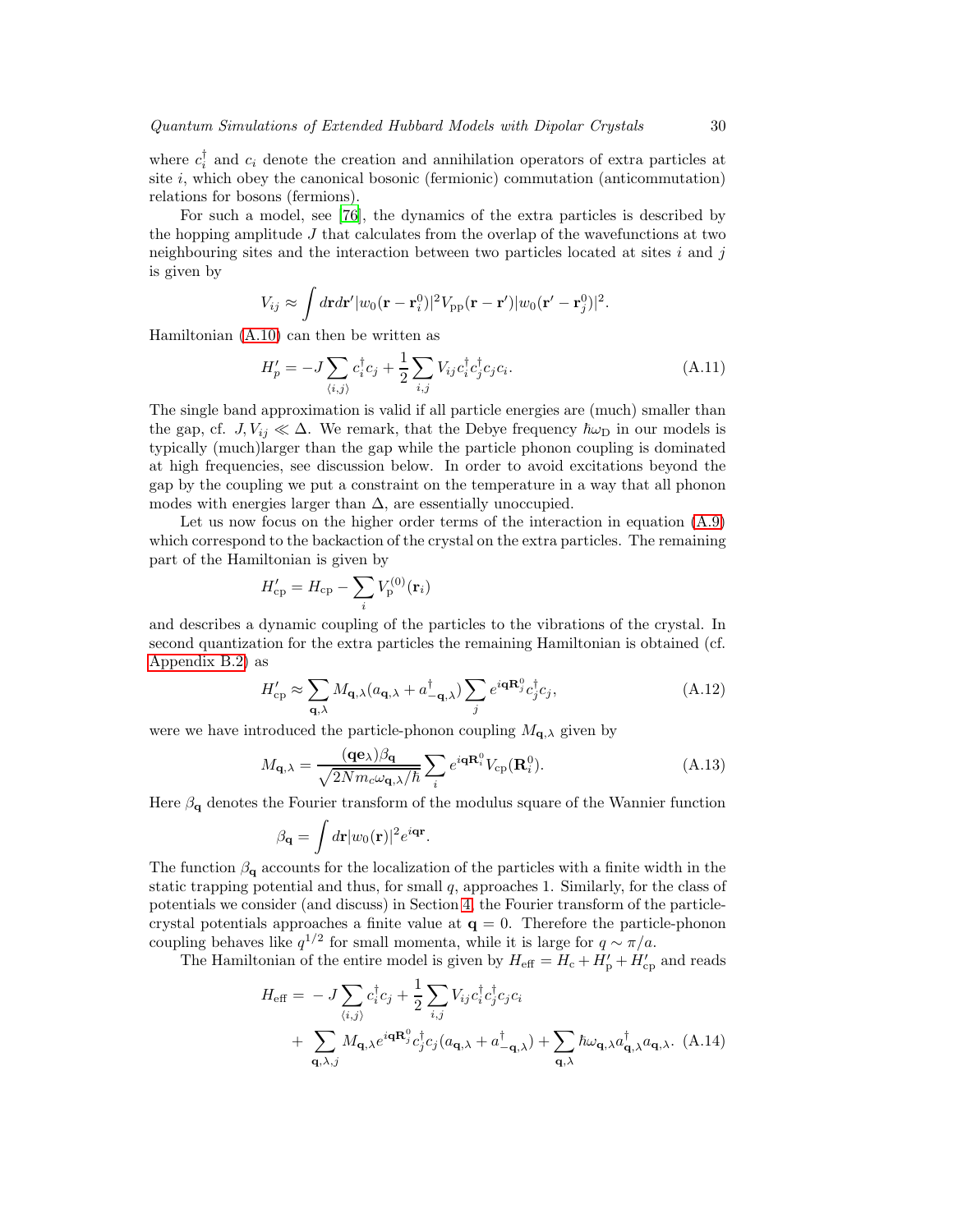The crystal motion given by Hamiltonian [\(A.14\)](#page-29-1) corresponds to a set of uncoupled harmonic oscillators under the influence of an extra particle density dependent force. Similarly to the problem of a charged harmonic oscillator in a constant electric field [\[58\]](#page-43-8) such a force displaces the crystal molecules from their original position proportional to its strength while keeping the oscillation frequency fixed. A crystal molecule at position  $\mathbf{R}_i$  is therefore displaced by

$$
\mathbf{v}_{i} = \sum_{\mathbf{q},\lambda} \sqrt{\frac{2\hbar}{Nm_{c}\omega_{\mathbf{q},\lambda}}} \frac{M_{\mathbf{q},\lambda}}{\hbar\omega_{\mathbf{q},\lambda}} e^{i\mathbf{R}_{i}^{0}} \eta_{\mathbf{q}},
$$
(A.15)

with the Fourier transform of extra particle density  $\eta_{\mathbf{q}} = \sum_{j} e^{-i\mathbf{q}\mathbf{r}_{j}^{0}} c_{j}^{\dagger} c_{j}$ .

If the relative displacement between two crystal molecules  $\delta \mathbf{v}_{ij} = \mathbf{v}_i - \mathbf{v}_j$  at neighbouring sites i, j is small on the scale of the lattice constant  $\langle \delta v_{ij} \rangle \ll a$  this effect can be neglected.

#### <span id="page-30-0"></span>Appendix B. Phonon spectrum and particle-phonon coupling

In this section we derive the specific form of the dispersion relation for one- and two-dimensional dipolar crystals as well as the crystal-particle interaction.

## *Appendix B.1. The phonon spectrum*

The crystalline phase is characterized by small displacements of the molecules from their equilibrium positions  $\mathbf{R}_i = \mathbf{R}_i^0 + \mathbf{u}_i$ . A dipolar crystal that is trapped in one or two dimensions by an optical trap with a trapping frequency  $\omega_{\perp}$  is described by the following Hamiltonian

<span id="page-30-1"></span>
$$
H_{\rm c} = \sum_{i} \frac{\mathbf{P}_{i}^{2}}{2m_{\rm c}} + \sum_{i,\mu} \frac{m_{\rm c}}{2} \omega_{\perp}^{2} \mathbf{u}_{i,\mu}^{2} + \sum_{i \neq j} \frac{d_{\rm c}^{2}}{|\mathbf{R}_{i} - \mathbf{R}_{j}|^{3}}
$$
(B.1)

where  $P_i$  denote the momenta of the molecules. The dispersion relation is found from the second order correction of the expansion of the molecule-molecule interaction potential

$$
V_{\rm cc}^{(2)}(\mathbf{R}_i - \mathbf{R}_j) = D_{ij}(\mathbf{u}_i - \mathbf{u}_j)^2
$$
 (B.2)

with 
$$
D_{ij} = \frac{1}{2} \nabla \otimes \nabla V_{cc} (\mathbf{R}_i^0 - \mathbf{R}_j^0).
$$
 (B.3)

We make an ansatz for the displacement as

$$
\mathbf{u}_{i} = \sum_{\mathbf{q},\lambda} \sqrt{\frac{\hbar}{2Nm_{c}\omega_{\mathbf{q},\lambda}}} e^{i\mathbf{qR}_{i}^{0}} \mathbf{e}_{\lambda}(a_{\mathbf{q},\lambda} + a_{-\mathbf{q},\lambda}^{\dagger}), \tag{B.4}
$$

and can identify  $a_{\mathbf{q},\lambda}^{\dagger}$  and  $a_{\mathbf{q},\lambda}$  as creation and annihilation operators of phonons with the polarization  $\mathbf{e}_{\lambda}$  and quasi momentum **q** iff the matrix  $D_{ij}$  is diagonal. Then the polarization vectors for phonons with a dispersion  $\omega_{q,\lambda}$  are the eigenvectors of  $D_{ij}$ .

With the discrete Fourier transform

$$
\mathbf{u}_{j} = \sqrt{\frac{1}{N}} \sum_{\mathbf{q}} e^{i\mathbf{q}\mathbf{R}_{j}^{0}} \mathbf{u}_{\mathbf{q}} \quad \text{and} \quad \mathbf{P}_{j} = \sqrt{\frac{1}{N}} \sum_{\mathbf{q}} e^{i\mathbf{q}\mathbf{R}_{j}^{0}} \mathbf{P}_{\mathbf{q}}, \tag{B.5}
$$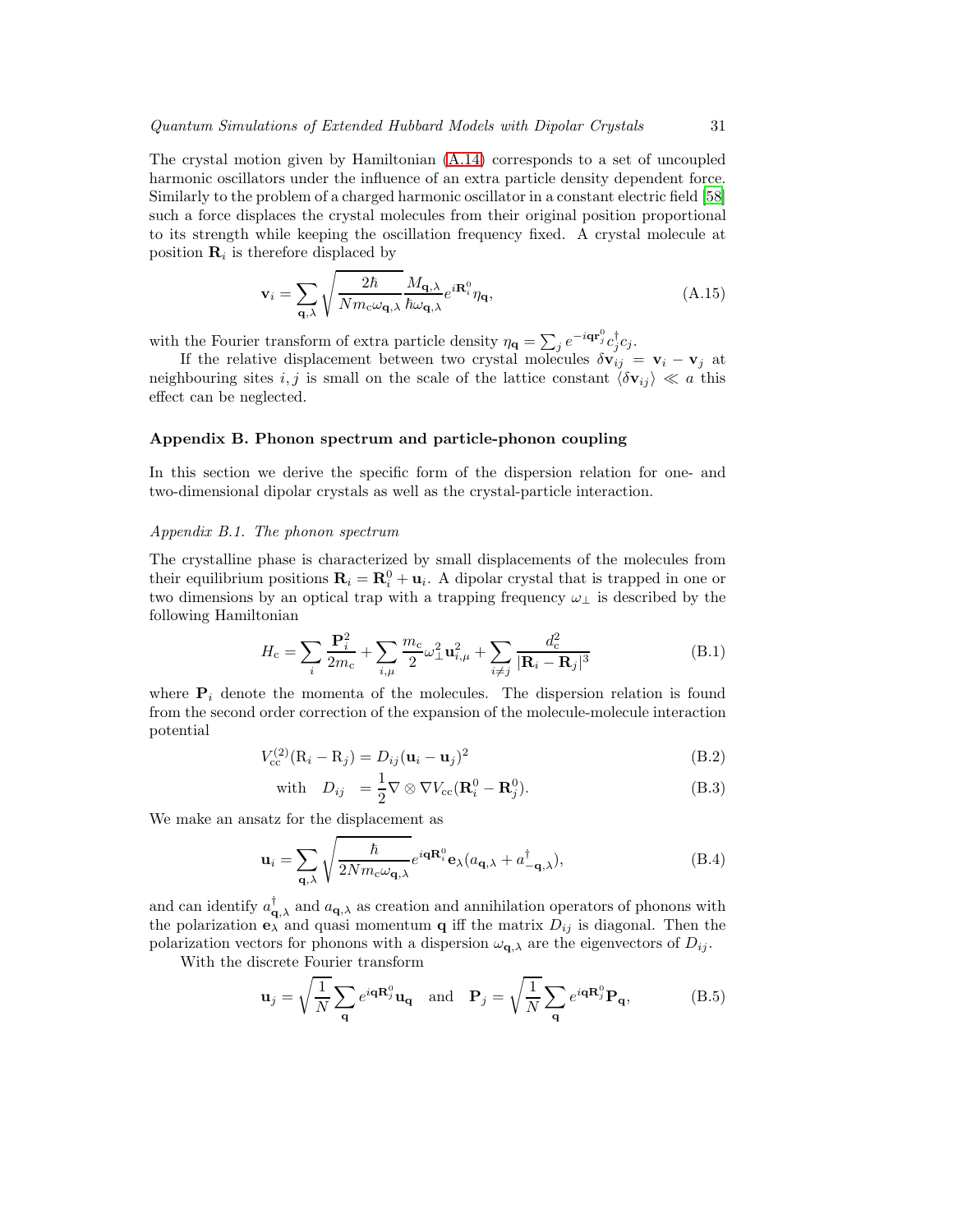we can write Hamiltonian [\(B.1\)](#page-30-1) as

$$
H_{\rm c} = \frac{1}{2m_{\rm c}} \sum_{\mathbf{q}} (\mathbf{P}_{\mathbf{q}} \mathbf{P}_{-\mathbf{q}} + m_{\rm c}^2 \omega_{\mathbf{q}}^2 \mathbf{u}_{\mathbf{q}} \mathbf{u}_{-\mathbf{q}}) = \sum_{\mathbf{q}, \lambda} \hbar \omega_{\mathbf{q}, \lambda} \left( a_{\mathbf{q}, \lambda}^{\dagger} a_{\mathbf{q}, \lambda} + \frac{1}{2} \right)
$$

and find the dispersion relation from calculating the eigenvalues of  $D_{ij}$ . The  $+1/2$ contribution in the last equation is the vacuum zero point energy, a constant energy shift that is ommitted henceforth.

*Appendix B.1.1. Phonon spectrum in 1D:* In a 1D crystal tube the second order of the expansion in the displacement of the interaction potential is given by

$$
V_{\rm cc}^{(2)}(\mathbf{R}_i - \mathbf{R}_j) = d_{\rm c}^2 \begin{pmatrix} 12 & 0 & 0 \\ 0 & -3 & 0 \\ 0 & 0 & -3 \end{pmatrix} \frac{(\mathbf{u}_i - \mathbf{u}_j)^2}{|\mathbf{R}_i^0 - \mathbf{R}_j^0|^5}.
$$
 (B.6)

In  $q$ -space we find

<span id="page-31-1"></span>
$$
\sum_{i,j} \frac{(\mathbf{u}_i - \mathbf{u}_j)^2}{|\mathbf{R}_i^0 - \mathbf{R}_j^0|^5} = \sum_q \frac{f_q}{a^5} \mathbf{u}_q \mathbf{u}_{-q},\tag{B.7}
$$

with 
$$
f_q = \sum_{j>0} 4\sin^2(qaj/2)/j^5 = 2\zeta(5) - Li_5(e^{iqa}) - Li_5(e^{-iqa}),
$$
 (B.8)

with  $\zeta(5)$  the zeta function at 5 and  $Li_5(x)$  the polylogarithm of fifth order at x. Here we have used the fact that in the crystal tube the equilibrium positions are given by  $\mathbf{R}_i^0 = ai$  with the lattice spacing a.

Since  $D_{ij}$  is diagonal in the canonical basis the polarization vectors are given by the canonical basis vectors and when including the optical trapping potential, the second term on the right handside of equation [\(B.1\)](#page-30-1), the dispersion relations are found as

<span id="page-31-0"></span>
$$
\omega_{q,\parallel} = \sqrt{\frac{12d_c^2 f_q}{a^5 m_c}},\tag{B.9}
$$

$$
\omega_{q,\perp} = \sqrt{\omega_{\perp}^2 - \frac{3d_c^2 f_q}{a^5 m_c}}.
$$
\n(B.10)

The longitudinal dispersion relation  $\omega_{q,\parallel}$  is acoustic while the two transversal ones denoted by  $\omega_{q,\perp}$  show an optical behaviour. The fact that the transversal dispersion relations can become imaginary points towards an instability of the crystal, reflected by the requirement for a strong transversal trapping, see Section [3,](#page-10-0) Equations [\(B.9\)](#page-31-0) and [\(B.10\)](#page-31-0) show that the optical (transversal) modes decouple from the longitudinal one if

$$
\omega_{\perp} > \sqrt{\frac{15d_\text{c}^2}{a^5m_\text{c}}}
$$

is fulfilled.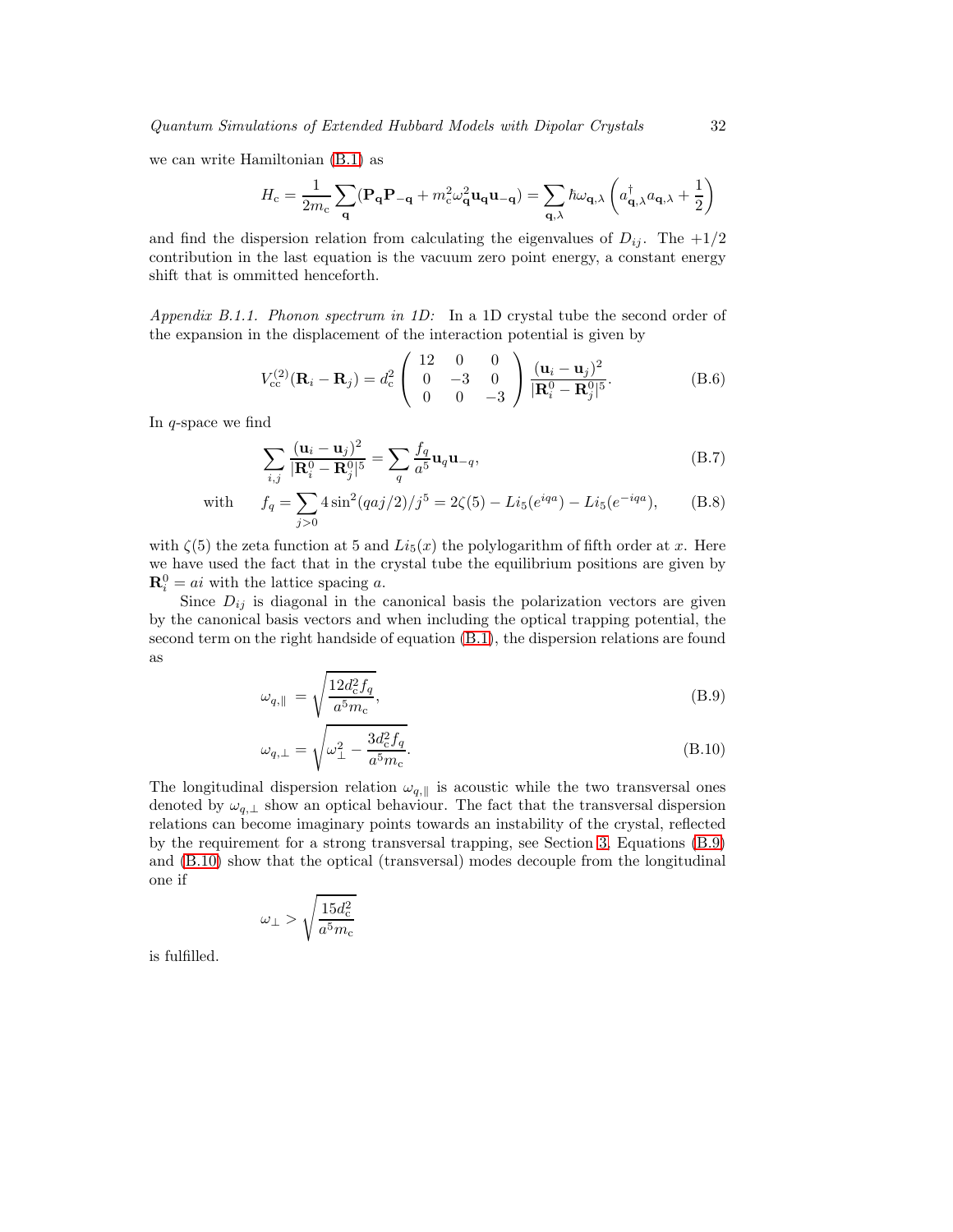<span id="page-32-0"></span>*Appendix B.1.2. Phonon spectrum in 2D:* We consider a dipolar crystal that forms in the xy-plane. The expansion of the molecule molecule potential to second order in the displacement gives

$$
V_{\rm cc}^{(2)}(\Delta \mathbf{R}_{ij}) = \frac{3d_c^2}{2} \frac{(\mathbf{u}_i - \mathbf{u}_j)^2}{|\Delta \mathbf{R}_{ij}^0|^7} \left( \begin{array}{ccc} 5\Delta R_{ij,x}^0{}^2 - |\Delta \mathbf{R}_{ij}^0|^2 & 5\Delta R_{ij,x}^0 \Delta R_{ij,y}^0 & 0\\ 5\Delta R_{ij,x}^0 \Delta R_{ij,y}^0 & 5\Delta R_{ij,y}^0{}^2 - |\Delta \mathbf{R}_{ij}^0|^2 & 0\\ 0 & 0 & |\Delta \mathbf{R}_{ij}^0|^2 \end{array} \right)
$$

where we have used  $\Delta \mathbf{R}_{ij} = \mathbf{R}_i - \mathbf{R}_j, \Delta \mathbf{R}_{ij}^0 = \mathbf{R}_i^0 - \mathbf{R}_j^0$  and similarly  $\Delta R_{ij,x} =$  $R_{i,x}^0 - R_{j,x}^0, \Delta R_{i,j,y} = R_{i,y}^0 - R_{j,y}^0$  introduce  $\iota = i - j$  and can write It is difficult to diagonalize the matrix in the last equation. We can however use the block diagonal form of the matrix in the last equation and, including the optical trapping potential as we have done in the 1D case above, write the dispersion relations as

$$
\omega_{\mathbf{q},\pm} = \sqrt{\frac{d_{\rm c}^2}{a^5 m_{\rm c}} f_{\mathbf{q}}^{\pm}},\tag{B.11}
$$

$$
\omega_{\mathbf{q},z} = \sqrt{\omega_{\perp}^2 - \frac{d_{\rm c}^2}{a^5 m_{\rm c}} f_{\mathbf{q}}},\tag{B.12}
$$

where  $f_q^{\pm}$  denote the two eigenvalues of the xy-block of the matrix and  $f_q$  is given by equation [\(B.8\)](#page-31-1). The eigenvalues  $f_q^{\pm}$  give a longitudinal and a transversal acoustic dispersion relation. As noted above we cannot write them in a closed form but an approximate result may be obtained by including only particles in the interaction that are within some finite range of each other. We show a numeric evaluation of the dispersion relation in figure [3.](#page-13-0)

# <span id="page-32-1"></span>*Appendix B.2. The particle-phonon coupling*

We denote the crystal-particle interaction potential by  $V_{cp}(\mathbf{r} - \mathbf{R}_j)$  where r and  $\mathbf{R}_j$ denote the position of an extra particle and a crystal particle respectively. The full potential is expanded up to first order in the displacement  $\mathbf{R}_j = \mathbf{R}_j^0 + \mathbf{u}_j$  as

$$
V_{\rm cp}(\mathbf{r}) = \sum_j \mathbf{u}_j \nabla V_{\rm cp}(\mathbf{r} - \mathbf{R}_j^0)
$$
 (B.13)

$$
=\frac{1}{(2\pi)^d}\sum_{\mathbf{q},\mathbf{k},j}\tilde{\mathbf{u}}_{\mathbf{k}}e^{i(\mathbf{k}-\mathbf{q})\mathbf{r}_j^0}\mathbf{q}e^{i\mathbf{q}\mathbf{r}}\tilde{V}_{\rm cp}(\mathbf{q})
$$
(B.14)

where d denotes the dimension of the setup and we have used the discrete Fourier transform of the interaction potential  $V_{cp}(\mathbf{R}_i^0) = \sum_{\mathbf{q}} e^{i\mathbf{q}\mathbf{R}_i^0} \tilde{V}_{cp}(\mathbf{q})/\sqrt{2\pi}^d$  and the displacement  $\mathbf{u}_j = \sum_{\mathbf{k}} e^{i\mathbf{k}\mathbf{R}_i^0}\tilde{u}_{\mathbf{k}}/\sqrt{2\pi}^d$ . The Hamiltonian is found by integration of the extra particle density  $\rho(\mathbf{r})$  over the interaction  $H_{\rm I} = \int d\mathbf{r} \rho(\mathbf{r}) V_{\rm cp}(\mathbf{r})$  which gives

$$
H_{\rm I} = \sqrt{2\pi}^d \sum_{\mathbf{q}} \tilde{\rho}(\mathbf{q}) \tilde{V}_{\rm cp}(\mathbf{q}) \mathbf{q} \tilde{\mathbf{u}}_{\mathbf{q}}.
$$
 (B.15)

The extra particle density  $\rho(\mathbf{r})$  is defined through the single particle operator, which reads in site representation  $\psi(\mathbf{r}) = \sum_m c_m \phi_m(\mathbf{r})$  with  $\phi_m(\mathbf{r})$  the wavefunction of an extra particle at site m, and the annihilation operator  $c_m$  as  $\rho(\mathbf{r}) = \psi^{\dagger}(\mathbf{r})\psi(\mathbf{r})$ . In the tight binding limit the particles are strongly localized at sites and the overlap of the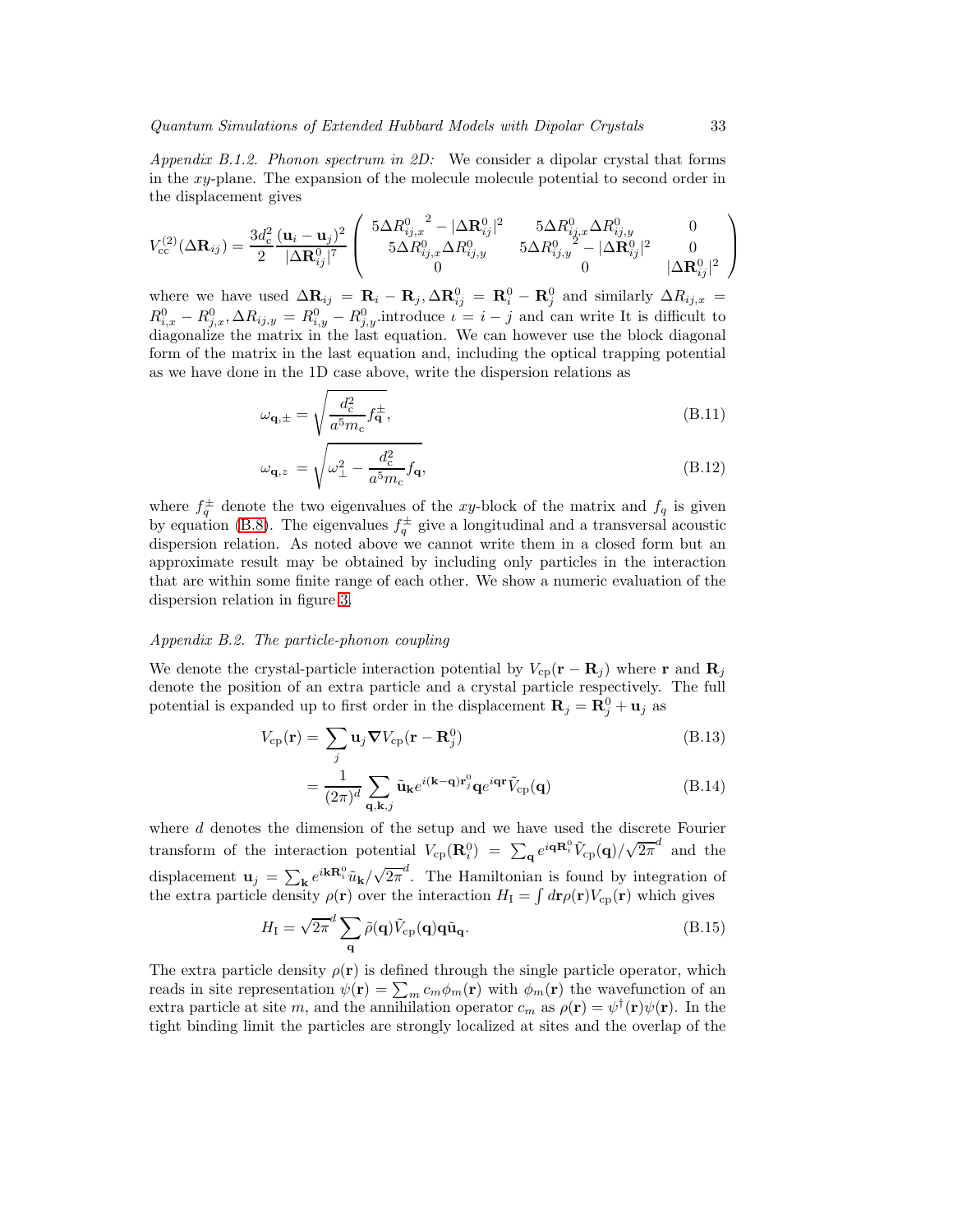wavefunctions of particles at different sites is neglected. This approximation gives

$$
\tilde{\rho}(\mathbf{q}) \approx \sum_{m} c_{m}^{\dagger} c_{m} \int \frac{d\mathbf{r}}{\sqrt{2\pi^{d}}} |\phi_{m}(\mathbf{r})|^{2} e^{i\mathbf{q}\mathbf{r}}
$$
\n(B.16)

$$
= \sum_{m} c_m^{\dagger} c_m \int \frac{d\mathbf{r}}{\sqrt{2\pi}} |\phi_0(\mathbf{r})|^2 e^{i\mathbf{q}(\mathbf{r} + \mathbf{r}_m^0)} \tag{B.17}
$$

$$
=\frac{\beta_{\mathbf{q}}}{\sqrt{2\pi}}\sum_{m}c_{m}^{\dagger}c_{m}e^{i\mathbf{q}\mathbf{r}_{m}^{0}}.
$$
\n(B.18)

We can work out  $\beta_{\mathbf{q}} = \int d\mathbf{r} |\phi(\mathbf{r})|^2 e^{i\mathbf{q}\mathbf{r}}$  by making a separation ansatz for the wavefunction  $\phi(\mathbf{r}) = \phi_x(x)\phi_y(y)\phi_z(z)$  and thus  $\beta_{\mathbf{q}} = \beta_{q_x}\beta_{q_y}\beta_{q_z}$ . In the directions of confinement the wavefunction is taken to be Gaussian  $\phi_z(z) = e^{-z^2/2a_{\perp}^2}/\pi^{1/4}a_{\perp}^{1/2}$ ⊥ with  $a_{\perp} = \sqrt{\hbar/m_p\omega_{\perp}}$  which gives  $\beta_{q_z} = e^{-a_{\perp}^2 q_z^2/4}$ .  $\phi_0(r)$  is taken a Wannier function in all other directions thus  $\beta_{\bf q} = \int d{\bf r}|w_0({\bf r})|^2 e^{i{\bf qr}}$  with  $w_0({\bf r})$  the Wannier function of the lowest Bloch band. The interaction Hamiltonian is

$$
H_{\rm I} = \sum_{\mathbf{q}} \sum_{m} c_m^{\dagger} c_m e^{i\mathbf{q} \mathbf{r}_m^0} \beta_{\mathbf{q}} \tilde{V}_{\rm cp}(\mathbf{q}) \mathbf{q} \mathbf{u}_{\mathbf{q}} \tag{B.19}
$$

$$
= \sum_{m,\mathbf{q},\lambda} M_{\mathbf{q},\lambda} e^{i\mathbf{q}\mathbf{r}_m^0} c_m^{\dagger} c_m (a_{\mathbf{q},\lambda} + a_{-\mathbf{q},\lambda}^{\dagger})
$$
(B.20)

where we can use  $(A.7)$  to identify

$$
M_{\mathbf{q},\lambda} = (\hbar/2Nm_{\rm c}\omega_{\mathbf{q},\lambda})^{1/2}\beta_{\mathbf{q}}\tilde{V}_{\rm cp}(\mathbf{q})\mathbf{q}\mathbf{e}_{\lambda}.
$$
 (B.21)

Extra particles interacting with crystal molecules will force the latter to new equilibrium positions displaced from their original positions by an extra particle density dependent displacement

$$
\mathbf{v}_{j} = 2 \sum_{\mathbf{q},\lambda} \sqrt{\frac{\hbar}{2Nm_{c}\omega_{\mathbf{q},\lambda}}} \frac{M_{\mathbf{q},\lambda}}{\hbar \omega_{\mathbf{q},\lambda}} \sum_{k} e^{i\mathbf{q}(\mathbf{R}_{j}^{0} - \mathbf{r}_{k}^{0})} c_{k}^{\dagger} c_{k}.
$$
 (B.22)

The impact of the displacement is neglected if the relative shift between two neighbouring molecules  $|\mathbf{v}_i - \mathbf{v}_{i+\delta}| = \langle \mathbf{v}_i - \mathbf{v}_{i+\delta} \rangle$  is small compared to the lattice constant.

# <span id="page-33-0"></span>Appendix C. Correlation functions, corrections and diagonalization of the master equation

<span id="page-33-1"></span>*Appendix C.1. Expectation values and correlation functions*

The crystal is in a thermal equilibrium at temperature  $T$  with a reference state given by

$$
\rho^0_\mathrm{B} = \prod_{\mathbf{q},\lambda} \exp\Big[\frac{\hbar \omega_{\mathbf{q},\lambda}}{k_\mathrm{B}T} a^\dagger_{\mathbf{q},\lambda} a_{\mathbf{q},\lambda} \Big] \Big( 1 - \exp\Big[\frac{\hbar \omega_{\mathbf{q},\lambda}}{k_\mathrm{B}T} \Big] \Big).
$$

With the displacement of crystal molecules by an extra particle located at site  $\mathbf{r}_j^0$ ,

$$
X_j = \exp[-\sum_{\mathbf{q},\lambda} u_{\mathbf{q},\lambda} e^{i\mathbf{q}\mathbf{r}_j^0} (a_{-\mathbf{q},\lambda}^\dagger - a_{\mathbf{q},\lambda})],\tag{C.1}
$$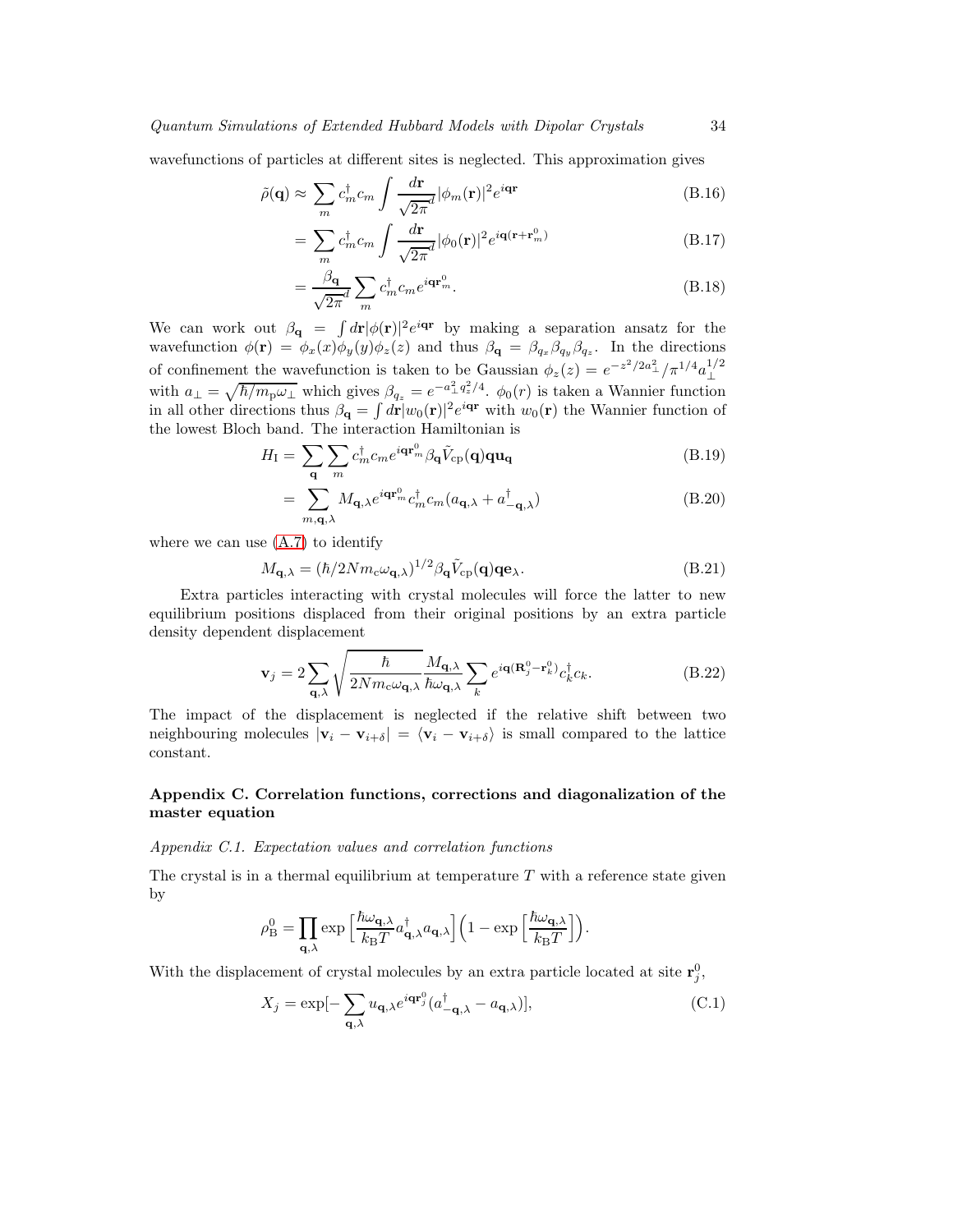we find

$$
X_k^{\dagger} X_l = \exp\left[\sum_{\mathbf{q},\lambda} u_{\mathbf{q},\lambda} \left(e^{i\mathbf{q}\mathbf{r}_k^0} - e^{i\mathbf{q}\mathbf{r}_l^0}\right) (a_{\mathbf{q},\lambda} - a_{-\mathbf{q},\lambda}^{\dagger})\right]
$$

$$
= \exp\left[\sum_{\mathbf{q},\lambda} \left(Z_{kl}^{\mathbf{q},\lambda} a_{\mathbf{q},\lambda}^{\dagger} - Z_{kl}^{\mathbf{q},\lambda*} a_{\mathbf{q},\lambda}\right)\right] = \prod_{\mathbf{q},\lambda} D(a_{\mathbf{q},\lambda}, Z_{kl}^{\mathbf{q},\lambda}), \quad (C.2)
$$

where we have introduced  $Z_{kl}^{\mathbf{q},\lambda} = u_{\mathbf{q},\lambda} (e^{-i\mathbf{q}\mathbf{r}_l^0} - e^{-i\mathbf{q}\mathbf{r}_k^0})$  and the displacement operator  $D(a, \alpha) \equiv e^{\alpha a^{\dagger}-\alpha^* a}$ . In Section [2.2](#page-5-1) we have introduced the (thermal) expectation value of a bath operator O by  $\langle O \rangle \equiv \text{tr}_{\text{B}} \{O \rho_{\text{B}}^0\}$  where  $\text{tr}_{\text{B}}$  denotes the trace over the bath degrees of freedom. The expectation value of the displacement operator is given by  $\langle D(a_{\mathbf{q},\lambda},\alpha)\rangle = \exp[-(\bar{n}_{\mathbf{q},\lambda}(T)+\frac{1}{2})|\alpha|^2]$  where  $\bar{n}_{\mathbf{q},\lambda}(T) = 1/(\exp[\hbar\omega_{\mathbf{q},\lambda}/k_BT]-1)$ denotes the thermal expectation value of the phonon number operator. Therefore we find

$$
\langle X_k^{\dagger} X_l \rangle = e^{-S_T} \tag{C.3}
$$

with

<span id="page-34-0"></span>
$$
S_T = 2\sum_{\mathbf{q},\lambda} u_{\mathbf{q},\lambda}^2 \sin\left[\frac{\mathbf{q}}{2} (\mathbf{r}_k^0 - \mathbf{r}_l^0)\right]^2 (2\bar{n}_{\mathbf{q},\lambda}(T) + 1).
$$
 (C.4)

Notice that the link  $\mathbf{r}_i^0 - \mathbf{r}_j^0$  is always a symmetry axis of the integration interval, the first Brillouin zone. Since  $u_{\mathbf{q},\lambda}$  and  $\bar{n}_{\mathbf{q},\lambda}(T)$  are invariant under a rotation with the symmetry of the Brillouin zone the sum over  $q$  in equation  $(C.4)$  becomes independent of the orientation of that link.

Expectation values of time dependent displacements can we worked out in a similar fashion. With the explicit form of the bath Hamiltonian  $H_{\text{B}}$  =  $\sum_{\mathbf{q},\lambda} \hbar \omega_{\mathbf{q},\lambda} a_{\mathbf{q},\lambda}^{\dagger} a_{\mathbf{q},\lambda}$  we can write a bath operator in the interaction picture as  $\tilde{a}_{\mathbf{q},\lambda}(t)$  $a_{\mathbf{q},\lambda}e^{i\omega_{\mathbf{q},\lambda}t}$  and we find

$$
\tilde{X}_{k}^{\dagger}(t)\tilde{X}_{l}(t) = \exp\left[\sum_{\mathbf{q},\lambda} \left(Z_{kl}^{\mathbf{q},\lambda}\tilde{a}_{\mathbf{q},\lambda}^{\dagger}(t) - Z_{kl}^{\mathbf{q},\lambda*}\tilde{a}_{\mathbf{q},\lambda}(t)\right)\right]
$$
\n
$$
= \prod_{\mathbf{q},\lambda} D(a_{\mathbf{q},\lambda}, Z_{kl}^{\mathbf{q},\lambda}e^{-i\omega_{\mathbf{q},\lambda}t}). \tag{C.5}
$$

In the following we introduce  $\bar{Z}_{ij}^{\mathbf{q},\lambda}(t) = Z_{ij}^{\mathbf{q},\lambda}e^{i\omega_{\mathbf{q},\lambda}t}$  and use the identity for displacement operators  $\prod_{\mathbf{q},\mathbf{p}} D(a_{\mathbf{q}},\alpha)D(a_{\mathbf{p}},\beta) = \prod_{\mathbf{q}} D(\beta,\alpha/2)D(a_{\mathbf{q}},\alpha + \beta)$  to calculate

$$
\langle \tilde{X}_i(t)\tilde{X}_j(t)\tilde{X}_k(t-\tau)\tilde{X}_l(t-\tau)\rangle = \prod_{\mathbf{q},\lambda} \prod_{\mathbf{p},\kappa} \langle D(a_{\mathbf{q},\lambda}, \bar{Z}_{ij}^{\mathbf{q},\lambda}(t))D(a_{\mathbf{p},\kappa}, \bar{Z}_{kl}^{\mathbf{p},\kappa}(t-\tau))\rangle
$$
  
\n
$$
= \prod_{\mathbf{q},\lambda} \langle D(\bar{Z}_{kl}^{\mathbf{q},\lambda}(t-\tau), \bar{Z}_{ij}^{\mathbf{q},\lambda}(t)/2)D(a_{\mathbf{q},\lambda}, \bar{Z}_{ij}^{\mathbf{q},\lambda}(t) + \bar{Z}_{kl}^{\mathbf{q},\lambda}(t-\tau))\rangle
$$
  
\n
$$
= e^{-2S_T} \exp\Big\{-\sum_{\mathbf{q},\lambda} \Big[ (\bar{n}_{\mathbf{q},\lambda}(T) + 1) \bar{Z}_{ij}^{\mathbf{q},\lambda*}(t) \bar{Z}_{kl}^{\mathbf{q},\lambda}(t-\tau) + \bar{n}_{\mathbf{q},\lambda}(T) \bar{Z}_{ij}^{\mathbf{q},\lambda}(t) \bar{Z}_{kl}^{\mathbf{q},\lambda*}(t-\tau)\Big] \Big\}
$$
  
\n
$$
= e^{-2S_T} e^{-\Phi_{ij}^{kl}(\tau,T)}.
$$
 (C.6)

Here  $\Phi_{ij}^{kl}(\tau, T)$  is found by inserting for  $\bar{Z}(t)$  as

<span id="page-34-1"></span>
$$
\Phi_{ij}^{kl}(\tau,T) = \sum_{\mathbf{q},\lambda} u_{\mathbf{q},\lambda}^2 \left[ \left( \bar{n}_{\mathbf{q},\lambda} + 1 \right) g_{ij}^{kl} e^{-i\omega_{\mathbf{q},\lambda}\tau} + \bar{n}_{\mathbf{q},\lambda} g_{ij}^{kl*} e^{i\omega_{\mathbf{q},\lambda}\tau} \right] \tag{C.7}
$$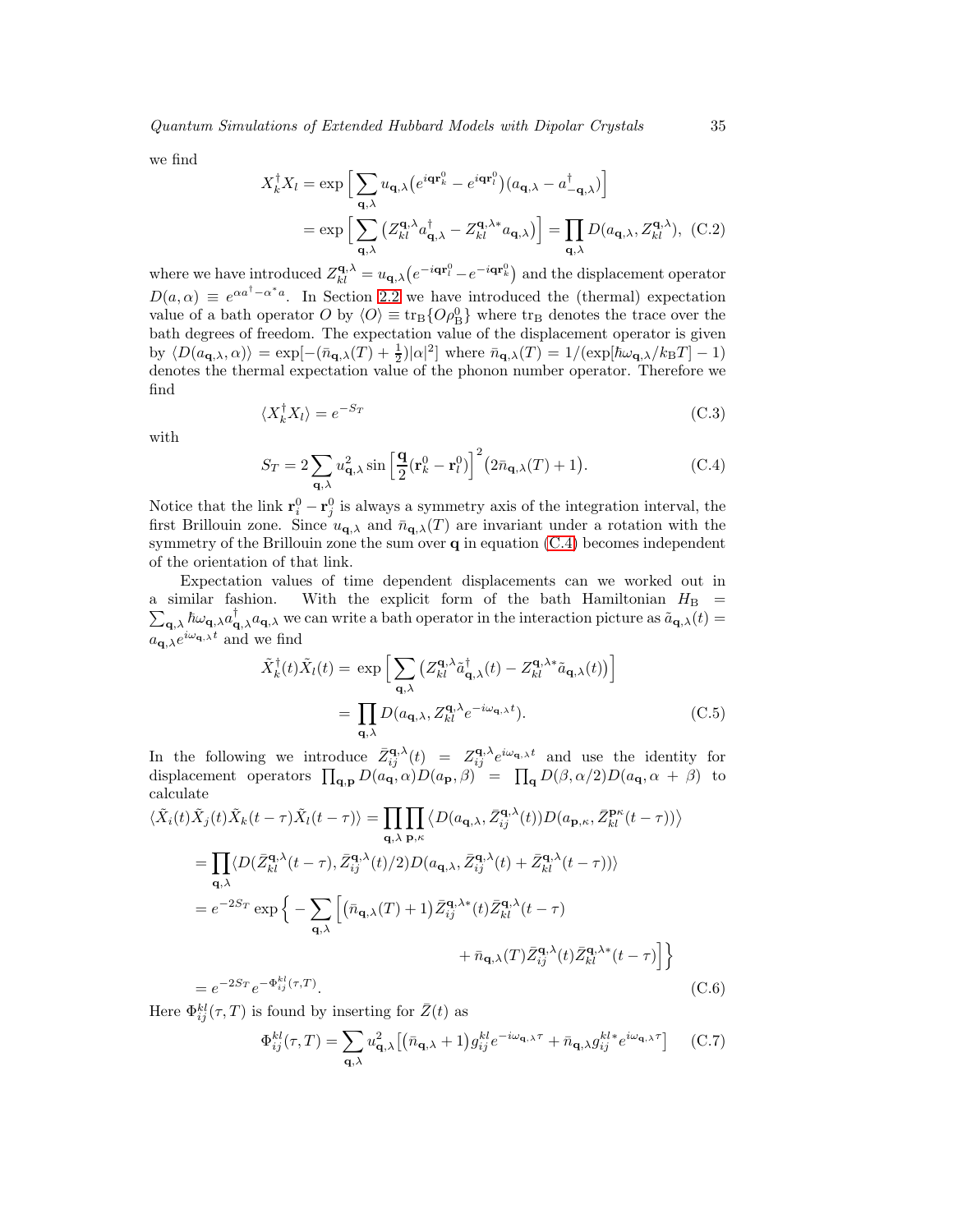with  $g_{ij}^{kl} = (e^{-i\mathbf{q}\mathbf{r}_j^0} - e^{-i\mathbf{q}\mathbf{r}_i^0})(e^{i\mathbf{q}\mathbf{r}_l^0} - e^{i\mathbf{q}\mathbf{r}_k^0})$ . The quantity  $\Phi_{ij}^{kl}(\tau, T)$  depends only on the relative time  $\tau = t - t'$  and the two links  $\mathbf{r}_i^0 - \mathbf{r}_j^0$  and  $\mathbf{r}_k^0 - \mathbf{r}_l^0$ . A symmetry argument that relies on the fact that  $(\mathbf{qr}_i^0)$  is a projection on a symmetry axis of the integration interval, the first Brillouin zone, while everything else is an even function in q allows us to write  $(C.7)$  as

<span id="page-35-1"></span>
$$
\Phi_{ij}^{kl}(\tau,T) = \sum_{\mathbf{q},\lambda} u_{\mathbf{q},\lambda}^2 \bar{g}_{ij}^{kl} \left[ \coth\left(\frac{\hbar \omega_{\mathbf{q},\lambda}}{2k_{\mathrm{B}}T}\right) \cos(\omega_{\mathbf{q},\lambda}\tau) - i \sin(\omega_{\mathbf{q},\lambda}\tau) \right] (\text{C.8})
$$

with 
$$
\bar{g}_{ij}^{kl} = \cos[\mathbf{q}(\mathbf{r}_i^0 - \mathbf{r}_k^0)] - \cos[\mathbf{q}(\mathbf{r}_j^0 - \mathbf{r}_k^0)] - \cos[\mathbf{q}(\mathbf{r}_i^0 - \mathbf{r}_l^0)] + \cos[\mathbf{q}(\mathbf{r}_j^0 - \mathbf{r}_l^0)].
$$
\n(C.9)

From this form one can immediately read off the important relations  $\Phi_{ij}^{kl}(\tau,T)$  $\Phi_{kl}^{ij}(\tau,T)$ ,  $\Phi_{ij}^{kl}(-\tau,T) = \Phi_{ij}^{kl*}(\tau,T)$  and  $|\Phi_{ij}^{kl}(\tau,T)| \leq 2S_T$ . Equation [\(C.8\)](#page-35-1) is in accordance with the literature [\[58](#page-43-8)].

For many sites we take the continuum limit and replace the summation over q by an integration over the first Brillouin zone of volume  $V_{\rm BZ}$ . A variable transformation where  $q_x$  is replaced by  $f(q^{d-1}, w)$ , a function of the remaining momenta  $q^{d-1}$  and  $w \equiv \omega_{\mathbf{q},\lambda}$ , allows us to introduce the spectral density

$$
J_{ij}^{kl}(w) = V_{\rm BZ} \sum_{\lambda} \int d\mathbf{q}^{d-1} \left[ \frac{\partial \omega_{\mathbf{q},\lambda}}{\partial q_x} \right]^{-1} u_{\mathbf{q},\lambda}^2 \bar{g}_{ij}^{kl}(\mathbf{q}) \Big|_{q_x(q^{d-1},w)},
$$

where the  $q^{d-1}$  integration interval depends strongly on w and the form of the Brillouin zone while  $w$  ranges over all frequencies. In terms of the spectral density equation  $(C.8)$ reads

$$
\Phi_{ij}^{kl}(\tau,T) = \int dw J_{ij}^{kl}(w) \left[ \coth\left(\frac{\hbar w}{2k_{\rm B}T}\right) \cos(w\tau) - i \sin(w\tau) \right]. \tag{C.10}
$$

The bath correlation functions  $\xi_{ij}^{kl}(\tau, T)$  that enter the master equation are thus given by

<span id="page-35-3"></span>
$$
\xi_{ij}^{kl}(\tau,T) = \langle \tilde{X}_i^{\dagger}(t) \tilde{X}_j(t) \tilde{X}_k^{\dagger}(t') \tilde{X}_l(t') \rangle - e^{-2S_T} \tag{C.11}
$$

$$
=e^{-2S_T}(e^{-\Phi_{ij}^{kl}(\tau,T)}-1)
$$
\n(C.12)

and satisfy  $\xi_{kl}^{ij}(-\tau,T) = \xi_{ij}^{kl*}(\tau,T)$ .

# <span id="page-35-0"></span>*Appendix C.2. Corrections to the Master Equation*

The corrections to the master equation are given by (c.f. Section [2.2\)](#page-5-1)

<span id="page-35-2"></span>
$$
\Gamma_{ij}^{kl}(T) = \frac{J^2}{\hbar^2} \int_0^\infty d\tau \text{Re}[\xi_{ij}^{kl}(\tau, T)],\tag{C.13}
$$

$$
\Delta_{ij}^{kl}(T) = \frac{J^2}{\hbar} \int_0^\infty d\tau \text{Im}[\xi_{ij}^{kl}(\tau, T)],\tag{C.14}
$$

$$
\gamma_{ij}^{kl}(T) = \frac{J^2}{\hbar^2} \int_0^\infty d\tau \tau \text{Re}[\xi_{ij}^{kl}(\tau, T)]. \tag{C.15}
$$

$$
\delta_{ij}^{kl}(T) = \frac{J^2}{\hbar^2} \int_0^\infty d\tau \tau \text{Im}[\xi_{ij}^{kl}(\tau, T)], \tag{C.16}
$$

We can find explicit approximate results to these corrections in the two limiting cases of a weak,  $S_T \ll 1$ , and a strong,  $S_T \gg 1$ , coupling.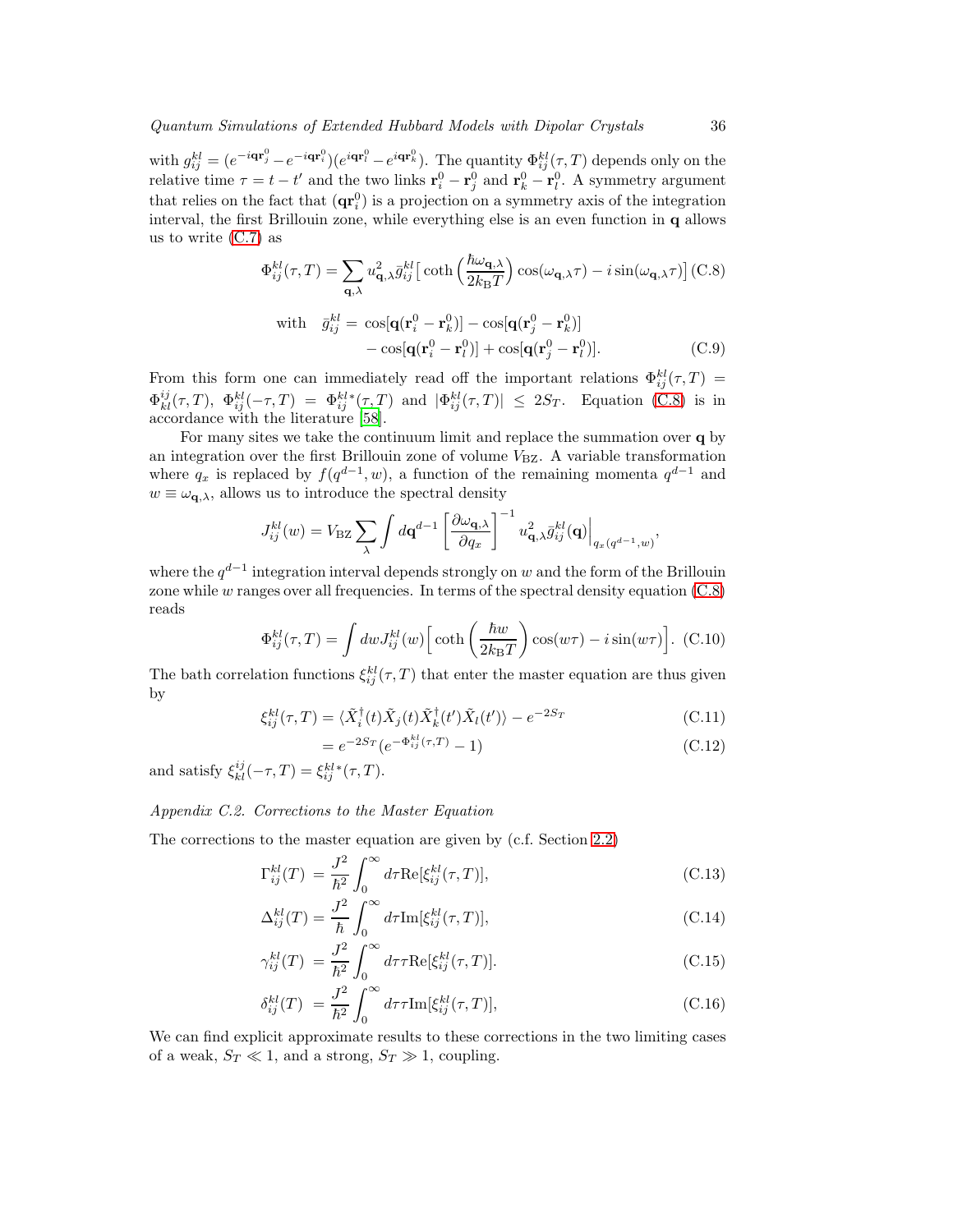![](_page_36_Figure_1.jpeg)

<span id="page-36-0"></span>**Figure C1.** Real part of (a) the function  $\Phi_{ij}^{kl}(\tau, T)$  and of (b) the correlation function  $\xi_{ij}^{kl}(\tau, T)$  for a 1D model with  $M_q \propto q/\sqrt{\omega_q}$  and  $\omega_q = \omega_D \sin(q/2)$  as a function of the (dimensionless) time  $\tau\omega_D$ . Shown are the respective functions for the swapping of a particle,  $i = l$  and  $k = j$  (solid lines), and the hopping of particles into the same direction,  $j = k$  (dashed lines). Notice the overall minimum of the functions  $|\Phi_{ij}^{kl}(\tau, T)|$  is attained at  $\tau = 0$  for the swap process, i.e.  $i = l$  and  $k = j$ . In panel (b) we chose  $S_T = 3/4$ , while for larger values of  $S_T$ the tail of Re $[\xi_{01}^{10}(\tau, T)]$ , together with all other processes, is strongly suppressed. In the strong coupling limit  $(S_T \gg 1)$  the latter become of the order of  $O(e^{-2S_T})$ .

*Appendix C.2.1. Strong coupling limit* The real part of  $\Phi_{ij}^{kl}(\tau, T)$  has a global minimum at  $\tau = \tau_0$ , see figure [C1\(](#page-36-0)a). Therefore the function  $e^{-\Phi_{ij}^{kl}(\tau,T)}$  is strongly peaked at this minimum, see figure [C1\(](#page-36-0)b). For a sufficiently strong coupling,  $S_T \gg 1$ , all contributions to the  $\tau$  integration come from a close range around the minimum,  $\tau - \tau_0$ . Then we may approximate the integral by performing a stationary phase approximation which features an expansion of  $\Phi_{ij}^{kl}(\tau, T)$  around  $\tau_0$ . We find

$$
\operatorname{Re}\{\Phi_{ij}^{kl}(\tau,T)\} = \sum_{w} J_{ij}^{kl}(w) \coth\left(\frac{\hbar w}{2k_{\mathrm{B}}T}\right) \left(\cos(w(\tau-\tau_0))\cos(w\tau) - \sin(w(\tau-\tau_0))\sin(w\tau_0)\right),
$$
  

$$
\approx \sum_{w} J_{ij}^{kl}(w) \coth\left(\frac{\hbar w}{2k_{\mathrm{B}}T}\right) \left(\cos(w\tau_0) - w(\tau-\tau_0)\sin(w\tau_0)\right),
$$
  

$$
-\frac{1}{2}w^2(\tau-\tau_0)^2 \cos(w\tau_0)\right),
$$

and in the same way

Im
$$
\{\Phi_{ij}^{kl}(\tau, T)\}\approx \sum_{w} J_{ij}^{kl}(w) \coth\left(\frac{\hbar w}{2k_{\text{B}}T}\right) \left(\sin(w\tau_0) - w(\tau - \tau_0)\cos(w\tau_0)\right)
$$
  

$$
-\frac{1}{2}w^2(\tau - \tau_0)^2 \sin(w\tau_0)\right).
$$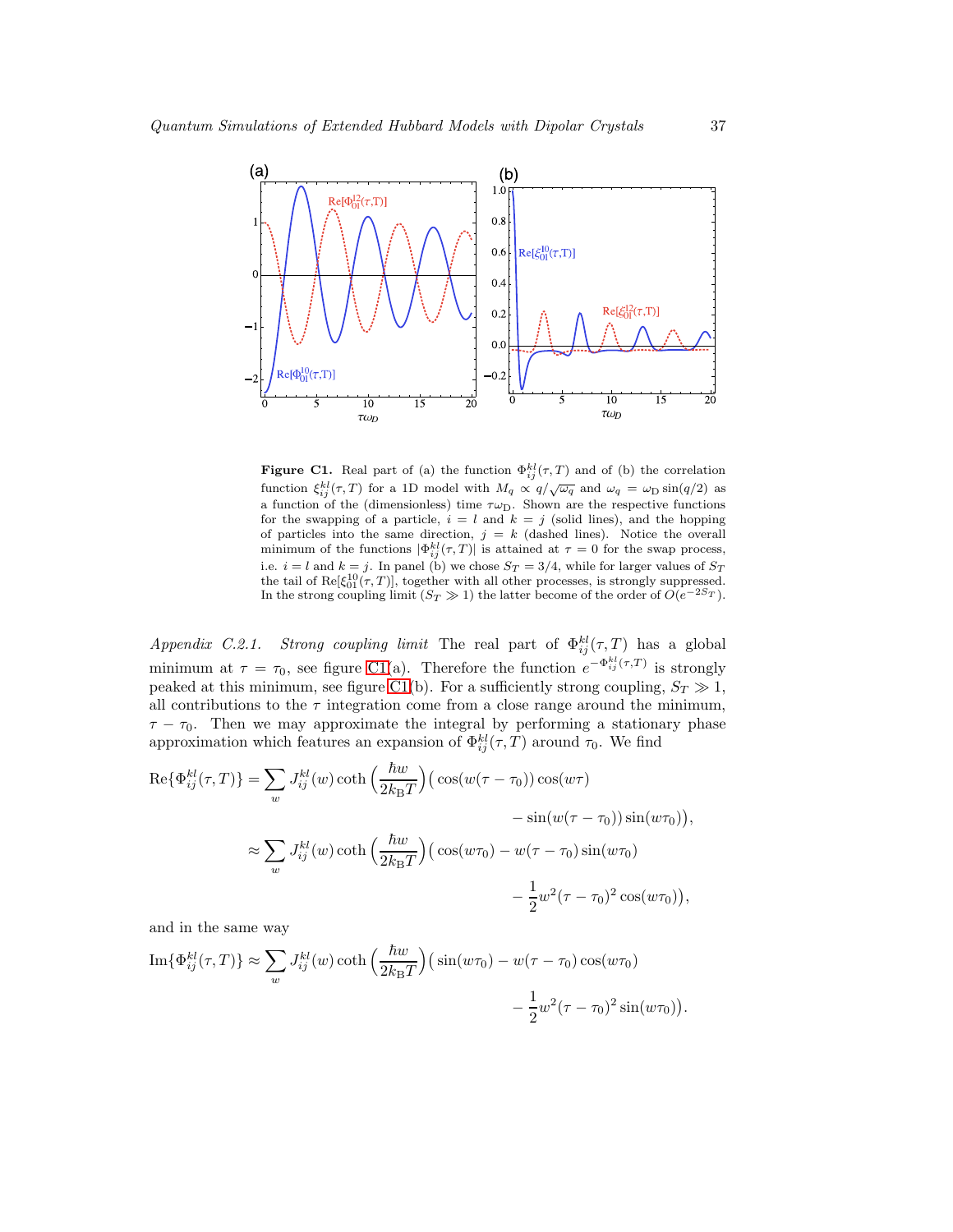This gives for real and imaginary part of the correlation function

Re 
$$
[\xi_{ij}^{kl}(\tau, T)] \approx \exp \Big[\sum_w J_{ij}^{kl}(w) \coth\Big(\frac{\hbar w}{2k_B T}\Big) (\cos(w\tau_0) - 1) \Big]
$$
  
\n $\times \exp \Big[\sum_w J_{ij}^{kl}(w) \coth\Big(\frac{\hbar w}{2k_B T}\Big) \Big[w(\tau - \tau_0) \sin(w\tau_0) + \frac{1}{2}w^2(\tau - \tau_0)^2 \cos(w\tau_0) \Big]$   
\n $\times \frac{\cos}{\sin} \Big[\sum_w J_{ij}^{kl}(w) (\sin(w\tau_0) + w(\tau - \tau_0) \cos(w\tau_0)) \Big]$ 

where real and imaginary part differ only by the trigonometric function at the beginning of the last line in the last equation. The first line on the right hand side of the last equation does not depend on  $\tau$ . It exponentially suppresses the rest of the function by

$$
\sum_{w} J_{ij}^{kl}(w) \coth\left(\frac{\hbar w}{2k_{\rm B}T}\right) \big(\cos(w\tau_0) - 1\big).
$$

This factor is of the order of  $S_T$  unless  $\tau_0 \ll 1$ . In the strong coupling limit where  $S_T \gg 1$  every process characterized by  $J_{ij}^{kl}(w)$  becomes therefore strongly suppressed if the corresponding correlation is not peaked around  $\tau = 0$ . An analysis of the correlation functions shows that this condition is only met by correlations to the swap process,  $i = l$  and  $k = j$ . For these processes real and imaginary part of the correlation functions are given by

Re Im [<sup>ξ</sup> kl ij (τ, T )] <sup>≈</sup> exp <sup>1</sup> 2 X w J kl ij (w) coth ~w 2kBT w 2 τ 2 × cos sin hX w J kl ij (w)wτ<sup>i</sup> (C.17)

and the corrections [\(C.13\)](#page-35-2) - [\(C.16\)](#page-35-2) are simply Gaussian integrals that calculate as

$$
\Gamma_{01}^{10}(T) \approx \frac{J^2}{\hbar^2} \frac{\pi^{1/2}}{2} \frac{e^{-B^2/4A_T}}{\sqrt{A_T}},
$$
\n(C.18)

$$
\Delta_{01}^{10}(T) \approx \frac{J^2}{\hbar} \frac{\pi^{1/2}}{2} \frac{e^{-B^2/4Ar}}{\sqrt{Ar}} \text{Erfi}(B/2\sqrt{Ar}),\tag{C.19}
$$

$$
\gamma_{01}^{10}(T) \approx \frac{J^2}{\hbar^2} \left( \frac{1}{2A_T} - \frac{Be^{-B^2/4A_T} \sqrt{\pi} \text{Erfi}(B/2\sqrt{A_T})}{4A_T^{3/2}} \right), \quad (C.20)
$$

$$
\Delta_{01}^{10}(T) \approx \frac{J^2}{\hbar^2} \frac{\pi^{1/2}}{4} \frac{Be^{-B^2/4A_T}}{A_T^{3/2}},\tag{C.21}
$$

where Erfi denotes the Error function and the quantities  $A_T$  and B are given by

$$
A_T \equiv \int dw \frac{1}{2} J_{01}^{10}(w) w^2 \coth\left(\frac{\hbar w}{2k_{\rm B}T}\right),\tag{C.22}
$$

$$
B \equiv \int dw J_{01}^{10}(w)w. \tag{C.23}
$$

In the strong coupling limit we can do a simple estimate to show how  $\Delta_{01}^{10}(T)$  and  $\gamma_{01}^{10}(T)$  are part of an  $J/E_{\rm p}$  expansion for 1D systems. The expansion parameter becomes visible when including only first order in the series expansion of  $-\Phi_{01}^{10}(\tau,T)$ around its maximum. This is equivalent to the limit of  $A_T$  going to zero. In this limit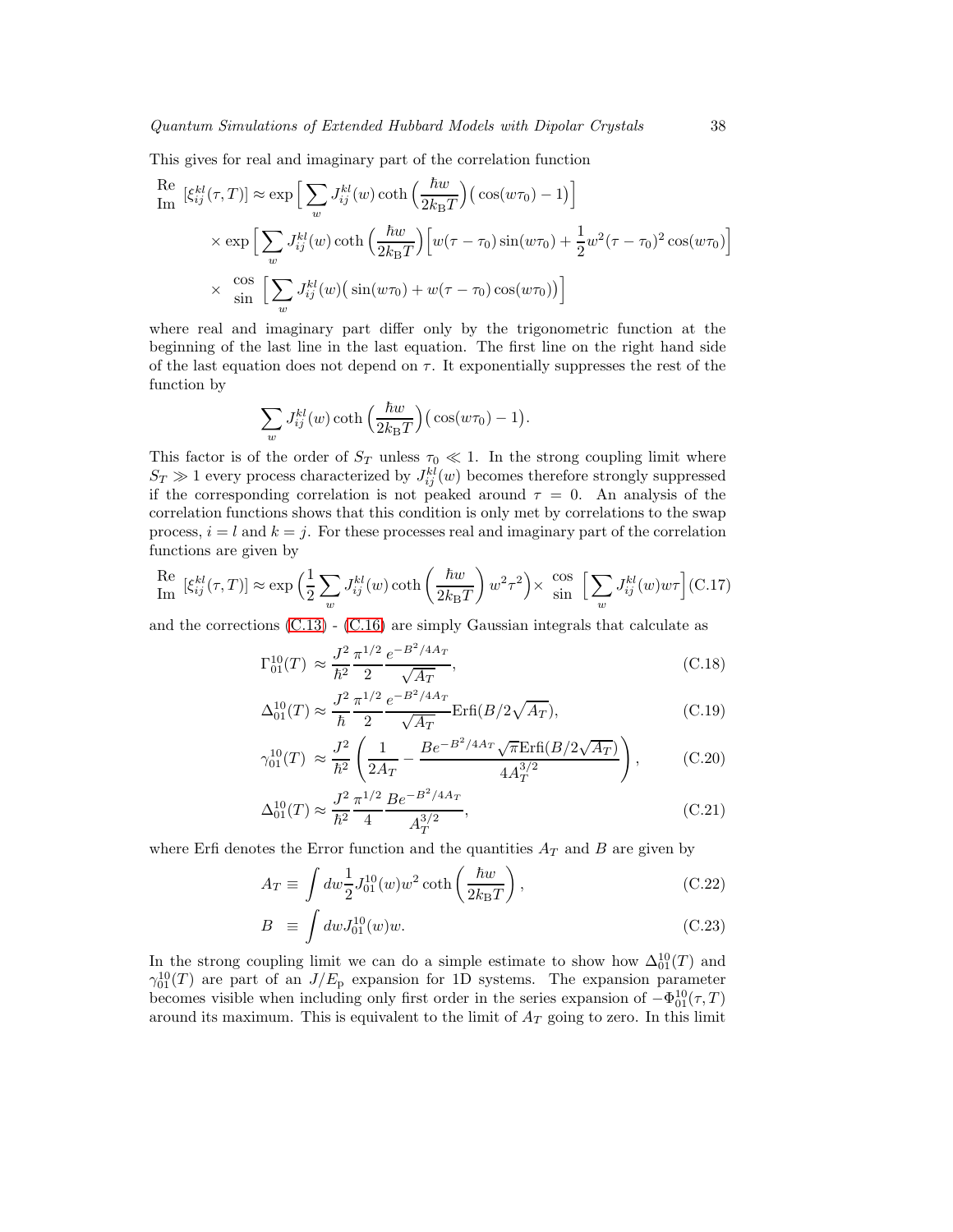*Quantum Simulations of Extended Hubbard Models with Dipolar Crystals* 39

we find

$$
\Delta_{01}^{10}(T) \approx \frac{J^2}{\hbar \omega_{\rm D} B},\tag{C.24}
$$

$$
\gamma_{01}^{10}(T) \approx \frac{J^2}{(\hbar\omega_{\rm D}B)^2}.\tag{C.25}
$$

The quantity  $B$  for this process reads

$$
B = \int dw J_{01}^{10}(w)w = \frac{2}{\pi} \int dq \left(\frac{M_q}{\hbar \omega_q}\right)^2 \sin(q/2)^3
$$
 (C.26)

$$
\approx \frac{1}{\pi \hbar \omega_{\rm D}} \int dq \frac{M_q^2}{\hbar \omega_q} [1 - \cos(q)] = \frac{\tilde{V}_{i,i}^{(1)} - \tilde{V}_{i,i+1}^{(1)}}{2\pi \hbar \omega_{\rm D}}.
$$
 (C.27)

In the two models in Section [4](#page-12-0) we find that the onsite phonon mediated interaction  $\tilde{V}_{i,i}^{(1)} = 2E_p$  dominates over all the others. Therefore we can approximately write  $B \approx E_{\rm p}/\pi \hbar \omega_{\rm D}$  with which we find

$$
\Delta_{01}^{10}(T) \approx \pi \frac{J^2}{E_{\rm p}},\tag{C.28}
$$

$$
\gamma_{01}^{10}(T) \approx \pi^2 \frac{J^2}{E_{\rm p}^2}.\tag{C.29}
$$

*Appendix C.2.2. Weak coupling limit* In the weak coupling limit,  $S_T \ll 1$ , we use the identity  $\Phi_{ij}^{kl}(\tau,T) \leq 2S_T$  to perform a pointwise expansion of the correlation functions  $(C.12)$  in  $\Phi_{ij}^{kl}(\tau, T)$  as

$$
\xi_{ij}^{kl}(\tau,T) \approx e^{-2S_T} \Phi_{ij}^{kl}(\tau,T). \tag{C.30}
$$

With this expansion real and imaginary part of  $\xi_{ij}^{kl}(\tau, T)$  simply become

$$
\text{Re}[\xi_{ij}^{kl}(\tau,T)] = e^{-2S_T} \int dw J_{ij}^{kl}(w) \coth\left(\frac{\hbar w}{2k_{\text{B}}T}\right) \cos(w\tau),\tag{C.31}
$$

$$
\text{Im}[\xi_{ij}^{kl}(\tau,T)] = -e^{-2S_T} \int dw J_{ij}^{kl}(w) \sin(w\tau), \qquad (C.32)
$$

where the  $w$  integration ranges over all frequencies. This way the Debye frequency of our model functions as a natural cutoff (compare [\[68](#page-43-18)]). The functional identities

$$
\int_0^\infty d\tau \cos(w\tau) = \pi \delta(w),
$$
  

$$
\int_0^\infty d\tau \sin(w\tau) = P(1/w),
$$
  

$$
\int_0^\infty d\tau \tau \cos(w\tau) = -\pi \delta'(w),
$$
  

$$
\int_0^\infty d\tau \tau \sin(w\tau) = -P(1/w^2),
$$

with  $P(x)$  the Cauchy principal value of x and the delta functional  $\delta(x)$ , allow us to find the corrections in the weak coupling limit as

<span id="page-38-0"></span>
$$
\Gamma_{ij}^{kl}(\tau, t) = \frac{\tilde{J}^2}{\hbar^2} \pi \Big[ J_{ij}^{kl}(w) \coth\Big(\frac{\hbar w}{2k_{\rm B}T}\Big) \Big]_{w=0},\tag{C.33}
$$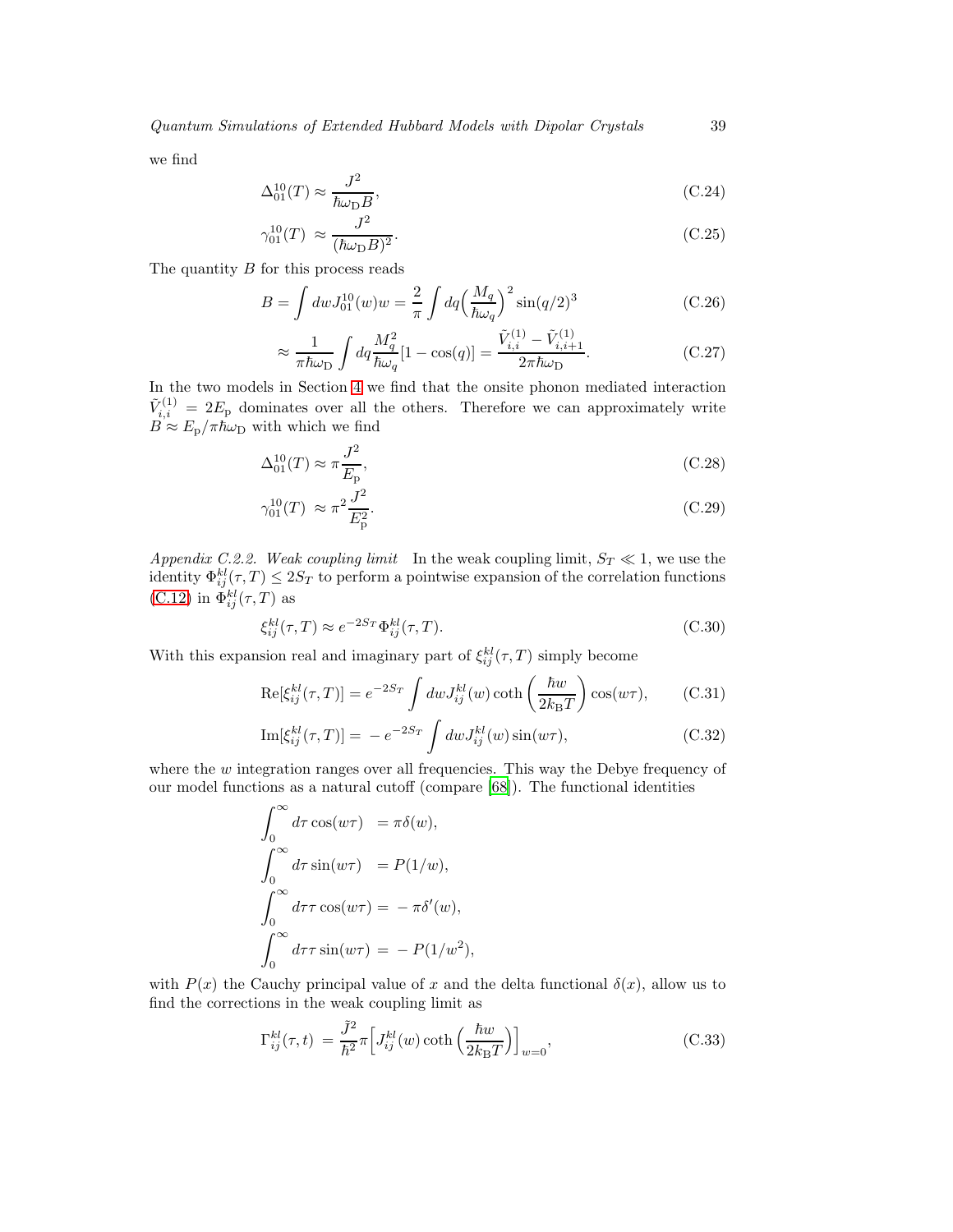*Quantum Simulations of Extended Hubbard Models with Dipolar Crystals* 40

$$
\Delta_{ij}^{kl}(\tau, t) = \frac{\tilde{J}^2}{\hbar} \lim_{\epsilon \to 0} \int dw J_{ij}^{kl}(w) \frac{w}{w^2 + \epsilon^2}, \tag{C.34}
$$

$$
\gamma_{ij}^{kl}(\tau, t) = -\frac{\tilde{J}^2}{\hbar^2} \lim_{\epsilon \to 0} \int dw J_{ij}^{kl}(w) \coth\left(\frac{\hbar w}{2k_{\rm B}T}\right) \frac{\epsilon^2 - w^2}{(\epsilon^2 + w^2)^2}, \quad \text{(C.35)}
$$

$$
\delta_{ij}^{kl}(\tau,t) = -\frac{\tilde{J}^2}{\hbar^2} \pi \partial_w J_{ij}^{kl}(w)|_{w=0},\tag{C.36}
$$

where we have written out the Cauchy principal value integrals. We remark that the integration [\(C.35\)](#page-38-0) becomes infinite in the limit of zero temperature.

# <span id="page-39-0"></span>*Appendix C.3. Diagonalization of the master equation*

As noted above the corrections to the master equation  $\Gamma_{ij}^{kl}(T), \Delta_{ij}^{kl}(T), \gamma_{ij}^{kl}(T)$  and  $\delta_{ij}^{kl}(T)$  are just matrix entries and have little physical meaning by themselves.

In this section we show how to estimate the energy of the corrections to the master equation [\(16\)](#page-6-1) for a single particle at many sites. We start by treating the self energies,

<span id="page-39-1"></span>
$$
\sum_{\langle ij \rangle \langle kl \rangle} \Delta_{ij}^{kl}(T) b_{ij} b_{kl} = \sum_{i} \sum_{m,n} \Delta_{i,i+m}^{i+m,i+m+n} c_i^{\dagger} c_{i+m+n}
$$
(C.37)

$$
= \sum_{\mathbf{q}} \sum_{m,n} \Delta_{0,m}^{m,m+n} e^{i \mathbf{q} (\mathbf{r}_m^0 + \mathbf{r}_n^0)} c_{\mathbf{q}}^{\dagger} c_{\mathbf{q}} \tag{C.38}
$$

where the sums over  $m, n$  range over basis vectors in the lattice. In the second step we have made use of the fact that the energies  $\Delta_{i,i+m}^{i+m,i+m+n}$  do not depend on the index i and that in **q** space we can write  $\sum_i c_i^{\dagger} c_{i+m} = \sum_{\mathbf{q}} e^{i \mathbf{q} \cdot \mathbf{r}_{m}} c_{\mathbf{q}}^{\dagger} c_{\mathbf{q}}$ . The eigenvalues to [\(C.38\)](#page-39-1) are simply given by

$$
\Delta_{\mathbf{q}} = \sum_{m,n} \Delta_{0,m}^{m,m+n} e^{i\mathbf{q}(\mathbf{r}_m^0 + \mathbf{r}_n^0)} \tag{C.39}
$$

and the largest eigenvalue gives an upper bound to the energy of this term in the master equation.

To determine the energy of the thermal fluctuations we notice that this term can be written as

$$
\frac{1}{\hbar} \sum_{\langle ij \rangle \langle kl \rangle} \hbar \Gamma_{ij}^{kl}(T) \left( \{ b_{ij} b_{kl}, \rho_{\rm S}(t) \} - 2b_{kl} \rho_{\rm S}(t) b_{ij} \right) \tag{C.40}
$$

where we have introduced  $b_{ij} = c_i^{\dagger}$ <br> $\sum_{\langle ij \rangle \langle kl \rangle} \hbar \Gamma_{ij}^{kl}(T) b_{ij} b_{kl}$ . Since  $\Gamma_{ij}^{kl}(T)$  $c_j$  and we estimate its amplitude by the energy of  $\langle ij\rangle\langle kl\rangle h \Gamma^{kl}_{ij}(T) b_{ij} b_{kl}$ . Since  $\Gamma^{kl}_{ij}(T)$  has the same properties as  $\Delta^{kl}_{ij}(T)$  the eigenvalues are given by

<span id="page-39-2"></span>
$$
\Gamma_{\mathbf{q}} = \sum_{m,n} \Gamma_{0,m}^{m,m+n} e^{i\mathbf{q}(\mathbf{r}_m^0 + \mathbf{r}_n^0)}.
$$
\n(C.41)

The dissipative term proportional to  $\gamma_{ij}^{kl}(T)$  in the single particle limit is given by

$$
-\frac{i\tilde{J}}{\hbar} \sum_{\langle ij \rangle \langle kl \rangle} \gamma_{ij}^{kl}(T) \Big[ b_{ij} \Big( \sum_{k'} b_{k'l} - \sum_{l'} b_{kl'} \Big) \rho_{S}(t) + \rho_{S}(t) \Big( \sum_{k'} b_{k'l} - \sum_{l'} b_{kl'} \Big) b_{ij} -b_{ij} \rho_{S}(t) \Big( \sum_{k'} b_{k'l} - \sum_{l'} b_{kl'} \Big) - \Big( \sum_{k'} b_{k'l} - \sum_{l'} b_{kl'} \Big) \rho_{S}(t) b_{ij} \Big], (C.42)
$$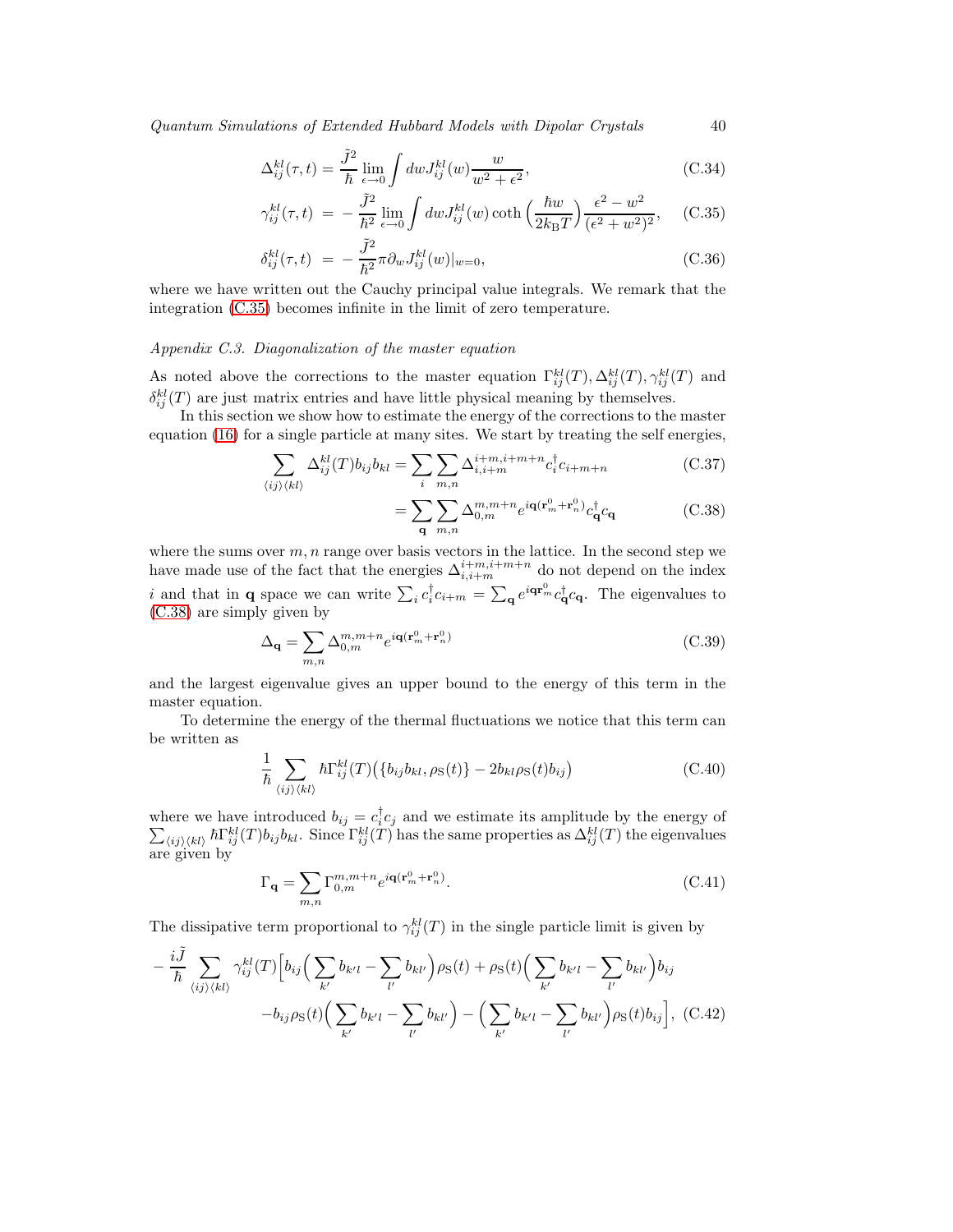where  $k'$  and  $l'$  denote the nearest neighbours of  $k$  and  $l$ . We can write the first two terms as

$$
\sum_{\langle ij\rangle\langle kl\rangle} \gamma_{ij}^{kl}(T) b_{ij} \Big( \sum_{k'} b_{k'l} - \sum_{l'} b_{kl'} \Big) = \sum_{i} \sum_{m,n,o} \Big( \gamma_{i,i+m}^{i+m+n,m+n+o}(T) - \gamma_{i,i+m}^{i+m,n+m+n+o}(T) \Big) c_i^{\dagger} c_{i+m+n+o}, \quad (C.43)
$$

$$
\sum_{\langle ij\rangle\langle kl\rangle} \gamma_{ij}^{kl}(T) \Big( \sum_{k'} b_{k'l} - \sum_{l'} b_{kl'} \Big) b_{ij} = \sum_{k} \sum_{m,n,o} \Big( \gamma_{k+m+n,k+m+n+o}^{k,k+m+n+o} - \gamma_{k+m+n,k+m+n+o}^{k,k+m} \Big) c_k^{\dagger} c_{k+m+n+o}, \quad (C.44)
$$

and as before the sums over  $m, n, o$  range over all basis vectors. The property  $\gamma_{ij}^{kl}(T) = \gamma_{kl}^{ij}(T)$  allows us to collect the first two terms in [\(C.42\)](#page-39-2) by an anticommutator

$$
-\frac{i\tilde{J}}{\hbar}\Big\{\sum_{m,n,o}\Big(\gamma_{0,m}^{m+n,m+n+o}(T)-\gamma_{0,m}^{m,m+n+o}(T)\Big)\sum_{i}c_{i}^{\dagger}c_{i+m+n+o},\rho_{S}(t)\Big\}.\tag{C.45}
$$

In this case the amplitude of the entire term can be estimated by the eigenvalues of the operator inside of the anti commutator. They are given by

$$
\gamma_{\mathbf{q}} = \sum_{m,n,o} \left( \gamma_{0,m}^{m+n,m+n+o}(T) - \gamma_{i,i+m}^{m,m+n+o}(T) \right) e^{i \mathbf{q} (\mathbf{r}_m^0 + \mathbf{r}_n^0 + \mathbf{r}_o^0)}.
$$
 (C.46)

We use the same line of argumentation to estimate the eigenvalues of the dissipative correction proportional to  $\delta_{ij}^{kl}$  and find

$$
\delta_{\mathbf{q}} = \sum_{m,n,o} \left( \delta_{0,m}^{m+n,m+n+o}(T) - \delta_{0,m}^{m,m+n+o}(T) \right) e^{i \mathbf{q} (\mathbf{r}_m^0 + \mathbf{r}_n^0 + \mathbf{r}_o^0)}.
$$
 (C.47)

In a one-dimensional system the extra particles locate at sites of postion  $r_m^0 = ma$ with the lattice constant a. There are only the two basisvectors  $\pm a$  and therefore the indices  $m, n$  and  $o$  range only over  $\pm 1$ . This gives

$$
\Gamma_q(T) = \sum_{m,n} \Gamma_{0,m}^{m,m+n}(T) e^{i\mathbf{q}(\mathbf{r}_m^0 + \mathbf{r}_n^0)}
$$
\n(C.48)

$$
= \Gamma_{0,1}^{1,2}(T)e^{i2qa} + \Gamma_{0,1}^{1,0}(T) + \Gamma_{0,-1}^{-1,0}(T) + \Gamma_{0,-1}^{-1,-2}(T)e^{-i2qa} \tag{C.49}
$$

$$
=2\Gamma_{0,1}^{1,0}(T)+2\Gamma_{0,1}^{1,2}(T)\cos(qa). \tag{C.50}
$$

In the second step we have used the fact that the origin of the indices  $i, j, k, l$  is the function  $g_{ij}^{kl}(q)$  and therefore the corrections show the same symmetries with respect to the indices as  $g_{ij}^{kl}(q)$  itself. In the same way we find the other eigenvalues as

$$
\Delta_q(T) = 2[\Delta_{01}^{10}(T) + \Delta_{01}^{12}(T)\cos(qa)],
$$
\n(C.51)

$$
\gamma_q(T) = 2[(\gamma_{01}^{23}(T) - \gamma_{01}^{13}(T))\cos(3qa) \n+ (\gamma_{01}^{21}(T) + \gamma_{01}^{01}(T) + \gamma_{01}^{0,-1}(T) - \gamma_{01}^{1,-1}(T))\cos(qa)], (C.52) \n\delta(T) = 2[(\delta^{23}(T) - \delta^{13}(T))\cos(3aa))
$$

$$
\delta_q(T) = 2[(\delta_{01}^{23}(T) - \delta_{01}^{13}(T))\cos(3qa) + (\delta_{01}^{21}(T) + \delta_{01}^{01}(T) + \delta_{01}^{0,-1}(T) - \delta_{01}^{1,-1}(T))\cos(qa)].
$$
 (C.53)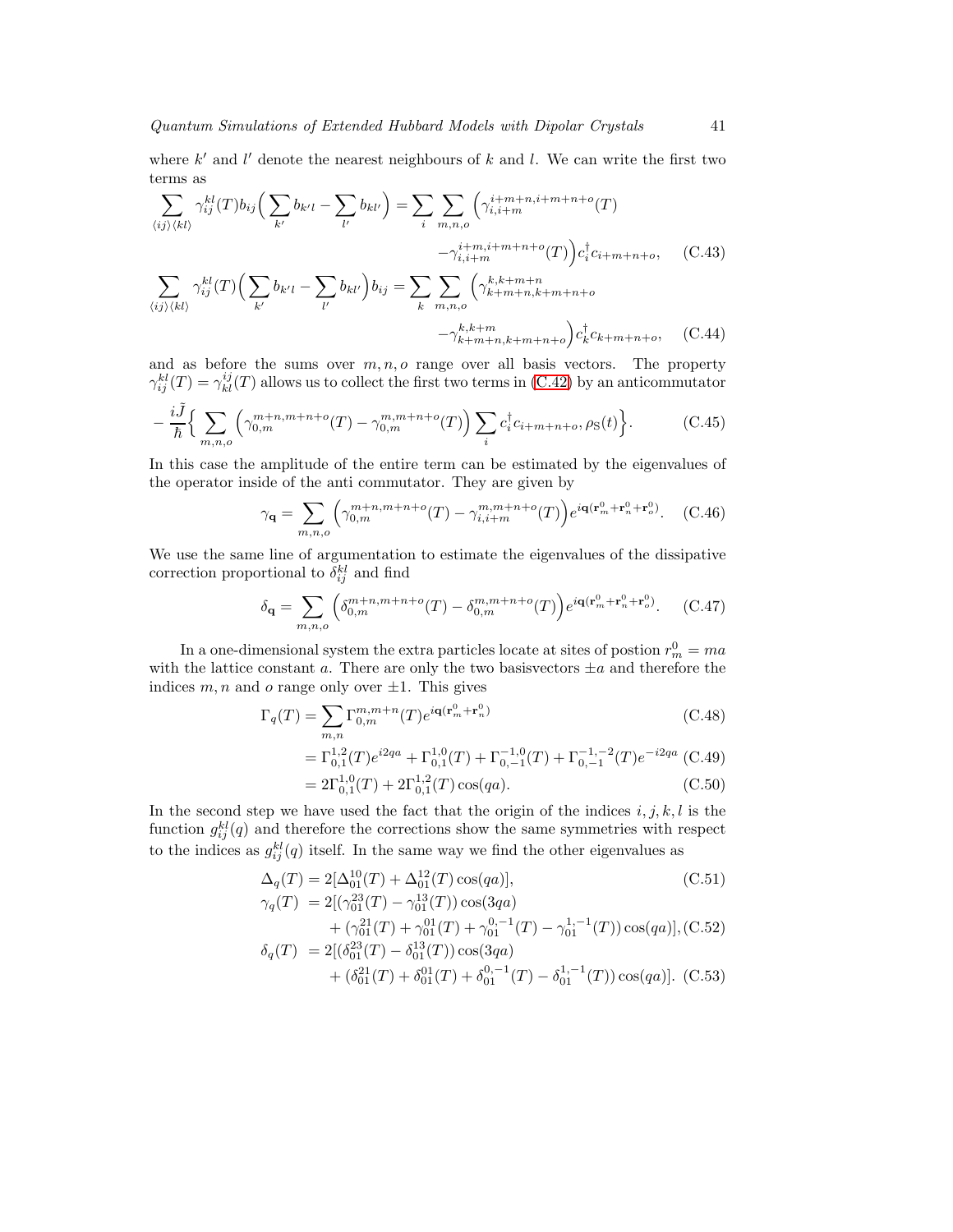# *REFERENCES* 42

#### References

- <span id="page-41-0"></span>[1] Doyle J, Friedrich B, Meijer G edited by Krems R 2009 *Cold Molecules: Theory, Experiment, Applications* (CRC Press)
- <span id="page-41-1"></span>[2] Wang D, Qi J, Stone M F, Nikolayeva O, Wang H, Hattaway B, Gensemer S D, Gould P L, Eyler E E and Stwalley W C 2004 *Phys. Rev. Lett.* 93 243005
- <span id="page-41-2"></span>[3] Stwalley W C 2004 *Eur. Phys. J. D* 31 221
- <span id="page-41-3"></span>[4] Kerman A J, Sage J M, Sainis S, Bergeman T and David DeMille 2004 *Phys. Rev. Lett.* 92 033004
- <span id="page-41-4"></span>[5] Sage J M, Sainis S, Bergeman T and David DeMille 2005 *Phys. Rev. Lett.* 94 203001
- <span id="page-41-5"></span>[6] Kraft S D, Staanum P, Lange J, Vogel L, Wester R and Weidemüller M 2006 *J*. *Phys. B* 39 S993.
- <span id="page-41-6"></span>[7] Stuhl B K, Sawyer B C, Wang D and Ye J 2008 *Science* 322 231-235
- <span id="page-41-7"></span>[8] Ospelkaus S, Pe'er A, Ni K K, Zirbel J J, Neyenhuis B, Kotochigova S, Julienne P S, Ye J and Jin D S 2008 *Nature Physics* 4 622-626
- <span id="page-41-8"></span>[9] Salzmann W, Mullins T, Eng J, Albert M, Wester R, Weidem¨uller M, Merli A, Weber S M, Sauer M, Plewicki M, Weise F, Wöste L and Lindinger A 2008 *Phys. Rev. Lett.* 100 233003
- <span id="page-41-9"></span>[10] Deiglmayr J, Grochola A, Repp M, Mörtlbauer M, Glück C, Lange J, Dulieu O, Wester R and Weidemüller M 2008 Phys. Rev. Lett. **101** 133004
- <span id="page-41-10"></span>[11] Deiglmayr J, Aymar M, Wester R, Weidem¨uller M and Dulieu O 2008 *J. Chem. Phys.* 129 064309
- <span id="page-41-11"></span>[12] Gould P L 2008 *Science* 322 203
- <span id="page-41-12"></span>[13] Winkler K, Lang F, Thalhammer G, v.d.Straten G, Grimm R and Denschlag J H 2007 *Phys. Rev. Lett.* 98 043201
- <span id="page-41-13"></span>[14] Knoop S, Mark M, Ferlaino F, Danzl J G, Kraemer T, Naegerl H C and Grimm R 2008 *Phys. Rev. Lett.* 100 083002
- <span id="page-41-14"></span>[15] Lang F, Straten P v.d., Brandstätter B, Thalhammer G, Winkler K, Julienne P S, Grimm R and Denschlag J H 2008 *Nature Physics* 4 223
- <span id="page-41-15"></span>[16] Lang F, Winkler K, Strauss C, Grimm R and Denschlag J H 2008 *Phys. Rev. Lett.* 101 133005
- <span id="page-41-16"></span>[17] Dion C M, Drag M, Dulieu O, Tolra B L, Masnou-Seeuws F and P. Pillet 2001 *Phys. Rev. Lett.* 86 2253
- <span id="page-41-17"></span>[18] Vanhaecke N, Melo W M, Tolra B L, Comparat D and Pierre Pillet 2002 *Phys. Rev. Lett.* 89 063001
- <span id="page-41-18"></span>[19] Weinstein J D, deCarvalho R, Guillet T, Friedrich B and Doyle J M 1998 *Nature (London)* 395 148
- <span id="page-41-19"></span>[20] Fioretti A, Comparat D, Crubellier A, Dulieu O, Masnou-Seeuws F and Pillet P 1998 *Phys. Rev. Lett.* 80 4402 - 4405
- <span id="page-41-20"></span>[21] Bethlem H L, Berden G, Crompvoets F M H, Jongma R T, van Roij A J A and Meijer G 2000 *Nature (London)* 406 491
- <span id="page-41-21"></span>[22] Crompvoets F M H, Bethlem H L, Jongma R T and Meijer G 2001, *Nature (London)* 411 174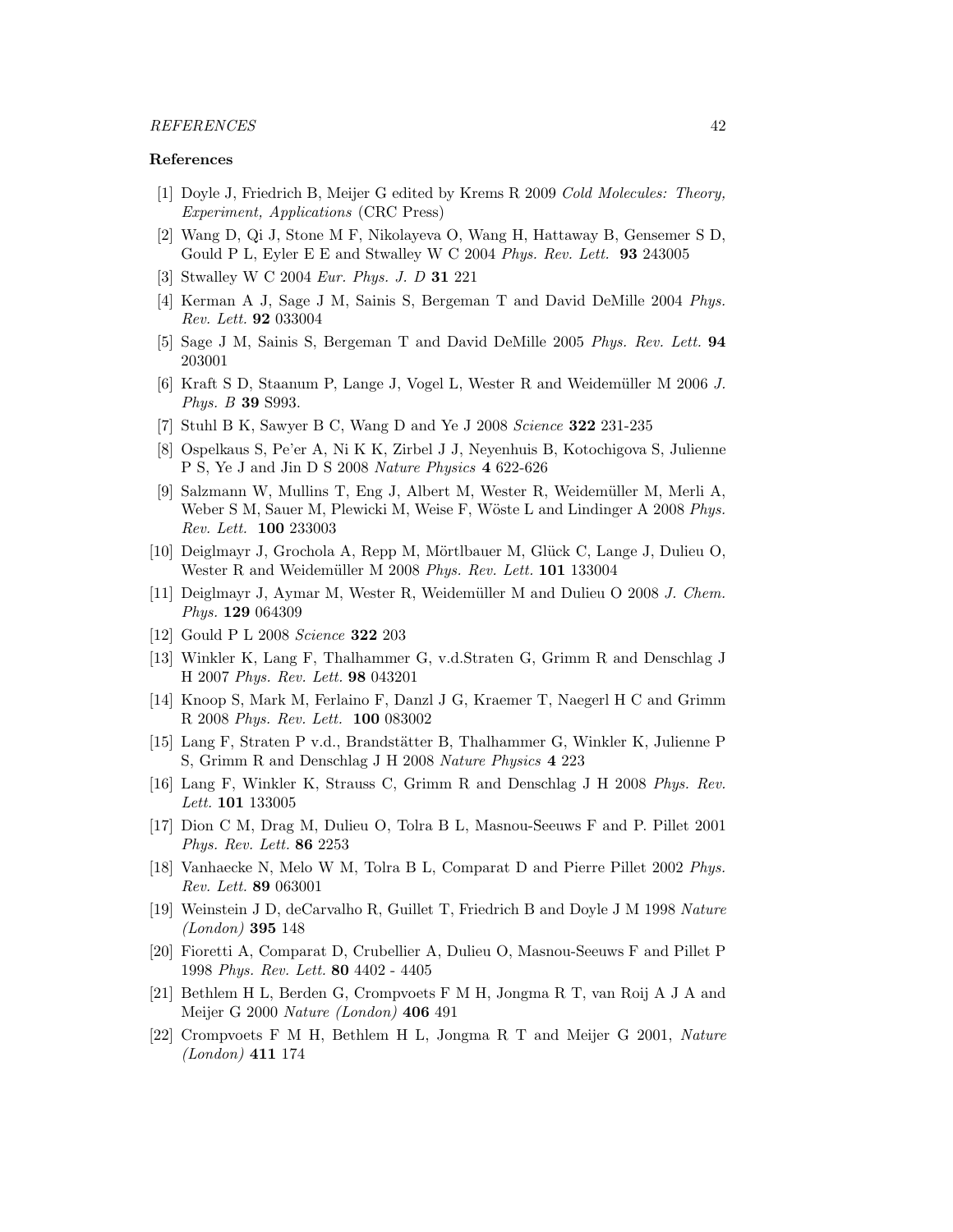- <span id="page-42-0"></span>[23] Tarbutt M R, Bethlem H L, Hudson J J, Ryabov V L, Ryzhov V A, Sauer B E, Meijer G and Hinds E A, 2004, *Phys. Rev. Lett.* 92 173002
- <span id="page-42-1"></span>[24] Hudson E R, Bochinski J R, Lewandowski H J, Sawyer B C and Ye J 2004, *Eur. Phys. J. D* 31 351
- <span id="page-42-2"></span>[25] Junglem T, Rieger T, Rangwala S A, Pinske P W H and Rempe G 2004 *Phys. Rev. Lett.* 92 223001
- <span id="page-42-3"></span>[26] Rieger T, Junglen T, Rangwala S A, Pinkse P W H and Rempe G 2005 *Phys. Rev. Lett.* 95 173002
- <span id="page-42-4"></span>[27] van de Meerakker S Y T, Smeets P H M, Vanhaecke N, Jongma R T and Meijer G 2005 *Phys. Rev. Lett.* 94 023004
- <span id="page-42-5"></span>[28] Sawyer B C, Lev B L, Hudson E R, Stuhl B K, Lara M, Bohn J L and Ye Jun 2007 *Phys. Rev. Lett.* 98 253002,
- <span id="page-42-6"></span>[29] Shapiro E A, Shapiro M, Pe'er A and Ye J 2007 *Phys. Rev. A* 75 013405
- <span id="page-42-7"></span>[30] Campbell W C, Tsikata E, Lu H, vanBuuren L D and Doyle J M 2007 *Phys. Rev. Lett.* 98 213001
- <span id="page-42-8"></span>[31] Avdeenkov A V and Bohn J L 2003 *Phys. Rev. Lett.* 90 043006
- <span id="page-42-9"></span>[32] Krems R V 2005 *Int. Rev. Phys. Chem.* 24 99
- <span id="page-42-10"></span>[33] Krems R V 2006 *Phys. Rev. Lett.* 96 123202
- <span id="page-42-11"></span>[34] Ticknor C and Bohn J 2005 *Phys. Rev. A* 72 032717
- <span id="page-42-12"></span>[35] DeMille D 2002 *Phys. Rev. Lett.* 88 067901
- <span id="page-42-13"></span>[36] Micheli A, Brennen G K and Zoller P 2006 *Nature Physics* 2 341
- <span id="page-42-14"></span>[37] Büchler H P, Micheli A and Zoller P 2007 *Nature Physics* 3 726
- <span id="page-42-15"></span>[38] Zahzam N, Vogt T, Mudrich M, Comparat D and Pillet P 2006 *Phys. Rev. Lett.* 96 023202
- <span id="page-42-16"></span>[39] Volz T, Syassen N, Bauer D M, Hansis E, D¨urr S and Rempe G 2006 *Nature Physics* 2 692
- <span id="page-42-17"></span>[40] Wang D, Kim J T, Ashbaugh C, Eyler E E, Gould P L and Stwalley W C 2007 *Phys. Rev. A* 75 032511
- <span id="page-42-18"></span>[41] Hoekstra S, Gilijamse J J, Sartakov B, Vanhaecke N, Scharfenberg L, van de Meerakker S Y T and Meijer G 2007 *Phys. Rev. Lett.* 98 133001
- <span id="page-42-19"></span>[42] Syassen N, Bauer D N, Lettner M, Volz T, Dietze D, Garcia-Ripoll J J, Cirac J I, Rempe G and D¨urr S 2008 *Science* 320 1329
- <span id="page-42-20"></span>[43] Regal C A, Ticknor C, Bohn J L and Jin D S 2003 *Nature* 424 47
- <span id="page-42-21"></span>[44] Greiner M, Regal C A and Jin D S 2003 *Nature* 426 537-540
- <span id="page-42-22"></span>[45] Zirbel J J, Ni K K, Ospelkaus S, Nicholson T L, Olsen M L, Wieman C E, Ye J, Jin D S and Julienne P S 2008 *Phys. Rev. A* 78 013416
- <span id="page-42-23"></span>[46] DeMille D, Cahn S B, Murphree D, Rahmlow D A and Kozlov M G 2008 *Phys. Rev. Lett.* 100 023003
- <span id="page-42-24"></span>[47] Mark M, Ferlaino F, Knoop S, Danzl J G, Kraemer T, Chin C, Ngerl H C and Grimm R 2007 *Phys. Rev. A* 76 042514
- <span id="page-42-25"></span>[48] Zelevinsky T, Kotochigova S and Ye J 2008 *Phys. Rev. Lett.* 100 043201
- <span id="page-42-26"></span>[49] Yelin S F, Kirby K and Côté R C 2006 *Phys. Rev. A* **74** 050301(R)